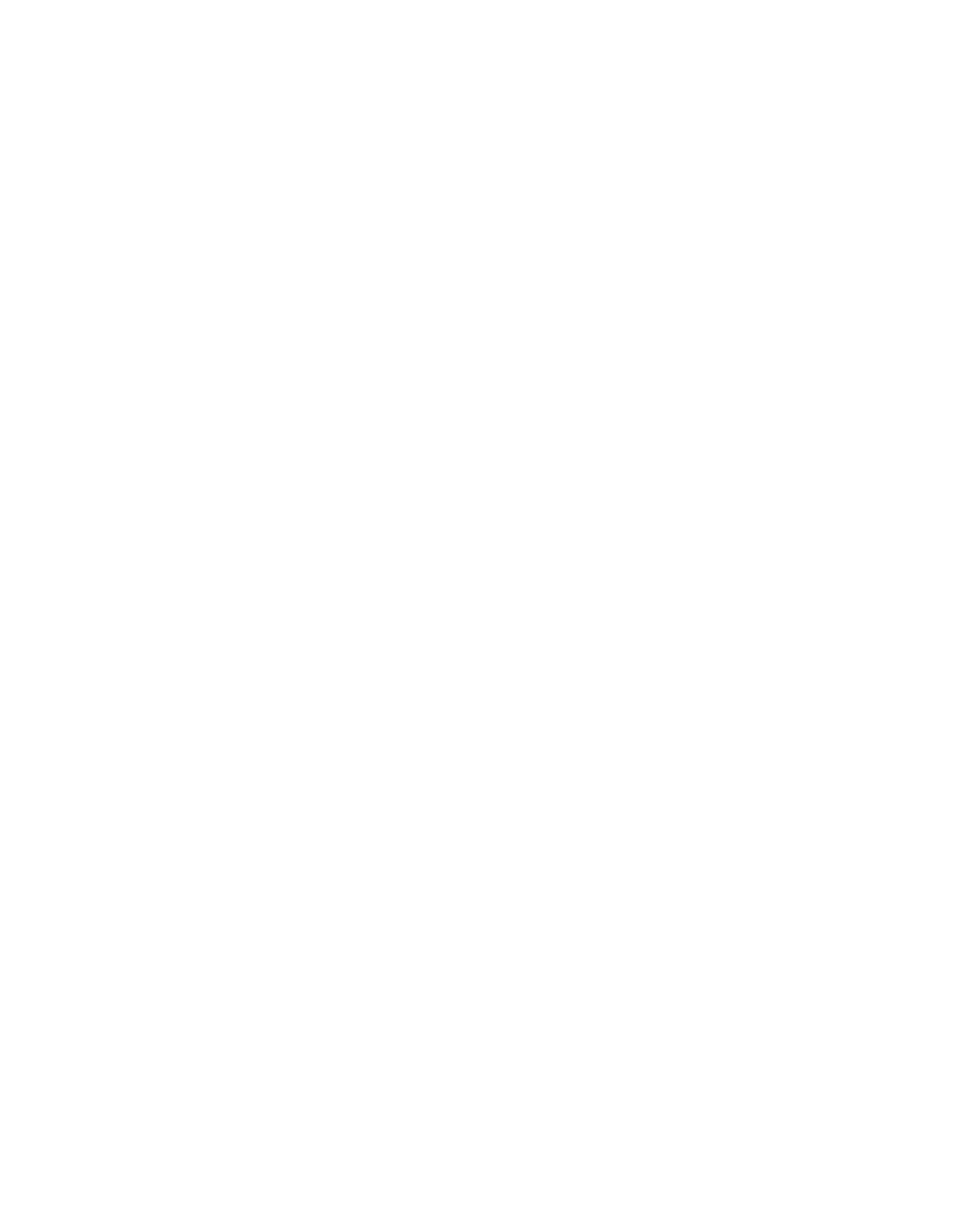# **2010 Supplemental Budget Summary**

#### **Budget Context**

In 2009, the Legislature faced a three year budget shortfall of approximately \$9 billion. In April 2009, the Legislature addressed that shortfall in adopting the 2009 Supplemental and 2009-11 biennial budgets. Steps taken included budget reductions (over \$4 billion) and the receipt of additional federal funds (\$3 billion), as well as transferring other funds into the state general fund and using funding in the budget stabilization account.

When adopted, the 2009-11 biennial budget left \$739 million in total projected reserves (state general fund and budget stabilization account ending balances).

#### **2010 Budget Shortfall**

The four subsequent revenue forecasts for the state general fund have declined by a total of \$1.8 billion (including the impacts of revenue related litigation). Caseload and other mandatory costs have increased by \$653 million. Those increases have come primarily in state funded health care programs such as Medicaid and in K-12 education (including levy equalization legislation that was assumed in the 2009-11 budget but that was not enacted). Finally, litigation impacts, the cost of policy legislation proposed during the 2010 session, and other cost pressures resulted in an additional \$243 million in costs.

Altogether, this represents a \$2.7 billion shortfall compared to the budget enacted one year ago.

#### **Proposed 2010 Budget Solution**

In February, the Legislature enacted House Bill 2921 which reduced state spending by approximately \$45 million. That legislation also imposed restrictions on state agencies related to hiring, travel, personal services contracts and equipment.

Substitute House Bill 2824 assumes additional spending reductions of \$605 million (\$650 million when combined with the savings in House Bill 2921). Reductions are made in virtually every area and agency of state government. There are also a number of actions that are anticipated to impact all agencies such as information technology and printing reforms, as well as temporary lay-offs and reductions to management costs.

Also in February, the federal government announced it was revising an interpretation of how certain provisions of the American Recovery and Reinvestment Act (ARRA) were being applied to selected Medicaid expenditures (the Medicare Part D Clawback). This allowed \$86 million in federal funds to take the place state support. In addition, Substitute House Bill 2824 assumes that the ARRA provisions related to increased federal support of state Medicaid programs (sometimes called the FMAP provisions) will be extended by six months (from December 31, 2010 to June 30, 2011). The proposed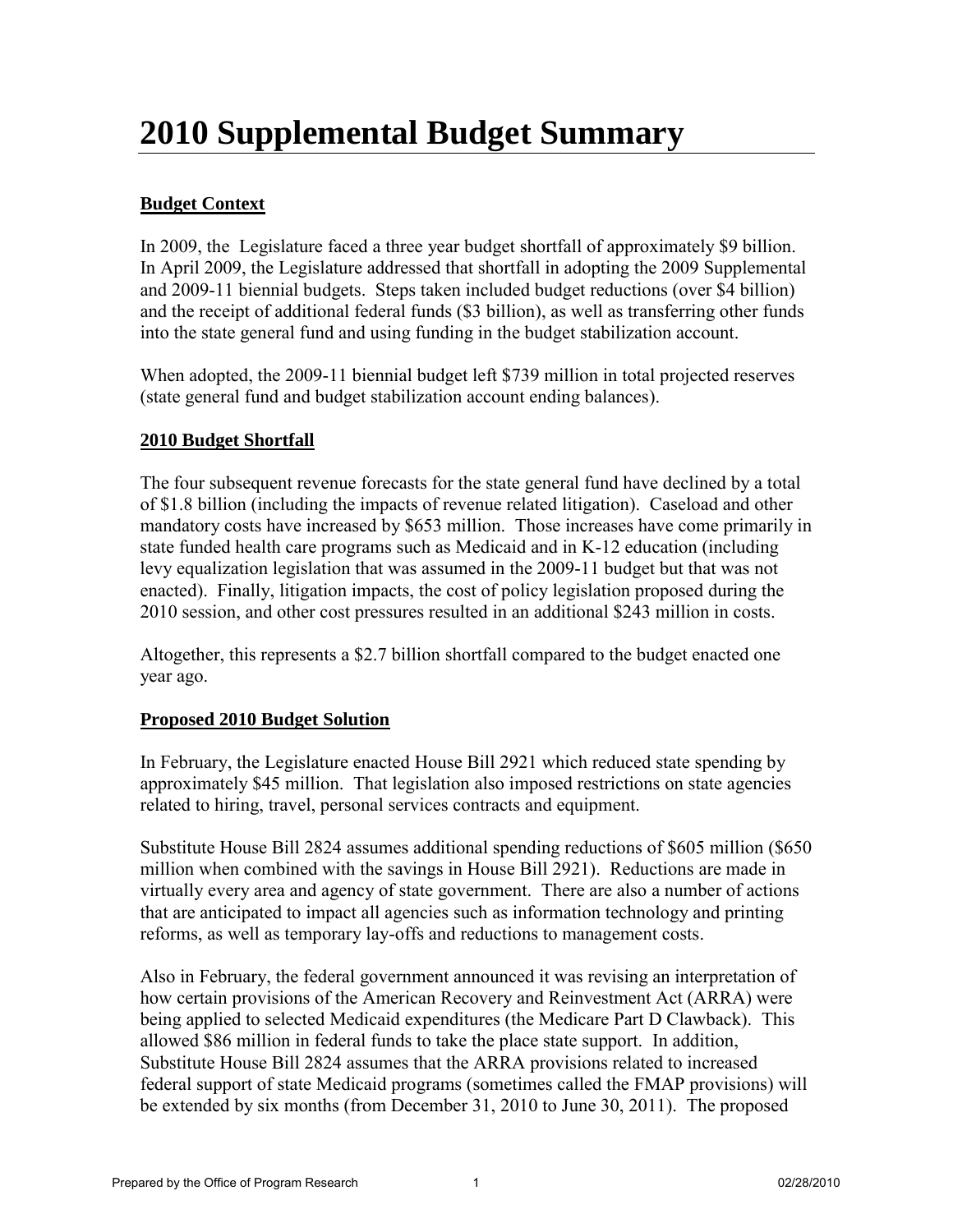six month extension has been in various pieces of federal health care reform legislation, federal jobs legislation and is included in President Obama's pending budget request. If enacted by congress, this extension would allow \$483 million in federal funds to substitute for state support. The bill also assumes federal approval of a waiver allowing the state to utilize federal funds to refinance a portion of the Basic Health and Disability Lifeline programs. Taken together with spending reductions, these items would reduce state general fund expenditures in the current biennium by almost \$1.3 billion.

Substitute House Bill 2824 assumes revenue legislation with a net impact of \$857 million, and also assumes that a total of \$236 million would be transferred from several other accounts into the state general fund. A complete listing of those transfers is

available on page 41. Finally, total reserves would be decreased by approximately \$311 million (including transferring the remaining balance of the budget stabilization account to the state general fund; which is assumed in separate legislation). Taken together, these items would increases state general fund resources in the current biennium by almost \$1.4 billion.

Substitute House Bill 2824 leaves projected reserves of approximately \$424 million, all in the state general fund ending balance.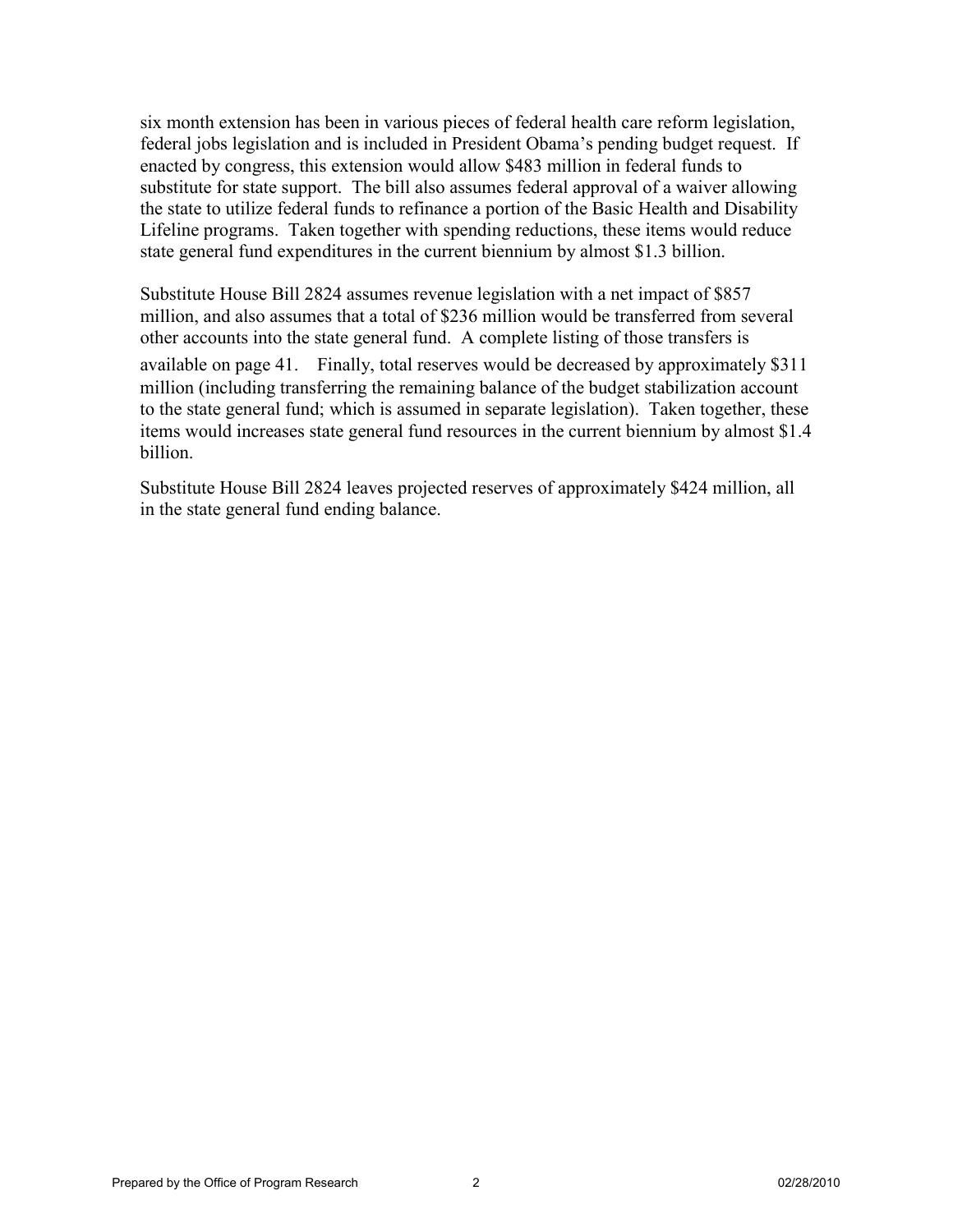# **2010 Budget Shortfall and Proposed Solution (General Fund-State)**

| <b>Other Cost Increases</b><br>(Including litigation) | \$243 m                                  |                                         |                                                   |
|-------------------------------------------------------|------------------------------------------|-----------------------------------------|---------------------------------------------------|
| Caseload and Other<br><b>Mandatory Costs</b>          | \$653 m                                  | \$857 m                                 | Increased<br>Revenue                              |
| <b>Forecast Revisions</b>                             |                                          | \$650 m                                 | <b>Spending Reductions</b><br>(Including HB 2921) |
|                                                       | \$1.8 <sub>b</sub>                       | \$641 m                                 | Increased<br><b>Federal Funds</b>                 |
|                                                       |                                          | \$236 m                                 | Use of other<br>Funds                             |
|                                                       |                                          | \$314 m                                 | Use of Reserves                                   |
|                                                       | <b>Budget Shortfall</b><br>\$2.7 Billion | <b>Budget Solution</b><br>\$2.7 Billion |                                                   |

Prepared by the Office of Program Research 3 02/22/2010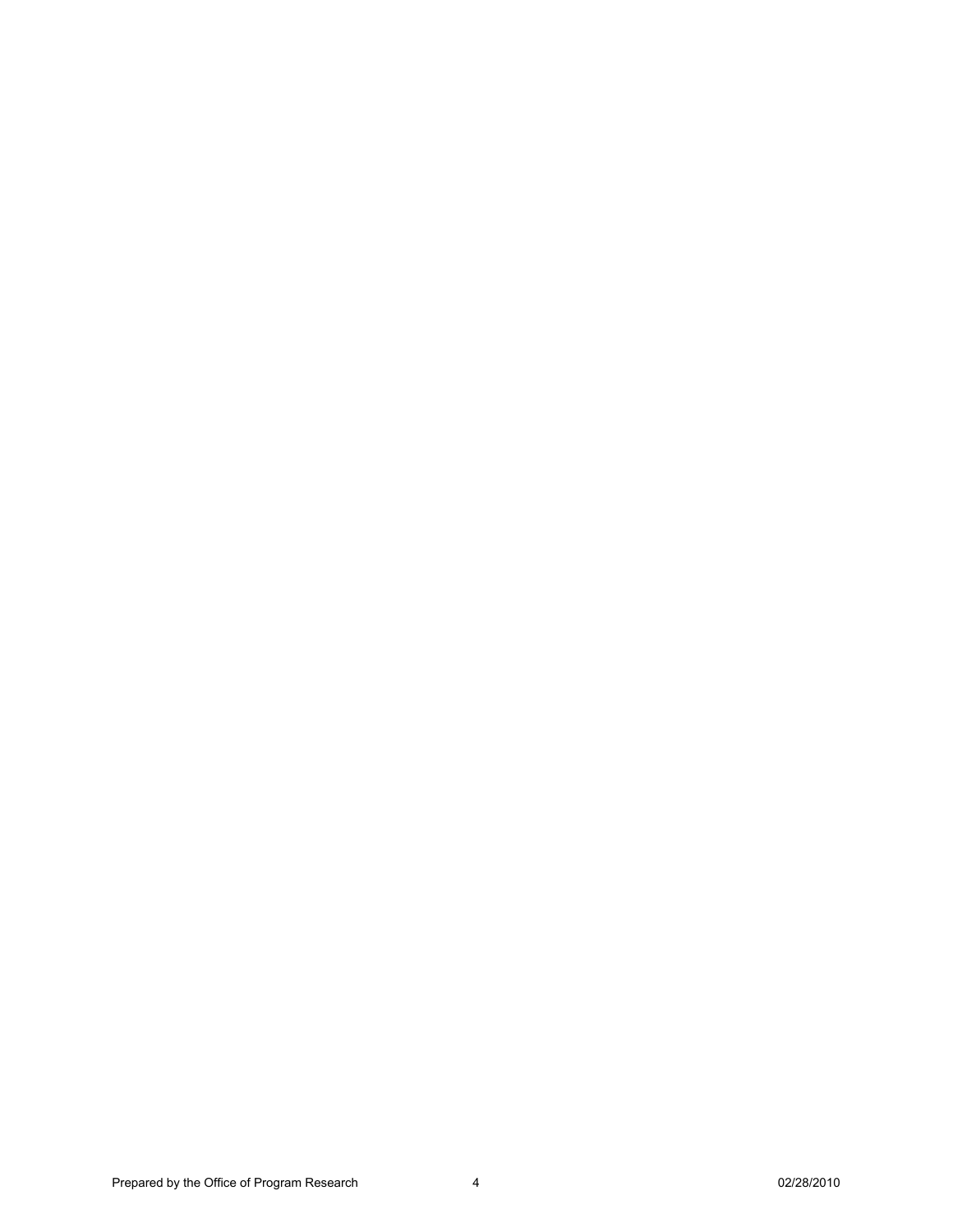#### **2009-11 Revised Omnibus Operating Budget (2010 Supp) House Committee Passed Near General Fund - State**

| <b>Additional Federal Resources</b>       |            |
|-------------------------------------------|------------|
| <b>Stimulus FMAP Extension</b>            | $-483,403$ |
| Medicare Part D Stimulus FMAP             | $-86,901$  |
| Basic Health Program Bridge               | $-56,488$  |
| Disability Lifeline Waiver                | $-14,441$  |
| <b>Additional Federal Resources Total</b> | $-641,233$ |
| <b>K-12 Education</b>                     |            |
| <b>Student Achievement Program</b>        | $-78,519$  |
| <b>Bus Depreciation</b>                   | $-22,090$  |
| Learning Improvement Day                  | $-15,650$  |
| <b>Grant Programs</b>                     | $-12,687$  |
| K-4 Staffing Levels                       | $-11,234$  |
| <b>National Board Bonus Related</b>       | $-5,678$   |
| Other                                     | $-4,403$   |
| Other Increases                           | 1,663      |
| <b>Basic Education Legislation</b>        | 2,518      |
| Per Pupil Inflator                        | 7,230      |
| Levy Equalization                         | 25,331     |
| <b>K-12 Education Total</b>               | $-113,519$ |
| <b>Higher Education</b>                   |            |
| <b>Institutional Reductions</b>           | $-40,762$  |
| <b>State Work Study Program</b>           | $-7,722$   |
| <b>State Need Grant Adjustment</b>        | $-6,099$   |
| Small Grant and Loan Programs             | $-2,487$   |
| Other                                     | $-756$     |
| Other Increases                           | 1,522      |
| <b>Higher Education Total</b>             | $-56,304$  |
| <b>Early Learning</b>                     |            |
| Other                                     | -47        |
| Other Increases                           | <u>150</u> |
| <b>Early Learning Total</b>               | 103        |
| <b>Health Care</b>                        |            |
| Hospital Safety Net Assessment            | $-32,000$  |
| <b>DSH Related Items</b>                  | $-17,279$  |
| <b>Universal Vaccination Savings</b>      | $-9,000$   |
| <b>CHIPRA Bonus Payment</b>               | $-7,461$   |
| Other                                     | $-6,374$   |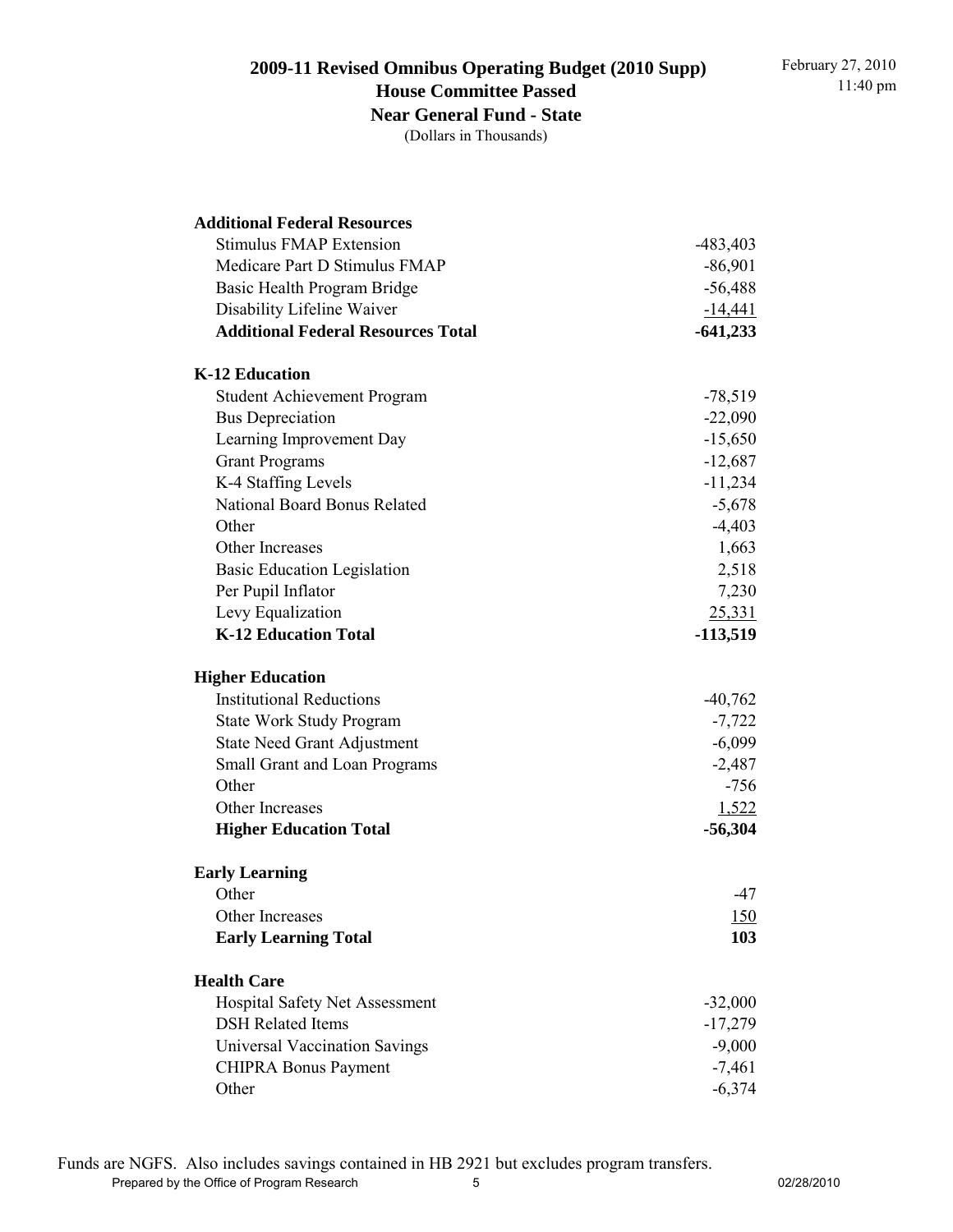#### **2009-11 Revised Omnibus Operating Budget (2010 Supp) House Committee Passed Near General Fund - State**

| <b>AIDS</b> Related Programs                  | $-3,872$  |
|-----------------------------------------------|-----------|
| Other Increases                               | 231       |
| <b>Family Planning Grants</b>                 | 3,000     |
| Primary Care Pilot Projects                   | 5,864     |
| Disability Lifeline Caseload                  | 8,000     |
| Correcting Medical Asst Admin Base            | 10,750    |
| Disability Lifeline Managed Care              | 23,892    |
| FQHC: Encounter Rate Increase                 | 39,902    |
| <b>Health Care Total</b>                      | 15,653    |
| <b>Long Term Care, DD, and Mental Health</b>  |           |
| <b>Other Mental Health Reductions</b>         | $-7,960$  |
| <b>Nursing Home Rate Savings</b>              | $-6,646$  |
| <b>Increase Residential License Fees</b>      | $-5,182$  |
| Reduce IP/AP Hours                            | $-5,111$  |
| Other Long-Term Care Reductions               | $-4,321$  |
| <b>Expedite Nursing Home Discharges</b>       | $-4,025$  |
| Other Developmental Disabilities Reductions   | $-3,545$  |
| Reduce DD Institutional Funding               | $-1,998$  |
| Home Care Agency Reductions                   | $-626$    |
| Other                                         | $-426$    |
| <b>RHC Transition Effort</b>                  | 200       |
| MHD: Performance Based Contracting            | 1,280     |
| <b>DD Residential Services</b>                | 1,468     |
| Other Increases                               | 2,247     |
| DD Employment & Day                           | 2,699     |
| Adult Day Health (TRO + Revised)              | 6,737     |
| Nursing Home Rates TRO                        | 38,451    |
| Long Term Care, DD, and Mental Health Total   | 13,242    |
| <b>Corrections and Other Criminal Justice</b> |           |
| Other                                         | $-11,733$ |
| DOC: Facility Openings/Closings               | $-8,960$  |
| JRA: Reduce Institution Staffing              | $-4,859$  |
| DOC: Reduce Work Release Capacity             | $-4,166$  |
| <b>Offender Deportation</b>                   | $-4,062$  |
| WSP: Eliminate Staff Positions                | $-3,771$  |
| <b>JRA Administrative Staff Reduction</b>     | $-3,742$  |
| JRA: Juvenile Court Reduction                 | $-2,513$  |
| <b>Reduce Offsite Medical Costs</b>           | $-2,192$  |
| JRA: Facility/Capacity Related                | $-2,161$  |
| <b>Community Transition</b>                   | $-1,000$  |
| Minimum Camp Capacity Reduction               | $-944$    |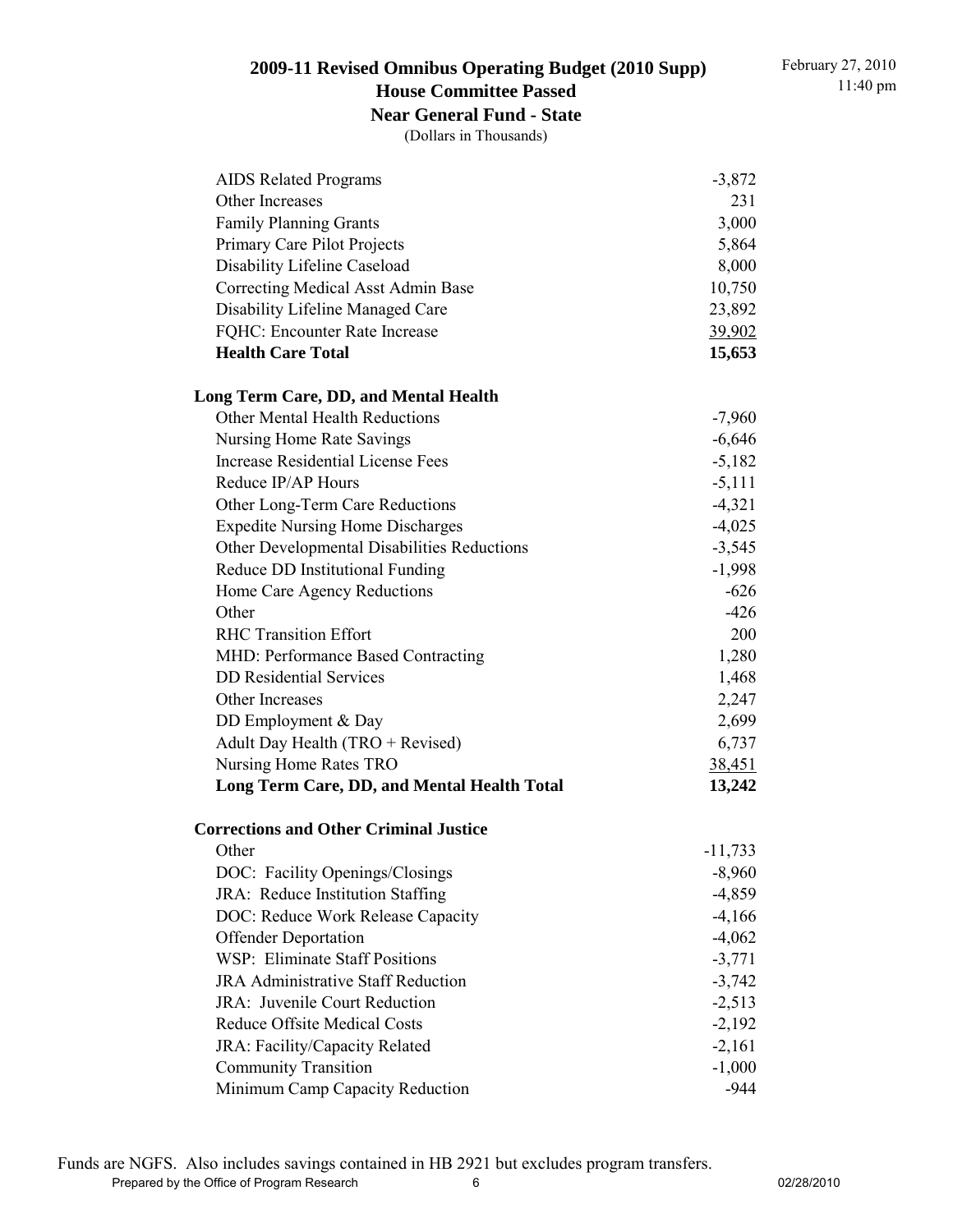#### **2009-11 Revised Omnibus Operating Budget (2010 Supp) House Committee Passed**

#### **Near General Fund - State**

| Other Increases                                     | 367       |
|-----------------------------------------------------|-----------|
| Rural Narcotics Drug Task Force Red                 | 1,500     |
| JRA: Reinstate Closure Funding                      | 12,000    |
| <b>Corrections and Other Criminal Justice Total</b> | $-36,236$ |
| <b>Other Human Services</b>                         |           |
| Working Connections Child Care Red.                 | $-30,137$ |
| Other                                               | $-21,081$ |
| <b>Single Parent Participation</b>                  | $-11,000$ |
| <b>Special Commitment Related</b>                   | $-10,580$ |
| ESA: Reduction of Mandatory Workload                | $-6,416$  |
| <b>Suspend Community Works Programs</b>             | $-5,500$  |
| <b>Behavioral Rehabilitative Services</b>           | $-4,151$  |
| <b>Career Services for Non-WorkFirst</b>            | $-3,600$  |
| Elim. Disability Lifeline Admin Rvw Team            | $-2,982$  |
| Reduce Job Search                                   | $-2,363$  |
| <b>Reduce DASA Treatment</b>                        | $-2,000$  |
| Crime Victims Compensation                          | $-1,220$  |
| Security Lifeline Act                               | 499       |
| Other Increases                                     | 675       |
| Central Service Adjustment                          | 11,148    |
| <b>Other Human Services Total</b>                   | $-88,708$ |
| <b>Natural Resources</b>                            |           |
| Other                                               | $-10,032$ |
| DOE: Watershed Planning                             | $-5,309$  |
| <b>DNR: Use Dedicated Accounts</b>                  | $-5,000$  |
| Charge Fees for HPAs                                | $-3,060$  |
| DFW: Use Dedicated Accounts                         | $-1,500$  |
| Parks: Use Dedicated Accounts                       | $-1,200$  |
| Eliminate Columbia River Gorge Comm                 | $-300$    |
| Other Increases                                     | 322       |
| Fire Suppression                                    | 11,727    |
| <b>Natural Resources Total</b>                      | $-14,352$ |
| <b>All Other</b>                                    |           |
| Temporary Layoffs                                   | $-38,215$ |
| IT Reform                                           | $-30,000$ |
| Other                                               | $-20,843$ |
| <b>Management Compensation</b>                      | $-10,000$ |
| Secretary of State (incl. State Library)            | $-4,197$  |
| <b>Growth Management Grants</b>                     | $-3,762$  |
| <b>Strategic Printing</b>                           | $-3,081$  |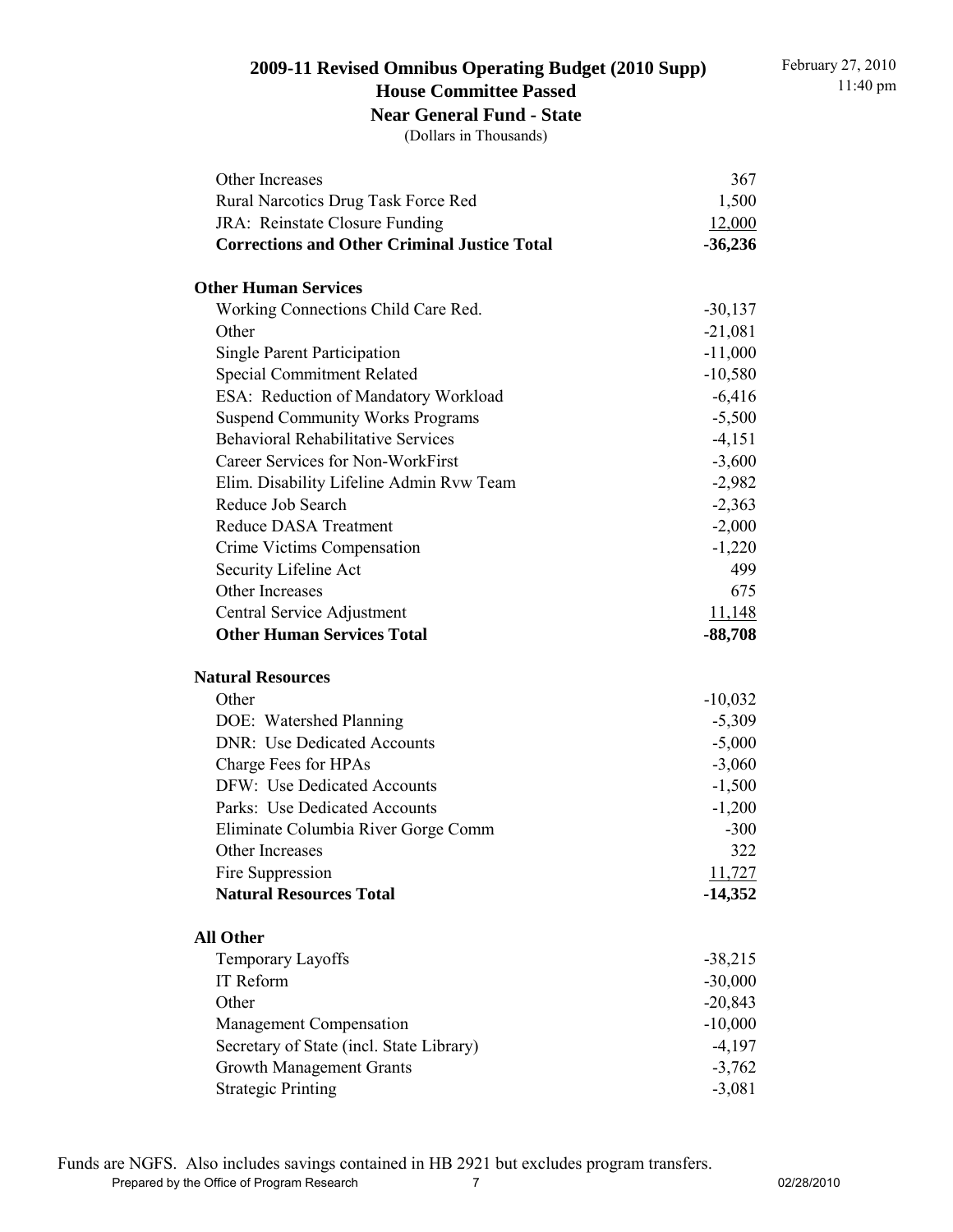#### **2009-11 Revised Omnibus Operating Budget (2010 Supp) House Committee Passed Near General Fund - State**

(Dollars in Thousands)

Other Increases 6,446  **All Other Total -103,652**

**Grand Total -1,025,006**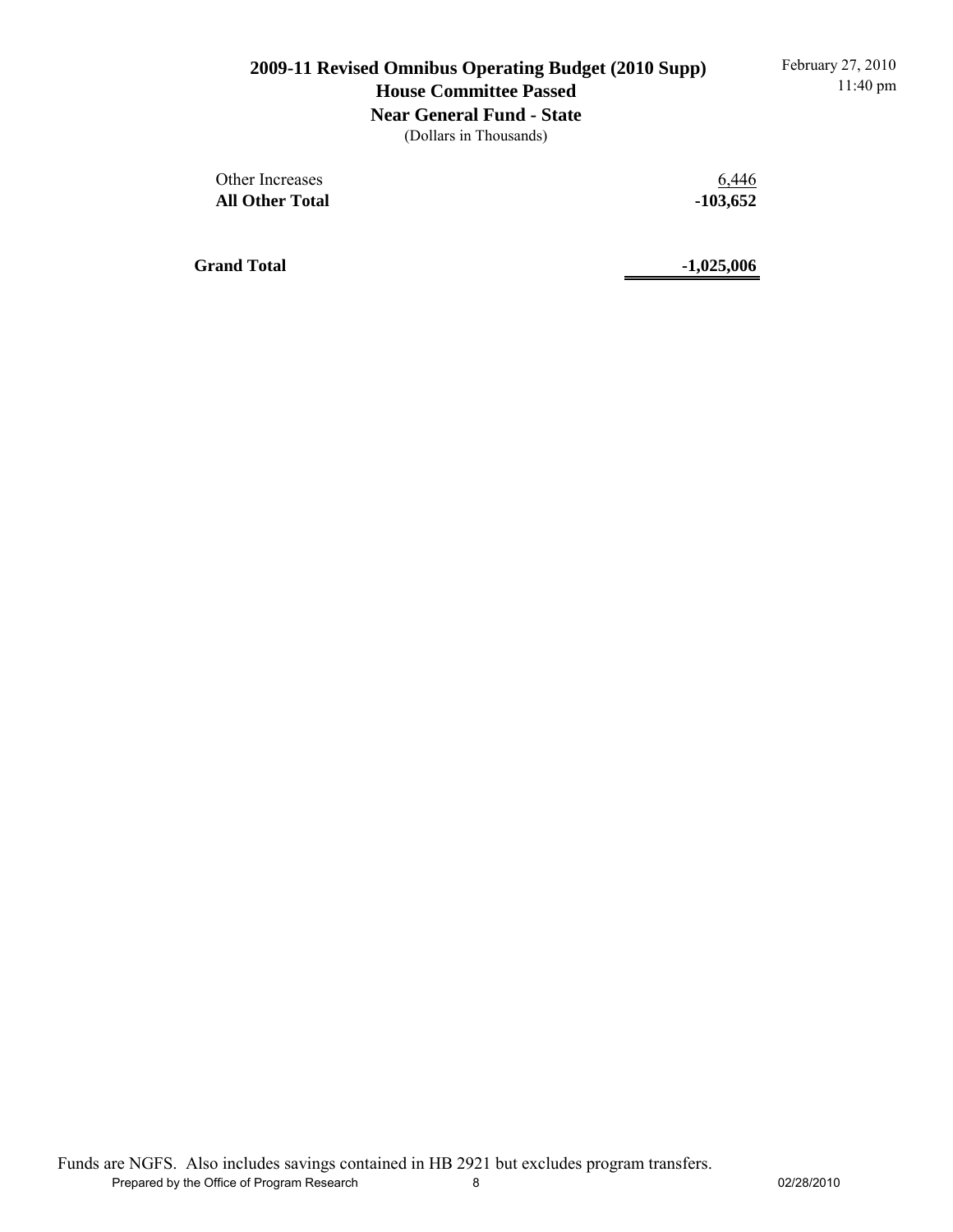# **General Fund-State Balance Sheet** *(Dollars in Millions)* **As Passed House Ways & Means**

|                                                          | 2009-11 |
|----------------------------------------------------------|---------|
| <b>Beginning Balance</b>                                 | 189     |
| <b>Revenue</b>                                           |         |
| November Revenue Forecast                                | 28,843  |
| <b>February Forecast Change</b>                          | 32      |
| DOT Foods, Inc. v. Dept. of Revenue                      | (150)   |
| <b>Transfer to Budget Stabilization Account</b>          | (252)   |
| 2010 Revenue Legislation (Net Change)                    | 857     |
| <b>Total Revenue</b>                                     | 29,330  |
| <b>Other Resource Changes</b>                            |         |
| <b>Transfer of Related Fund Balances</b>                 | 89      |
| Enacted Fund Transfers & Other Adjustments               | 829     |
| Use Budget Stabilization Account                         | 45      |
| 2010 Use Budget Stabilization Account                    | 229     |
| 2010 Capital Related Transfers                           | 165     |
| 2010 Other Fund Transfers                                | 71      |
| <b>Other Resource Changes</b>                            | 1,428   |
| <b>Total Resources</b>                                   | 30,947  |
| <b>Spending</b>                                          |         |
| <b>Enacted Budget</b>                                    | 30,918  |
| 2010 HB 2921                                             | (45)    |
| 2010 Maintenance Level Change                            | 653     |
| 2010 Policy Level Increases                              | 244     |
| 2010 Policy Level Decreases (Incl. Use Of New Fed Funds) | (1,247) |
| <b>Total Spending</b>                                    | 30,523  |
| <b>Ending Balance &amp; Reserves</b>                     |         |
| <b>Unrestricted Ending Fund Balance</b>                  | 424     |
| <b>Budget Stabilization Account Balance</b>              |         |
| <b>Total Reserves</b>                                    | 424     |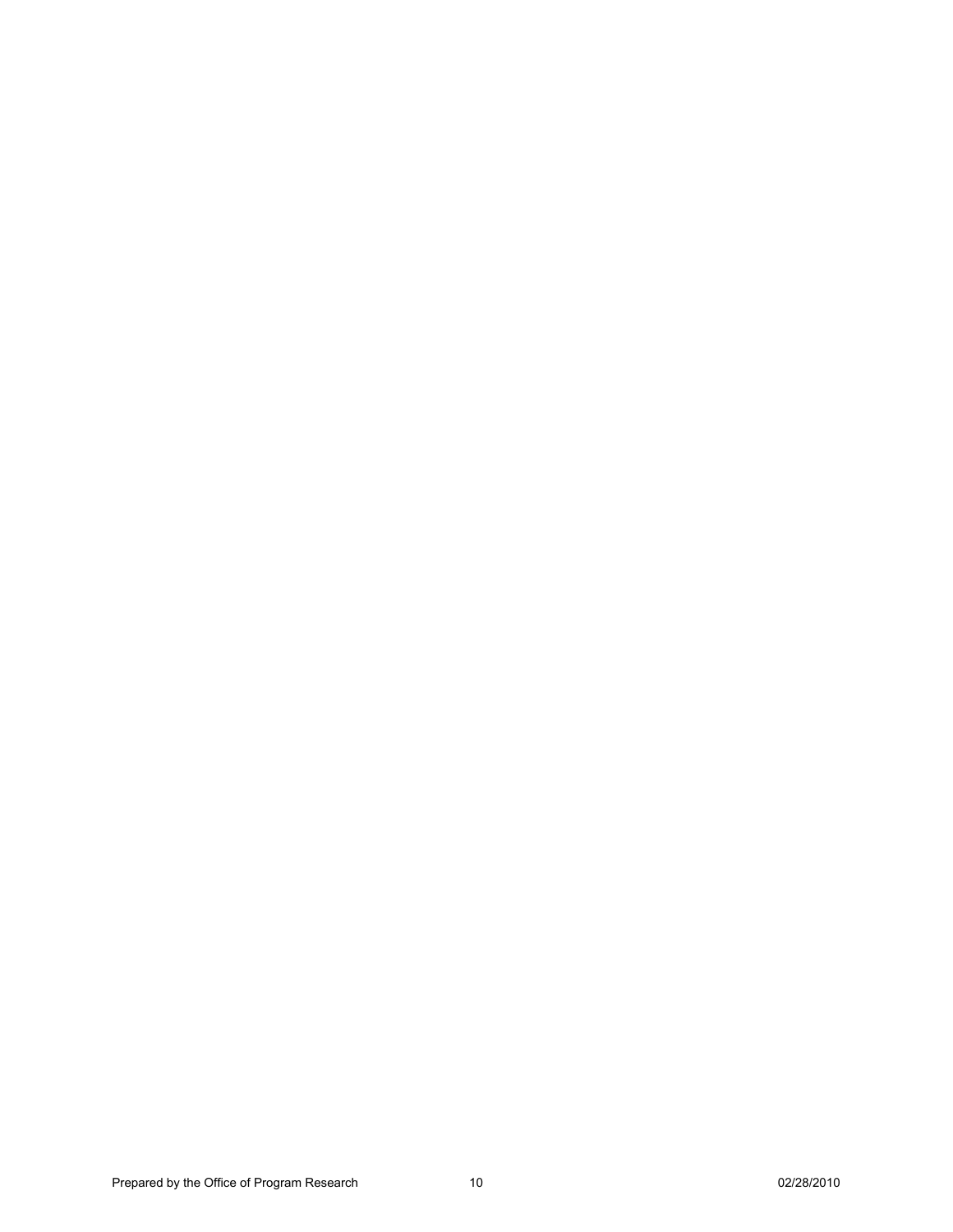# **STATEWIDE ITEMS**

# **SPECIAL APPROPRIATIONS TO THE GOVERNOR**

#### **Extraordinary Criminal Justice (\$0.6 million General Fund-State)**

Funding is provided for counties that have experienced extraordinary criminal justice costs. The funding is to reimburse Jefferson County (\$197,000), Skagit County (\$390,000), and Franklin County (\$33,000).

#### **Strategic Printing (-\$3.1 million General Fund-State; -\$6.2 million total funds)**

Funding is reduced to reflect savings achieved through a strategic print strategy. House Bill 2969 (efficiencies at the public printer) directs large agencies to: (1) transition to print management contracts for office printing; and (2) standardize envelopes ordered from the Public Printer. House Bill 2969 also eliminates the markup charged by the Public Printer on print jobs it contracts out to private vendors.

#### **IT Reform (-\$30.0 million General Fund-State)**

Funding is reduced to reflect savings from information technology efficiency efforts outlined in House Bill 3178 (state govt technology use).

# **STATE EMPLOYMENT COMPENSATION ADJUSTMENT**

#### **Agency closures and management reductions (-\$48.2 million General Fund-State, -\$92.4 million other funds)**

Funding for agencies is reduced to reflect savings from closing agencies for eleven days, or implementing approved equivalent compensation reduction plans, as specified in Amended Substitute Senate Bill 6503 (closing state agencies on specified dates). Certain agencies and activities are exempted from the closure or compensation reduction requirements. In addition to reduced expenditures due to closures or reduction plans, general government state agencies must also reduce compensation expenditures on Washington Management Services (WMS) and Civil Service-exempt management employees by \$10 million General Fund-State, an amount that is allocated to agencies in proportion to the approximate number of WMS and Civil Service-exempt management employed by the agency.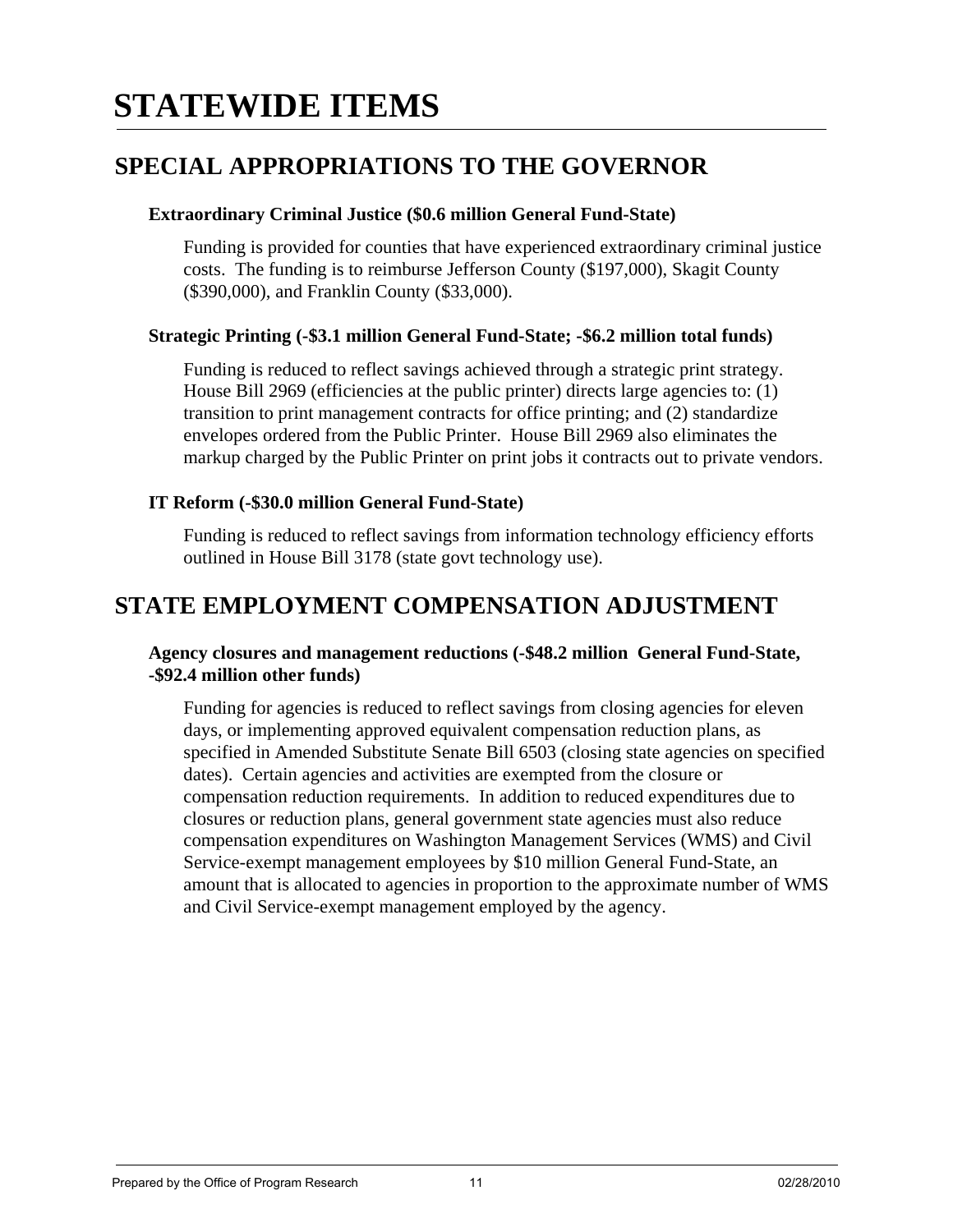# **K-12 EDUCATION & EARLY LEARNING**

# **PUBLIC SCHOOLS**

#### **Student Achievement Program (-\$78.5 million General Fund-State)**

The 2009-11 enacted budget includes allocations of \$99.32 for each FTE K-12 student in Washington State in the 2010-11 school year. This funding is eliminated in the 2010 supplemental budget.

#### **K-12 Bus Depreciation (-\$22.1 million General Fund-State)**

Savings is assumed for fiscal year 2011 by postponing sales tax payments for bus depreciation. The Office of the Superintendent of Public Instruction shall provide sufficient funds in the last year of a bus's expected life cycle sufficient to cover sales tax costs, rather than providing a portion of these funds to districts each year.

#### **Learning Improvement Day (-\$15.7 million General Fund-State)**

The 2009-11 base operating budget funds one learning improvement day for statefunded certified instructional staff. This funding is discontinued beginning in the 2010-11 school year.

#### **K-4 Staffing Levels (-\$11.1 million General Fund-State)**

The state allocation for teachers and other certificated instructional staff in grades K-4 is reduced to approximately 52.7 staff per 1,000 students. The current allocation rate is 53.2 staff per 1,000 students.

#### **National Board (-\$5.7 million General Fund-State)**

A number of reductions are made to the National Board for Professional Teaching Standards bonus program, totaling approximately \$5.7 million. The base bonus is set at the pre-inflation adjusted rate of \$5,000/teacher (the enacted budget assumes \$5,090/teacher). Additionally, the challenging school bonus, an amount beyond the base bonus for national board certified teachers employed in high-poverty schools, is reduced from \$5,000 to \$2,500 beginning in the 2010-11 school year. Also, state funding for scholarships to help defray some of the up-front costs of pursuing certification from the National Board is discontinued in FY 2011. Finally, the enacted budget permits national board certified teachers who become principals to keep their bonus as principals. This provision is discontinued beginning in the 2010-11 school year.

#### **Navigation 101 (-\$3.2 million General Fund-State)**

Funding for Navigation 101 implementation grants is discontinued beginning in FY 2011. Navigation 101 is a guidance and career counseling program providing college and career readiness services and curriculum for students.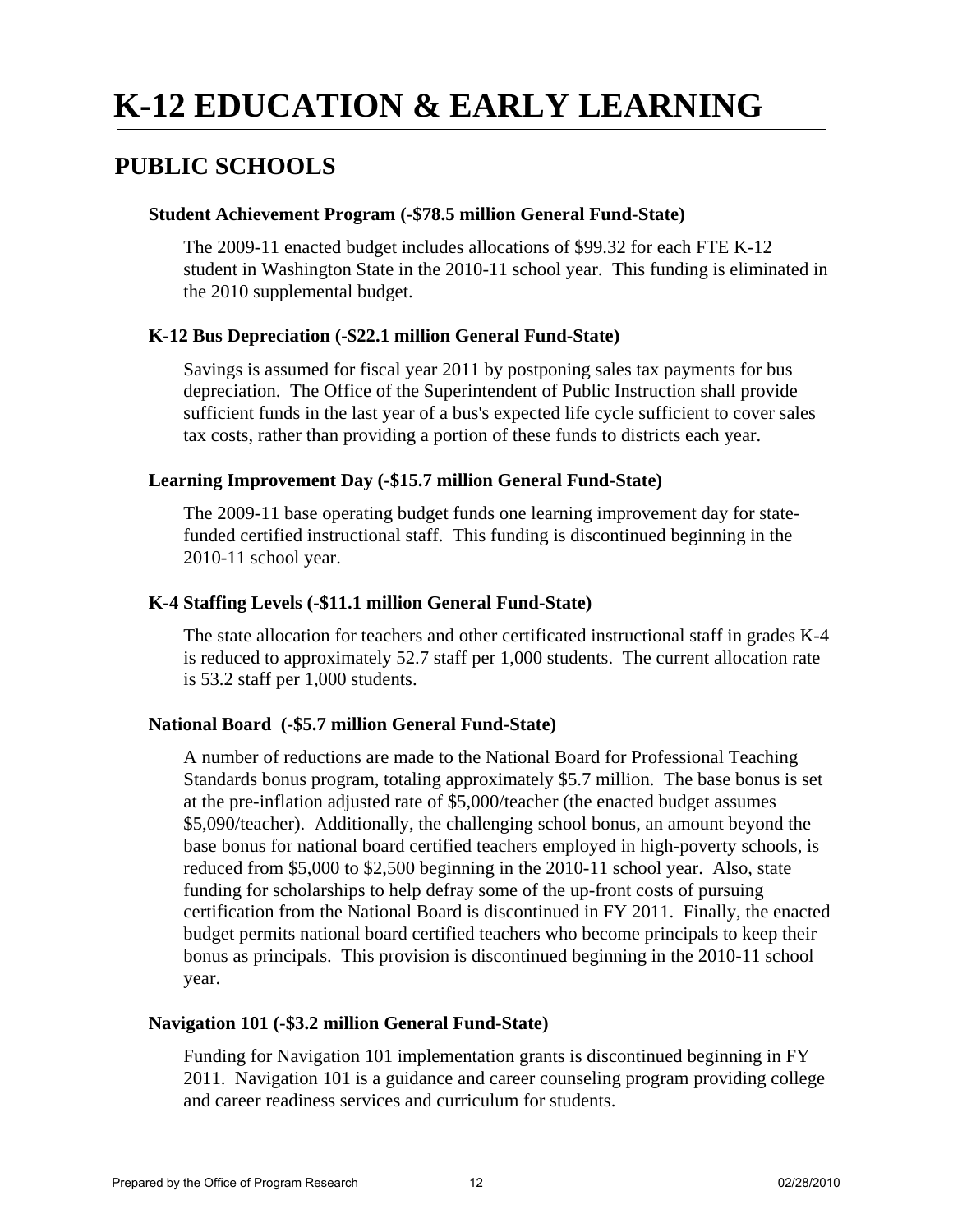#### **Beginning Educator Support Team (-\$2.3 million General Fund-State)**

Funding for the Beginning Educator Support Team (BEST) program is discontinued beginning FY 2011. The program provides early career educators with mentorship and support.

#### **Alternate Routes (-\$2.1 million General Fund-State)**

The Alternative Routes to Certification program provides assistance to individuals pursuing teacher certification through non-traditional means. These programs are aimed at recruiting candidates to teach in statewide subject matter and geographic shortage areas. Funding for this certification program is reduced by \$2.1 million in FY 2011.

#### **Middle School Career & Technical Education (-\$1.8 million General Fund-State)**

Funding for middle school career and technical education is discontinued beginning in FY 2011. This funding provided a funding enhancement to middle school vocational education students equivalent to that provided to high school vocational students.

#### **Basic Education Allocation (\$2.8 million General Fund-State)**

Funding is provided to develop the IT systems infrastructure to support the school funding formula provisions contained in Substitute House Bill 2776 (K-12 education funding). The funding primarily supports reprogramming for the pupil transportation and general apportionment funding formulas. The pupil transportation IT systems work comprises approximately \$800,000 of this total, and funds the development of infrastructure capable of mapping out bus routes to document route miles for funding purposes. The general apportionment system reprogramming comprises approximately \$1.7 million of this total, and funds development of systems to align with the funding formulas contained in Chapter 548, Laws of 2009, including structuring funding allocations around prototypical school models.

#### **Per-Pupil Inflator (\$7.2 million General Fund-State)**

Funding is provided to fund the per-pupil inflator at 4 percent, rather than 1 percent. This item increases local effort assistance funds for districts, and will allow some districts to collect additional local funds previously approved by voters. Appropriations reflect the last six months of FY 2011.

#### **School Levies (\$25.3 million General Fund-State)**

Substitute House Bill 2893 (school levies) and Second Substitute House Bill 2670 (school district levy base) make changes to the Initiative 728 and Initiative 732 levy bases, and include the Kindergarten to 4th grade staffing enhancement funds in the levy base, regardless of whether funding for the enhancement is included in the budget. SHB 2893 also includes an increase in the levy lid of 4 percent, and an increase in levy equalization of 2 percent. Appropriations for this item reflect the last six months of FY 2011.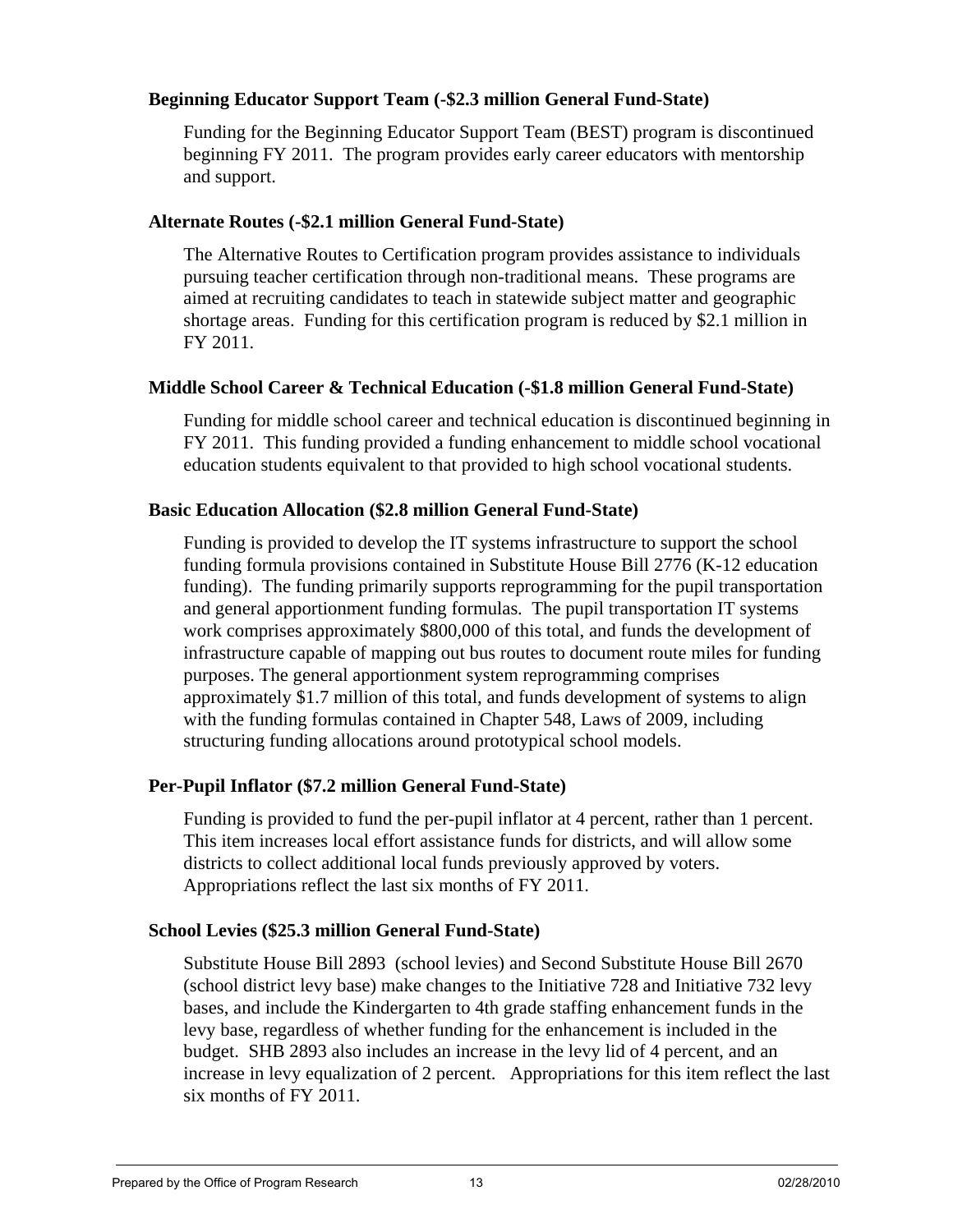# **DEPARTMENT OF EARLY LEARNING**

#### **Federal Funding Adjustment (\$3.9 million other funds)**

Federal expenditure authority is increased due to additional Child Care and Development Fund dollars awarded to the Department.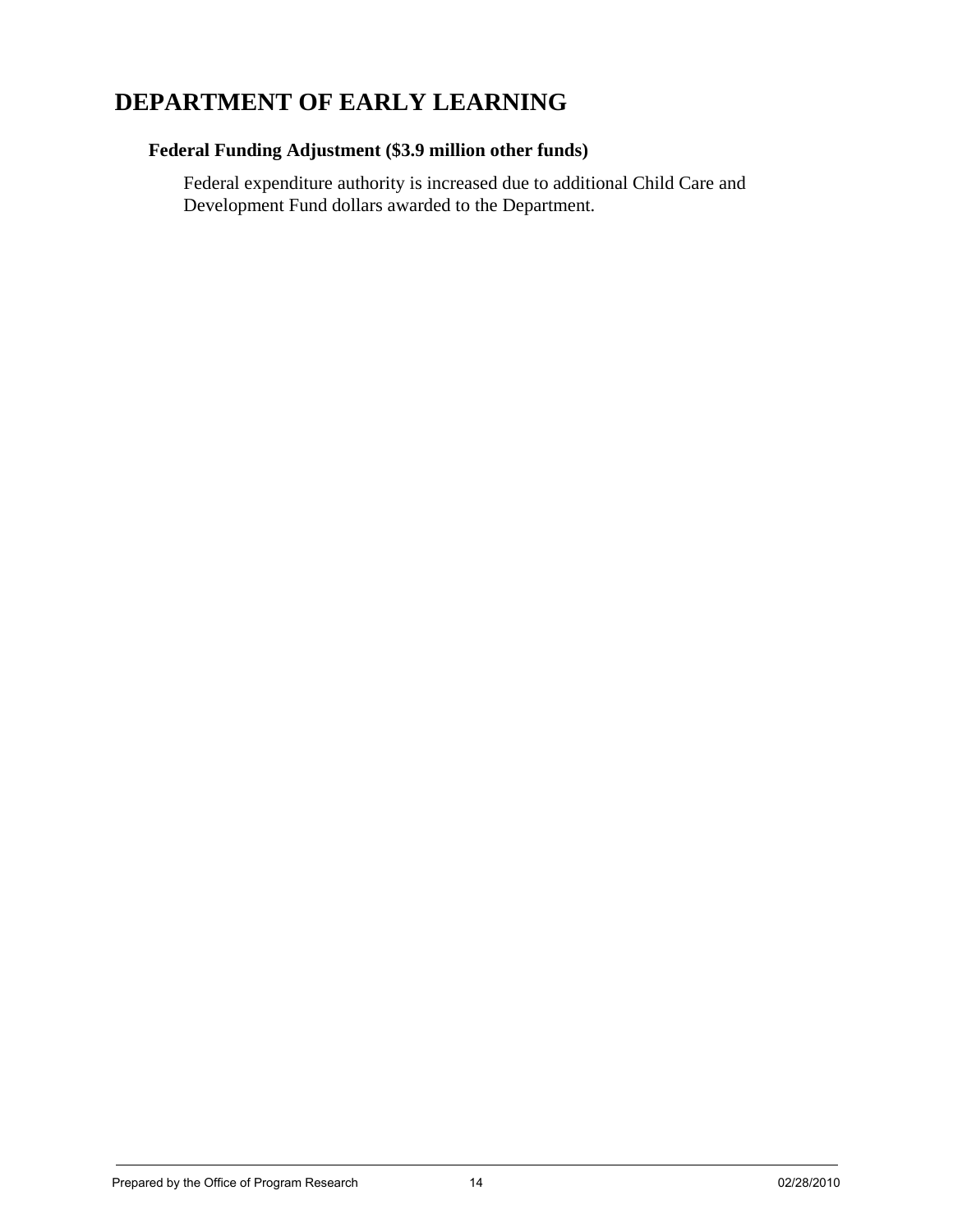# **HIGHER EDUCATION**

# **HIGHER EDUCATION INSTITUTIONS**

#### **Higher Education Reductions (-\$40.8 million General Fund-State)**

General fund state support is reduced by about 4 percent for the University of Washington, 3 percent for Washington State University, Eastern Washington University, Central Washington University, The Evergreen State College, and Western Washington University, and approximately 2 percent for the Community and Technical Colleges. The savings will be achieved by reductions in administrative programs, student support services and academic course offerings.

# **HIGHER EDUCATION COORDINATING BOARD**

#### **State Need Grant Adjustment (-\$6.1 million General Fund-State)**

Due to higher than anticipated federal aid allocations, the State Need Grant program needs less state funding in FY 2011 than previously estimated. This item does not change eligibility or grant awards or the number of students anticipated to be served by the program.

#### **State Work Study Program (-\$7.7 million General Fund-State)**

Funding is reduced for the State Work Study (SWS) program. In the SWS program, students earn money for college through part-time work and their wages are subsidized by the state. The amount of money that a student can earn in an academic year is reduced to achieve this savings.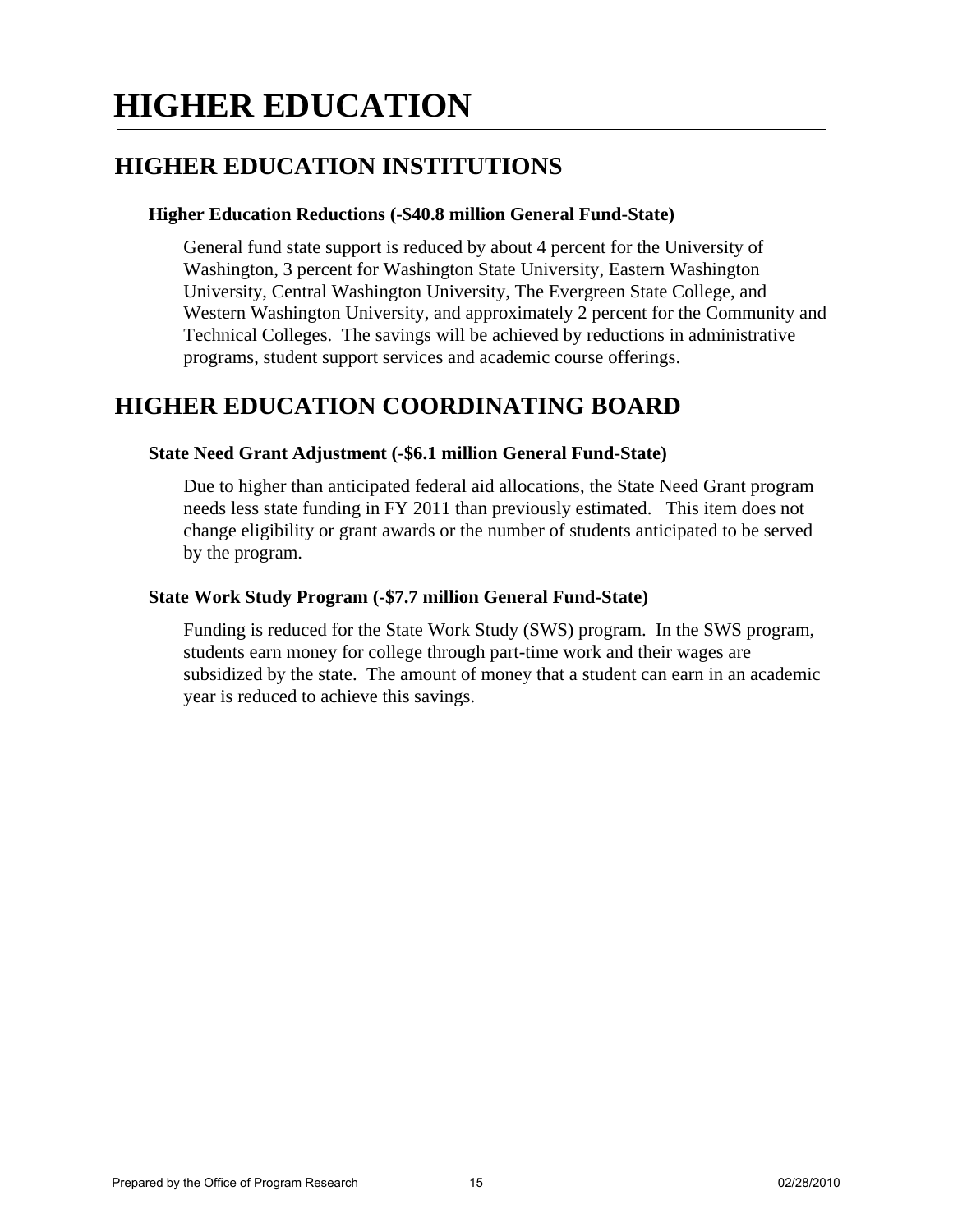# **DEPARTMENT OF SOCIAL AND HEALTH SERVICES**

# **ALCOHOL/SUBSTANCE ABUSE**

#### **Reduce Low-Income Adult Services (-\$2.0 million General Fund-State)**

The Division of Alcohol and Substance Abuse (DASA) will reduce state funding for outpatient treatment and detoxification services for clients with incomes under 200 percent of the federal poverty level that are not eligible for state-funded treatment through other programs. State funding remains for court-ordered outpatient treatment and pregnant and parenting clients.

#### **Reduce County Administration Costs (-\$1.3 million General Fund-State)**

State support for county administration expenses is reduced from ten percent to eight percent per year.

#### **Reduce K-12 Prevention Funding (-\$1.0 million General Fund-State)**

The Office of the Superintendent of Public Instruction (OSPI) receives \$970,000 in state funding each year for administration costs and chemical dependency prevention grants for schools. This funding is eliminated. The OSPI will continue to receive \$4 million in federal funding for chemical dependency prevention grants.

#### **Stimulus FMAP Extension (-\$2.5 million General Fund-State; \$2.5 million other funds)**

The Federal Medical Assistance Percentage (FMAP) is the share of Medicaid costs that the federal government provides. The American Recovery and Reinvestment Act of 2009 increased FMAP by almost 13 percentage points for all of FY 2010 and the first six months of FY 2011. The Legislature anticipates that the FMAP increase from 50.00 percent to 62.94 percent will be extended for six additional months through June 2011, resulting in a reduction in state expenditures for services that receive Medicaid Title XIX and Title VI-E federal match.

# **CHILDREN & FAMILY SERVICES**

#### **Adolescent Services (-\$0.7 million General Fund-State)**

Funding for Crisis Residential Centers, Secure Crisis Residential Centers, Hope Beds, and the Responsible Living Skills Program is combined and reduced by 10 percent beginning in FY 2011. The Department of Children's Administration will redesign the program to more flexibly utilize funding while continuing to provide these services to adolescents and meet the statutory requirements.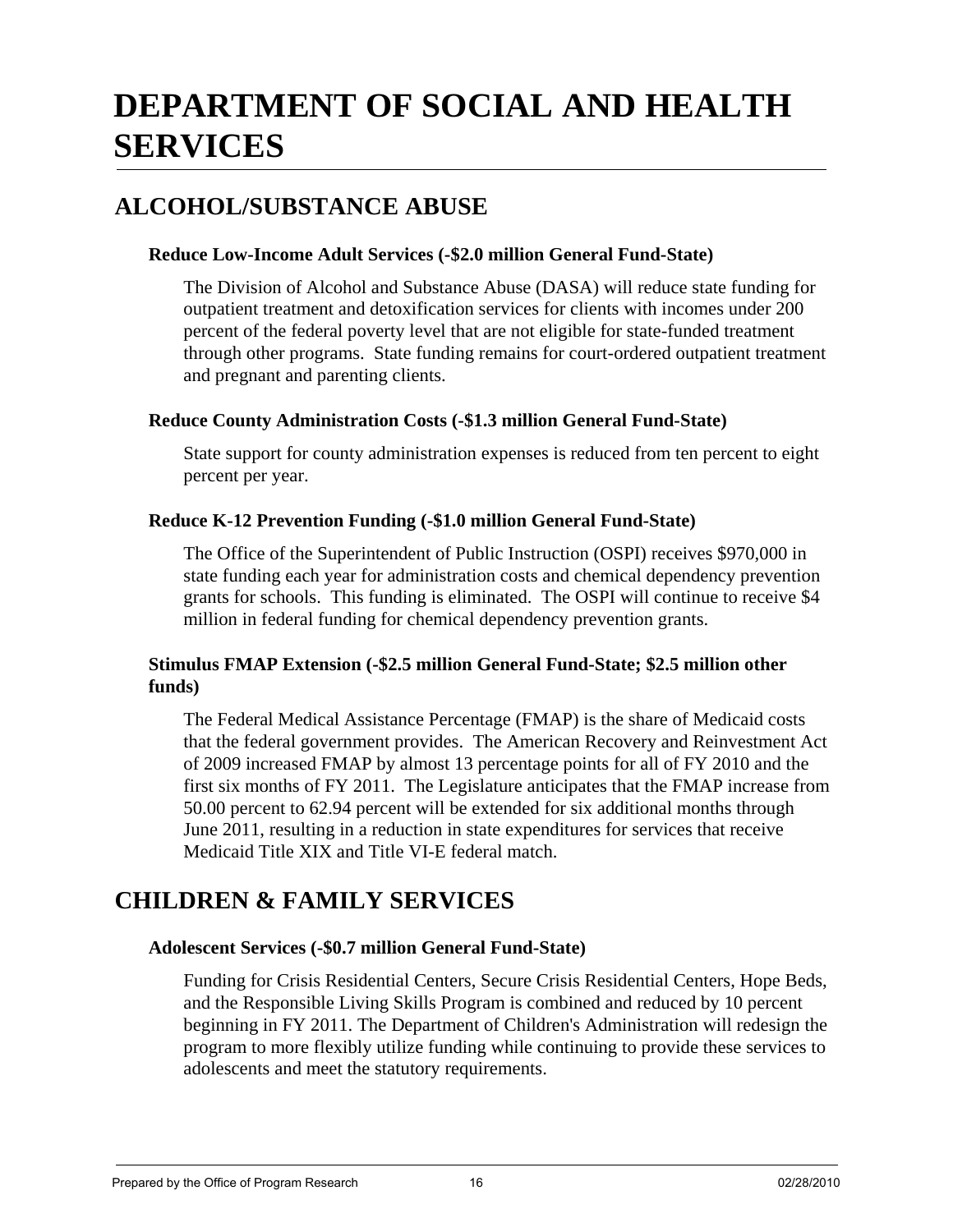#### **Supervised Visits (-\$1.0 million General Fund-State; -\$0.3 million other funds)**

Funding is reduced for supervised visits. The Department of Children's Administration will revise supervised visit contracts and mileage reimbursements to achieve savings.

#### **Administrative and Staff Reductions (-\$1.1 million General Fund-State; -\$0.4 million other funds)**

Funding is reduced to reflect savings from the elimination of 20 FTEs from the DSHS Children's Administration. Filled case-carrying staff positions are not eliminated.

#### **Behavioral Rehabilitative Services (-\$4.2 million General Fund-State; -\$2.3 million other funds)**

Funding for behavioral rehabilitative services (BRS) is reduced by 10 percent. To achieve this reduction, the Department will continue to focus on decreasing the length of stay and moving children to a less restrictive setting.

#### **Stimulus FMAP Extension (-\$6.8 million General Fund-State; \$6.8 million other funds**

The Federal Medical Assistance Percentage (FMAP) is the share of Medicaid costs that the federal government provides. The American Recovery and Reinvestment Act of 2009 increased FMAP by almost 13 percentage points for FY 2010 and the first six months of FY 2011. The Legislature anticipates that the FMAP increase from 50.00 percent to 62.94 percent will be extended for six additional months through June 2011, resulting in a reduction in state expenditures for services that receive Medicaid Title XIX and Title VI-E federal match.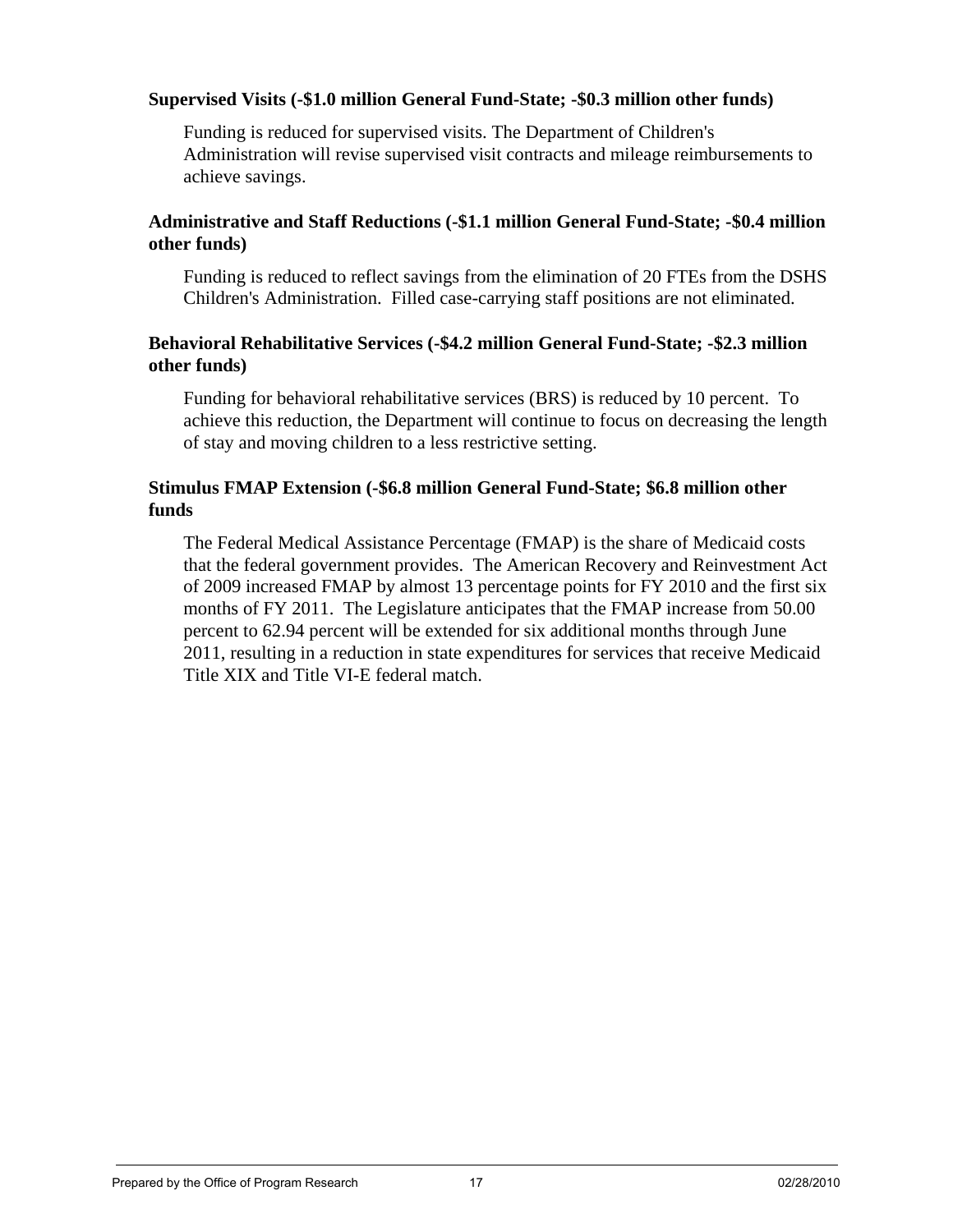# **LONG-TERM CARE AND DEVELOPMENTAL DISABILITIES**

#### **Increase License Fees (-\$5.2 million General Fund-State; \$4.3 million other funds)**

Beginning July 1, 2010, license fees for Boarding Homes (BH), Nursing Homes (NH), and Adult Family Homes (AFH) are increased to cover more of the cost of providing licensure, regulatory, and re-inspection services.

The state is responsible for the licensing and regulatory activity for approximately 28,000 BH beds located in 547 facilities across Washington State. The annual licensing fee for BHs will be raised from \$79 per bed to \$112 per bed to cover those costs.

The state is responsible for the licensing and regulatory activity for just over 21,000 NH beds located in 258 facilities across Washington State. The annual licensing fee for NHs will be raised from \$275 per bed to \$327 per bed to cover those costs.

The state will spend about \$3.6m on licensing and regulatory activities for approximately 2,800 AFHs but the revenue received from the licensing fees in FY10 will be about \$300,000. The annual licensing fee will be raised to cover more of the costs of licensing from the current level of \$100 per home to \$220 per bed. The renewal licensing fee may be paid in two installments. The initial licensing fee will be raised from the current level of \$800 per home to \$1,800 per home.

#### **Medicaid Rate Adjustments for License Fee Increases (\$2.5 million other funds)**

Medicaid rates for Boarding Homes, Nursing Homes, and Adult Family Homes are increased to cover costs associated with higher licensing fees that will begin July 1, 2010.

#### **Eliminate Hours Add-On (-\$5.1 million General Fund-State; -\$8.3 million other funds)**

Authorization for in-home service hours allowed for special meal preparation or incontinence will be based upon individual assessments of a client's needs like the authorization for other long-term care services. Previously, clients were authorized the maximum number of hours available for these two services regardless of acuity levels, individual needs, and the level of available assistance from family or friends. Approximately 8,100 long-term care and developmental disabled clients will receive a reduction in authorized service hours. The average reduction is 8.4 hours. Clients whose individual assessments indicate a continued need for the maximum number of hours, will continued to be authorized for those service hours.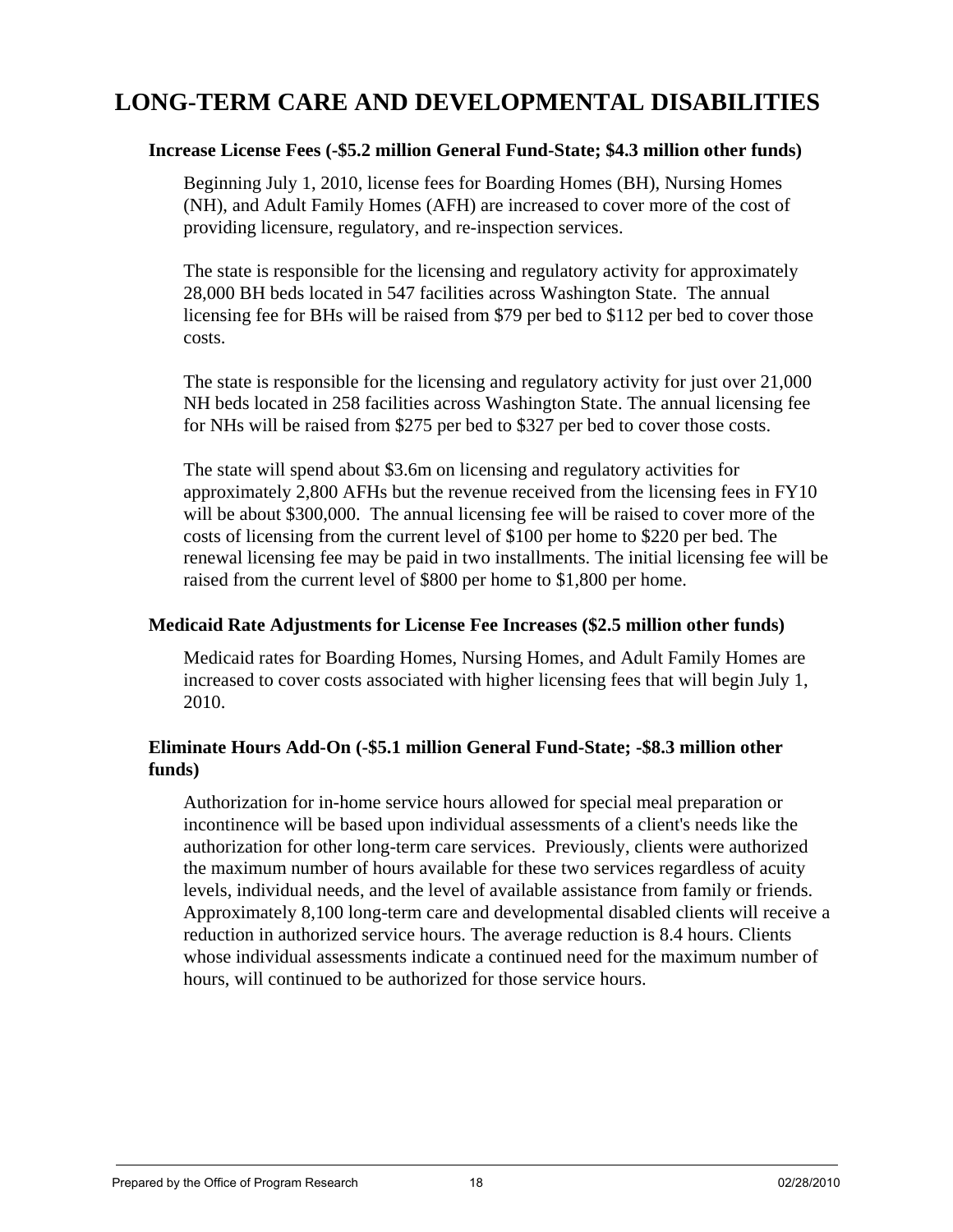# **DEVELOPMENTAL DISABILITIES**

#### **DD Revised Residential Phase-In (\$1.0 million General Fund-State; \$1.8 million other funds)**

Funding is provided to cover additional costs associated with an adjustment to the phase-in schedule for individuals entering the Expanded Community Services and Public Safety programs. These funds will be used to provide residential services for individuals released from mental hospitals or correctional facilities, or aging out of other DSHS programs such as foster care this year who do not have alternative living arrangements.

#### **DD Expanded Community Residential (\$1.0 million General Fund-State; \$1.5 million other funds)**

Funding is provided for residential services and support for 24 people with developmental disabilities that will be aging out of other DSHS programs such as the Juvenile Rehabilitation Administration and Children's Administration and have no other living arrangements.

#### **DD Community Protection Residential (\$0.9 million General Fund-State; \$1.3 million other funds)**

Funding is provided for residential services, employment services, specialized therapies, and intensive case management and supports for 13 new clients who meet the eligibility criteria for community protection services.

#### **Utilization of Residential Services (-\$1.4 million General Fund-State; \$0.5 million other funds)**

Funding is provided for residential services in Adult Supported Living, Child Supported Living, Group Homes, Community Protection, and Community Intermediate Care Facilities for the Mentally Retarded. Beginning in March 2010, the agency will no longer hold funded vacancies open.

#### **Employment and Day to Waiver (\$1.1 million General Fund-State; \$1.8 million other funds)**

Funding is provided for supported employment and other services for a total of 429 clients of the Division of Developmental Disabilities who graduate from high school during the 2009-11 biennium.

#### **Employment and Day (Transition) (\$1.7 million General Fund-State)**

Funding is provided for supported employment services for 629 individuals who are expected to graduate from high school during the 2009-11 biennium. No funding was supplied for this in the biennial budget. Employment and day services include job creation and job supports for paid employment. Services are provided at an average per client funding level of \$515 per month.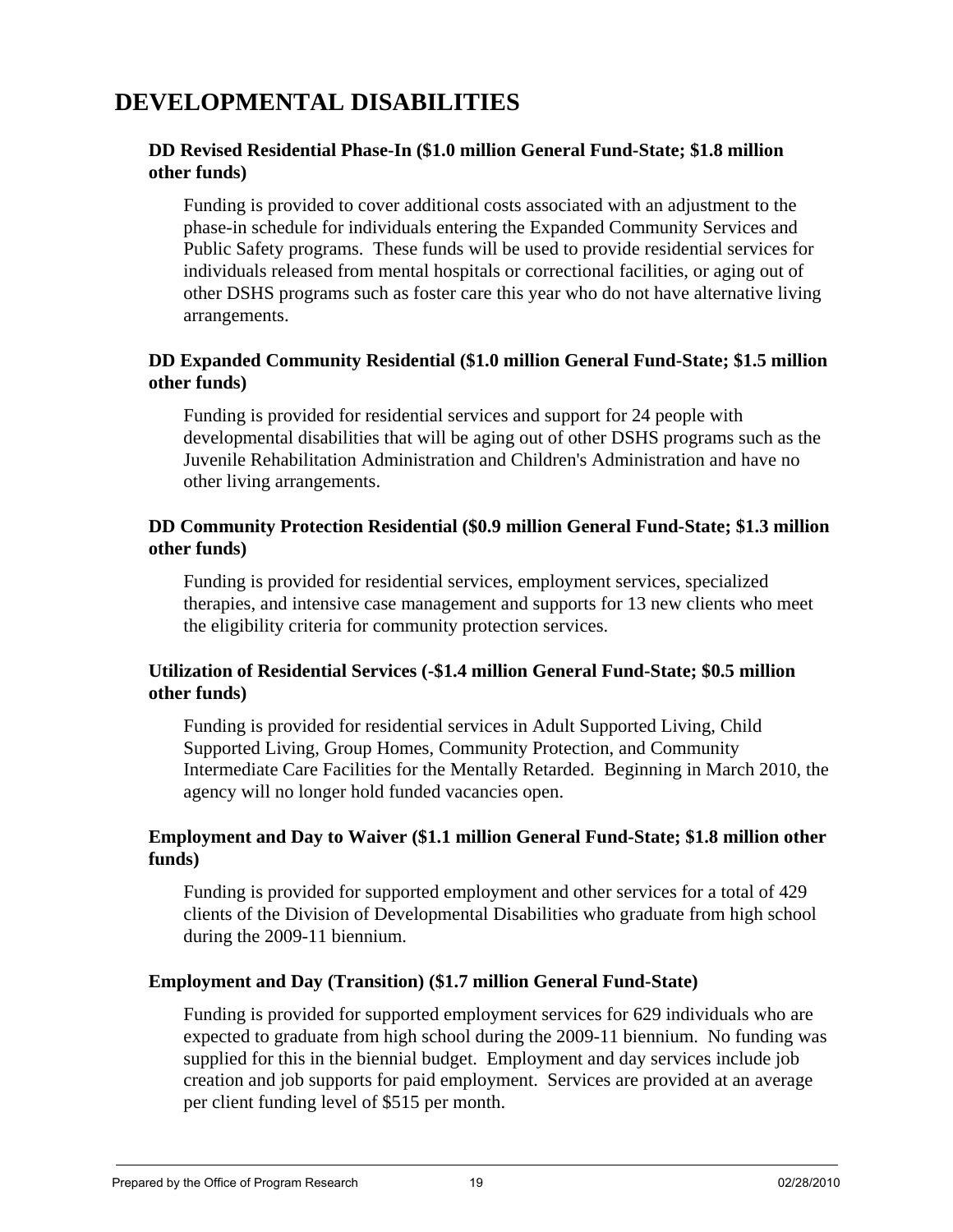#### **RHC Transition Effort (\$200,000 General Fund-State)**

Funding is provided for the Office of Financial Management to hire an independent consultant to determine the optimum residential setting for residential habilitation center clients , including the option to remain in a Residential Habilitation Center. The resulting report is due to the legislature on December 1, 2010.

#### **Reduce Institutional Funding (-\$2.0 million General Fund-State; -\$3.2 million other funds)**

Savings are achieved through the implementation of efficiency measures at the state's Residential Habilitation Centers. Measures include cottage consolidation, changing maintenance schedules, reduced adult training programs, and reductions in services such as dental care.

#### **Suspend Employment Partnership (-\$0.8 million General Fund-State; -\$1.0 million other funds)**

The Jobs by 21 Partnership provides project awards to counties to improve employment outcomes for individuals with developmental disabilities. The Partnership will be reduced by 75 percent in FY 2010 and completely suspended in FY 2011.

#### **Stimulus FMAP Extension (-\$56.8 million General Fund-State; \$56.8 million other funds)**

The Federal Medical Assistance Percentage (FMAP) is the share of Medicaid costs that the federal government provides. The American Recovery and Reinvestment Act of 2009 increased FMAP by almost 13 percentage points for FY 2010 and the first six months of FY 2011. The Legislature anticipates that the FMAP increase from 50.00 percent to 62.94 percent will be extended for six additional months through June 2011, resulting in a reduction in state expenditures for services that receive Medicaid Title XIX and Title VI E federal match.

### **LONG-TERM CARE**

#### **WHCA vs Dreyfus (\$38.5 million General Fund-State; \$62.3 million other funds)**

The 2009 Legislature reduced the Medicaid payment rates for Nursing Homes by 4 percent from the FY 2009 funded levels. A court decision in Washington Health Care Association v. Dreyfus blocked the implementation of this rate reduction.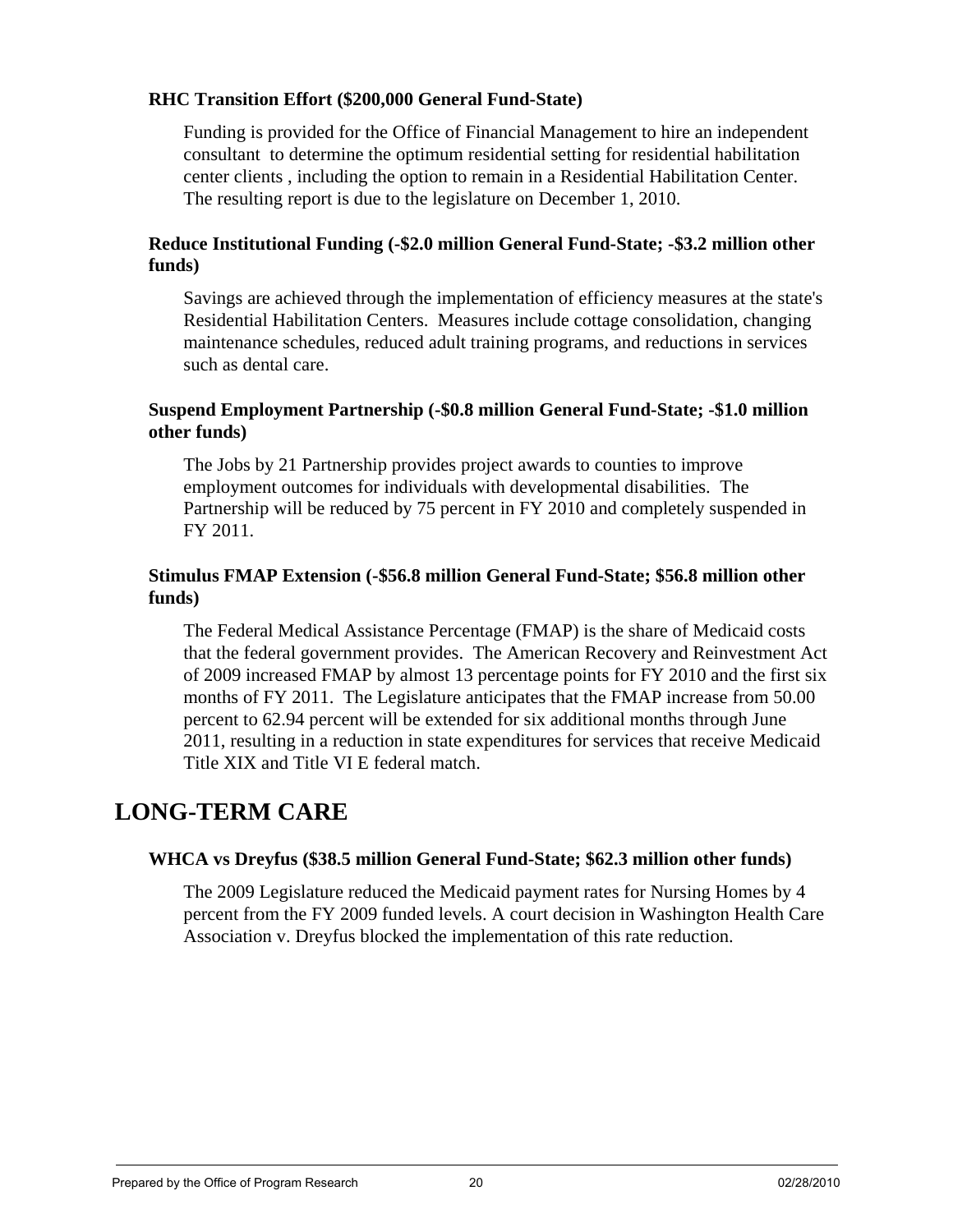#### **Nursing Home Rates (-\$6.6 million General Fund-State; -\$11.1 million other funds)**

Several reductions are made to nursing home rate components.

Minimum occupancy in the operating, finance, and property components is raised from 90 percent to 92 percent for non-essential nursing facilities. Non essential nursing facilities will remain at 85 percent minimum occupancy. Facilities with fewer than 60 beds will continue to be held at 90 percent minimum occupancy.

Approximately 17 facilities will no longer be able to reduce the effects of minimum occupancy through bed banking (temporarily reducing the number of patient beds for which they are licensed). These facilities will need to decide whether to renew the Medicaid licensing on these beds, sell them, or relinquish them.

The allowable return on investment in the finance component is reduced from 8.5 percent to 7.5 percent on the net book value of a facility's tangible assets acquired on or after May 17, 1999.

The variable return component is eliminated which provided flexible funding to low cost facilities regardless of the individual facility's level of efficiency or quality of care.

The average level of case mix for Medicaid clients in Washington will be adjusted once every 6 months rather than on a quarterly basis. The facility's average case mix index will continue to get updated when rates are re-based.

Effective July 1, 2010, and thereafter, a retention incentive is created. The total nursing home rate is reduced by 1 percent for those facilities with direct care staff turnover above 75 percent as reported on the previous year's annual cost reports submitted to the department. The retention incentive funding that is returned to the state will be redistributed as a supplemental performance payment for the facilities that keep their direct care staff turnover at or below 75 percent.

#### **Adult Day Health (\$6.7 million General Fund-State; \$9.3 million other funds)**

The 2009 Legislature eliminated adult day health services for clients living in residential settings in the 2009-11 biennial budget, however, savings have not been realized due to a lawsuit. A court decision in Ryan v. Dreyfus blocked the 2009-11 decision to only offer adult day health services to in-home clients. All clients who were previously denied services were reinstated by December 2009. As of January 1, 2010, Adult Day Health moved to a 1915(i) Medicaid state plan option and enrollment was capped.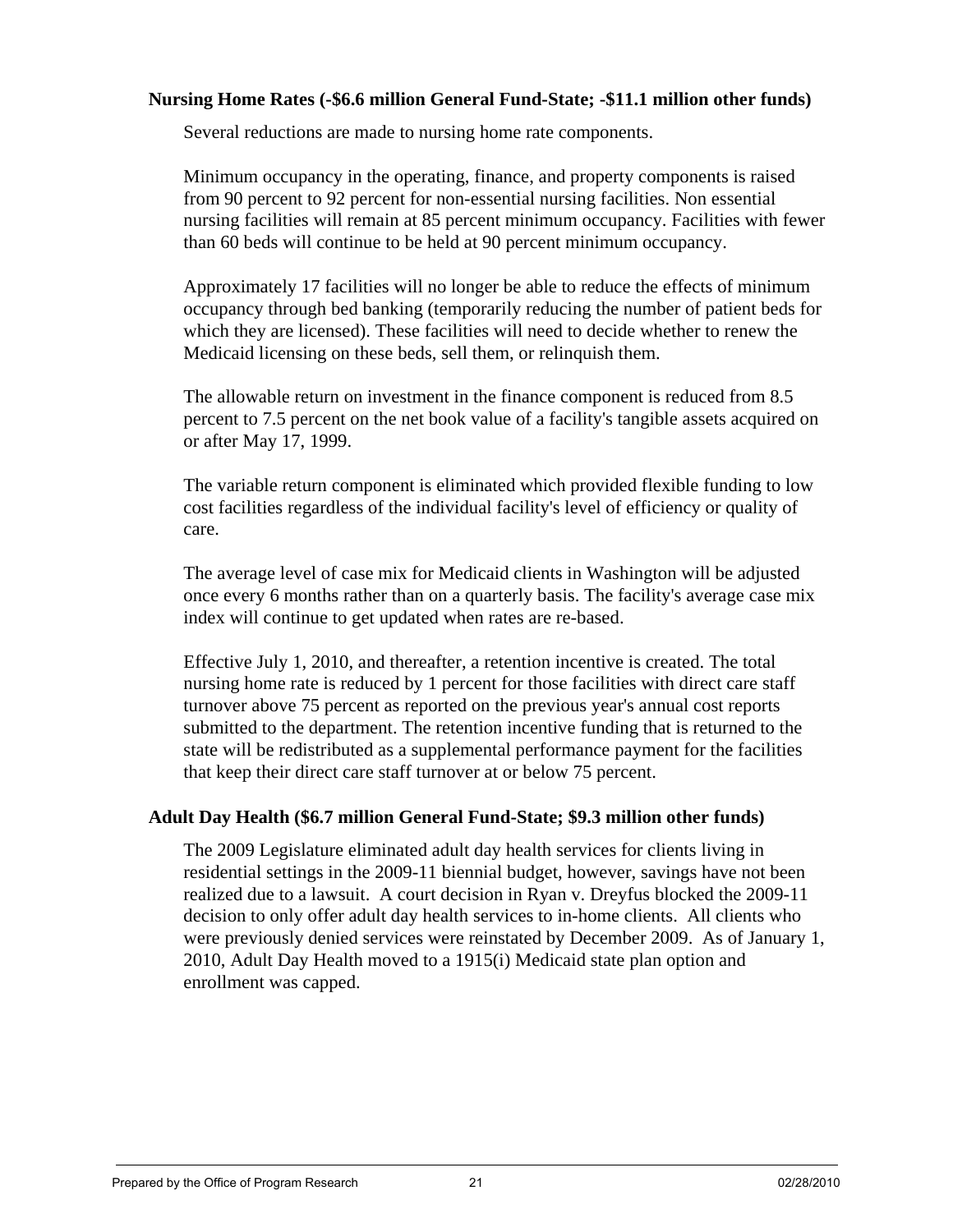#### **Stimulus FMAP Extension (-\$90.4 million General Fund-State; \$90.4 million other funds)**

The Federal Medical Assistance Percentage (FMAP) is the share of Medicaid costs that the federal government provides. The American Recovery and Reinvestment Act of 2009 increased FMAP by almost 13 percentage points for FY 2010 and the first six months of FY 2011. The Legislature anticipates that the FMAP increase from 50.00 percent to 62.94 percent will be extended for six additional months through June 2011, resulting in a reduction in state expenditures for services that receive Medicaid Title XIX and Title VI E federal match.

# **MENTAL HEALTH**

#### **Staff Reductions (-\$5.7 million General Fund-State)**

A total of 51.7 administrative, indirect care, and vacant direct care positions are eliminated at the state psychiatric hospitals. Reductions by location are 1.5 FTEs at the Child Study and Treatment Center (CSTC), 40.0 FTEs at Western State Hospital (WSH), and 10.2 FTEs at Eastern State Hospital (ESH). Cumulative FTE reductions for CSTC include the Early Action Savings, Chapter 3, Laws of 2010 (ESHB 2921), and are 2.5 percent from the 2009-11 biennial budget levels. Cumulative FTE reductions in the 2010 supplemental are 2.0 percent for WSH and 1.3 percent for ESH. No FTE reductions were taken in the Early Action Savings for WSH and ESH.

#### **Reduce Medicaid Rates (-\$1.0 million General Fund-State; -\$1.7 million other funds)**

The managed care rates paid to local Regional Support Networks (RSNs) for the delivery of community mental health services under the Medicaid program are adjusted for the new actuarially rebased rate ranges. Federal law periodically requires that rates be re-evaluated. RSNs are funded at 0.9 percent below their FY 2011 maintenance level unless doing so falls outside their allowable rate ranges. Clark RSN and Pierce RSN are funded at the bottom of their rate ranges and receive an increase from FY 2011 maintenance level because they would otherwise fall below their allowable rate ranges. North Central RSN and Chelan Douglas RSN are funded at the top of their allowable rate ranges which will result in a reduction from the FY 2011maintenance level rates and will also cause them to drop below the current rates they are paid in FY 2010.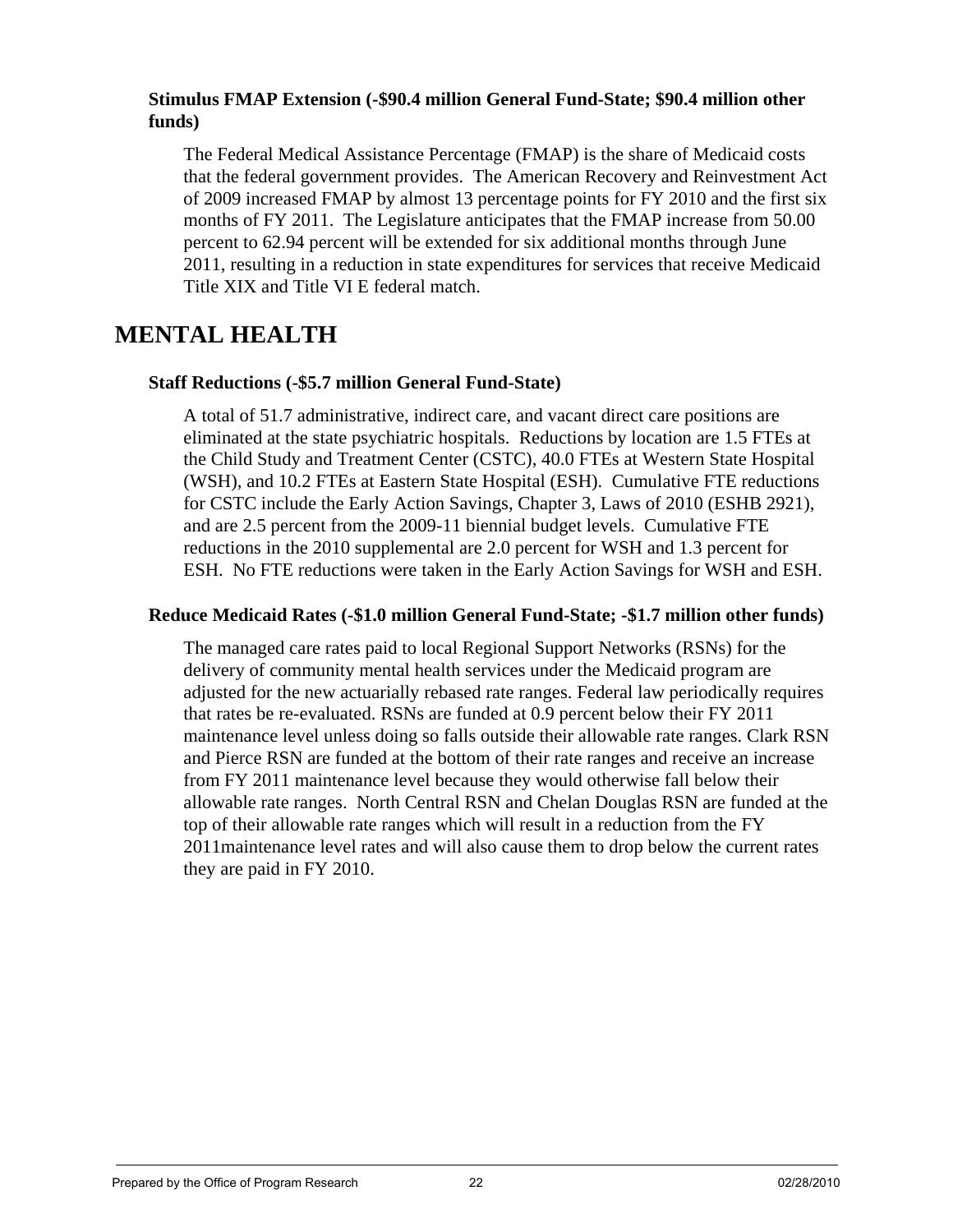#### **Performance Based Contracting (\$1.28 million General Fund-State; \$0.03 million other funds)**

Non-Medicaid funding is provided to mitigate significant Regional Support Network (RSN) Medicaid rate reductions that are due to the actuarial rate rebase. Funding is sufficient to pay North Central and Chelan Douglas RSNs at their FY 2010 maintenance level Medicaid rates. DSHS will enter into a performance based contract with North Central RSN and will provide technical assistance to this RSN with the expectation that the RSN will demonstrate cost effectiveness and improved Medicaid utilization by June 30th, 2011. The DSHS is provided a 0.5 FTE to facilitate the development and implementation of a plan of improvement with the RSN that includes performance measures and outcome tracking. Funding is also provided to contract with an expert in the delivery of mental health services in a frontier setting for the purposes of providing technical assistance and identifying best practices with this RSN.

#### **Mental Health Assessment, Civil Detentions, and Commitments (\$1.8 million General Fund-State)**

Non-Medicaid funding is provided for impacts due to modifications to the involuntary treatment act, 71.05 RCW. Pursuant to Second Substitute House Bill 3076 (involuntary treatment act) and Second Substitute House Bill 2882 (persons w/ mental disorders), funding is provided to implement the expanded definition of "likelihood of serious harm" and changes to the standards for emergent detention from "imminent" to "substantial" likelihood of serious harm. Funding is also provided to develop new policies and protocols to accommodate these modifications and to provide training to the designated mental health professionals, the courts, referral sources and the hospitals. Funding is provided to both the Department of Social and Health Services and Evergreen State College's Washington Institute for Public Policy for a collaborative effort to search for a validated mental health assessment tool or tools that can be used to assess individuals for detention, commitment, and revocation under the involuntary treatment act.

#### **Regional Support Network Local Match (\$14.1 million other funds)**

Additional expenditure authority is necessary to allow the King County Regional Support Network to gain federal matching funds for Medicaid allowable services. County legislative authorities may authorize a 0.1 percent sales tax and may choose to use this funding for the delivery of either Medicaid or non-Medicaid chemical dependency or mental health treatment programs as specified in RCW 82.14.460. Local funding that is authorized to serve Medicaid clients is matched with federal funding and becomes part of the overall Medicaid expenditures. When Medicaid rates are rebased, the increased level of Medicaid expenditures due to local matching funds becomes the state's responsibility.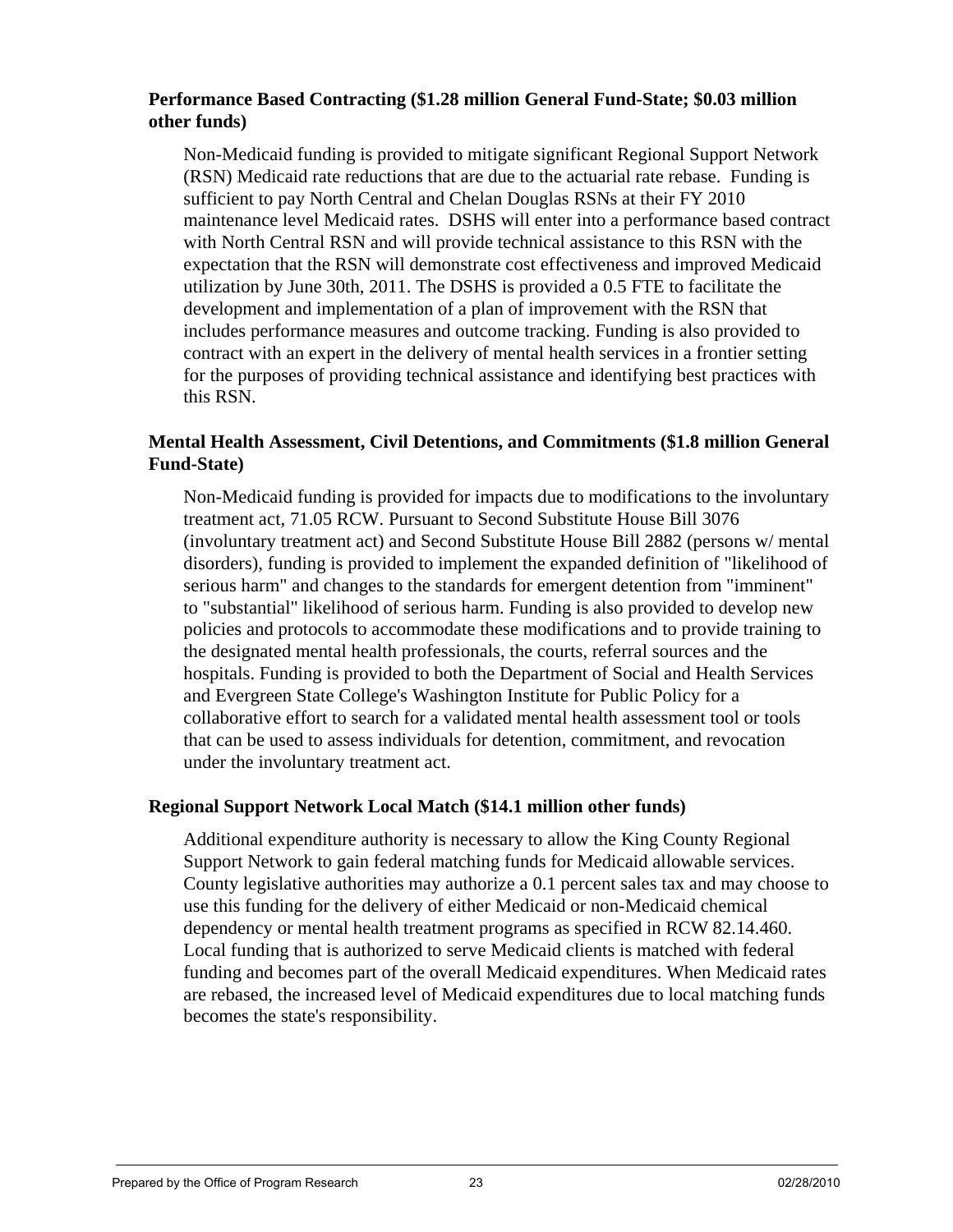#### **Stimulus FMAP Extension (-\$27.1 million General Fund-State; \$27.1 million other funds)**

The Federal Medical Assistance Percentage (FMAP) is the share of Medicaid costs that the federal government provides. The American Recovery and Reinvestment Act of 2009 increased FMAP by almost 13 percentage points for FY 2010 and the first six months of FY 2011. The Legislature anticipates that the FMAP increase from 50.00 percent to 62.94 percent will be extended for six additional months through June 2011, resulting in a reduction in state expenditures for services that receive Medicaid Title XIX and Title VI E federal match.

# **ECONOMIC SERVICES ADMINISTRATION**

#### **Working Connections Child Care (-\$30.1 million General Fund-State)**

Funding for the Working Connections Child Care (WCCC) program is reduced. The WCCC provides subsidized child care to Temporary Assistance for Needy Families (TANF) clients, and other working families up to 200 percent of the federal poverty level. With this funding reduction, the number of families entering the program each month will be limited to the lowest income, including TANF clients, being the first priority. In addition, the department shall implement the 12 month authorization for certain families receiving child care benefits through WCCC pursuant to Engrossed Second Substitute House Bill No. 3141.

#### **Eliminate General Assistance Administrative Review Team (-\$3.0 million General Fund-State)**

The General Assistance Administrative Review Team reviews client cases that have not been approved for assistance, and are the last opportunity for a client to receive benefits. The use of this review process is eliminated May 1, 2010. It is anticipated that 165 clients per month will not enter the caseload due to the elimination of this review process.

#### **Administrative and Staff Reductions (-\$5.7 million General Fund-State; -\$3.8 million other funds)**

Funding for administrative costs within the Economic Services Administration is reduced. This reduction will results in consolidation of some office functions.

#### **Reduction of Mandatory Workload (-\$6.4 million General Fund-State; -\$5.2 million other funds)**

This item eliminates funding for anticipated workload expenses. The item does not eliminate current staff, but eliminates funding that would have been provided for increased staff work due to caseload growth.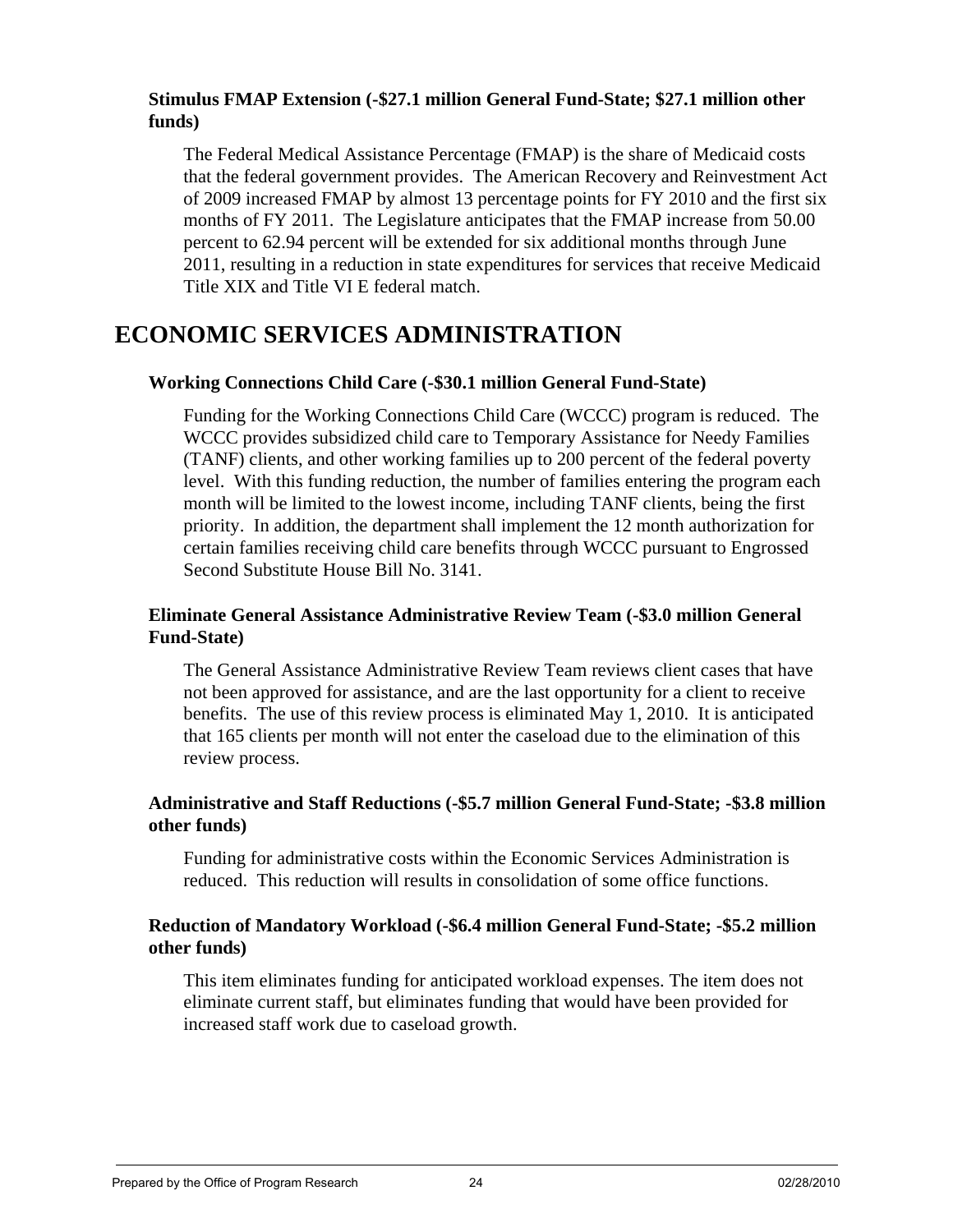#### **Career Services for Non-WorkFirst (-\$3.6 million General Fund-State)**

Savings is assumed through elimination of career services provided to non-WorkFirst food stamp recipients. Funding had been provided for up to 600 cases per month at \$500 per case that were receiving food stamps, but who were not on the TANF caseload.

#### **Security Lifeline Act (\$0.5 million General Fund-State; \$9.7 million other funds)**

The Security Lifeline Act, Second Substitute House Bill 2782, reforms state benefit programs in three ways. First, the Department of Social and Health Services (DSHS) will sponsor the planning and implementation of a user-friendly electronic Opportunity Portal to allow Washington residents to access a broad array of benefits. Second, DSHS will expand the Food Stamp Employment and Training program to three community colleges. Third, the Security Lifeline Act reforms the General Assistance Unemployable program and renames it the "Disability Lifeline" program. The DSHS will seek to transfer individuals that are likely to be eligible for federal benefits to the Disability Lifeline Expedited Program no later than 90 days after initial eligibility is determined, and DSHS will implement a pilot project in King, Pierce, and Spokane counties to contract for services to facilitate those transfers. An individual cannot continue to receive Disability Lifeline benefits if he or she refuses without good cause to participate in needed chemical dependency treatment. The DSHS will give high priority for state-funded chemical dependency treatment to Disability Lifeline clients, but pregnant women and parents will be given first priority. Individuals who lose Disability Lifeline benefits due to improvements in health status will be given high priority for enrollment in the Basic Health Plan. DSHS will create a plan for a pilot project that would provide some Disability Lifeline clients with housing and a decreased cash grant. Within the Department of Social and Health Services this item also impacts the Division of Alcohol and Substance Abuse and Medical Assistance, and outside of DSHS the Health Care Authority and Department of Information Services are also affected.

#### **Single Parent Participation - -\$11 Million**

Reduces demand for the Working Connections Child Care program by allowing single parents with children under the age of six to meet federal participation requirements of 20 hours per week, rather than the state requirement of 32 hours per week.

#### **Reduce Job Search - -\$2.36 Million**

Funding for WorkFirst job search activities is reduced for fiscal year 2011.

#### **Suspend Community Works Program - -\$5.5 Million**

Funding for all Community Works programs, except for Community Jobs, within the WorkFirst program are suspended for fiscal year 2011.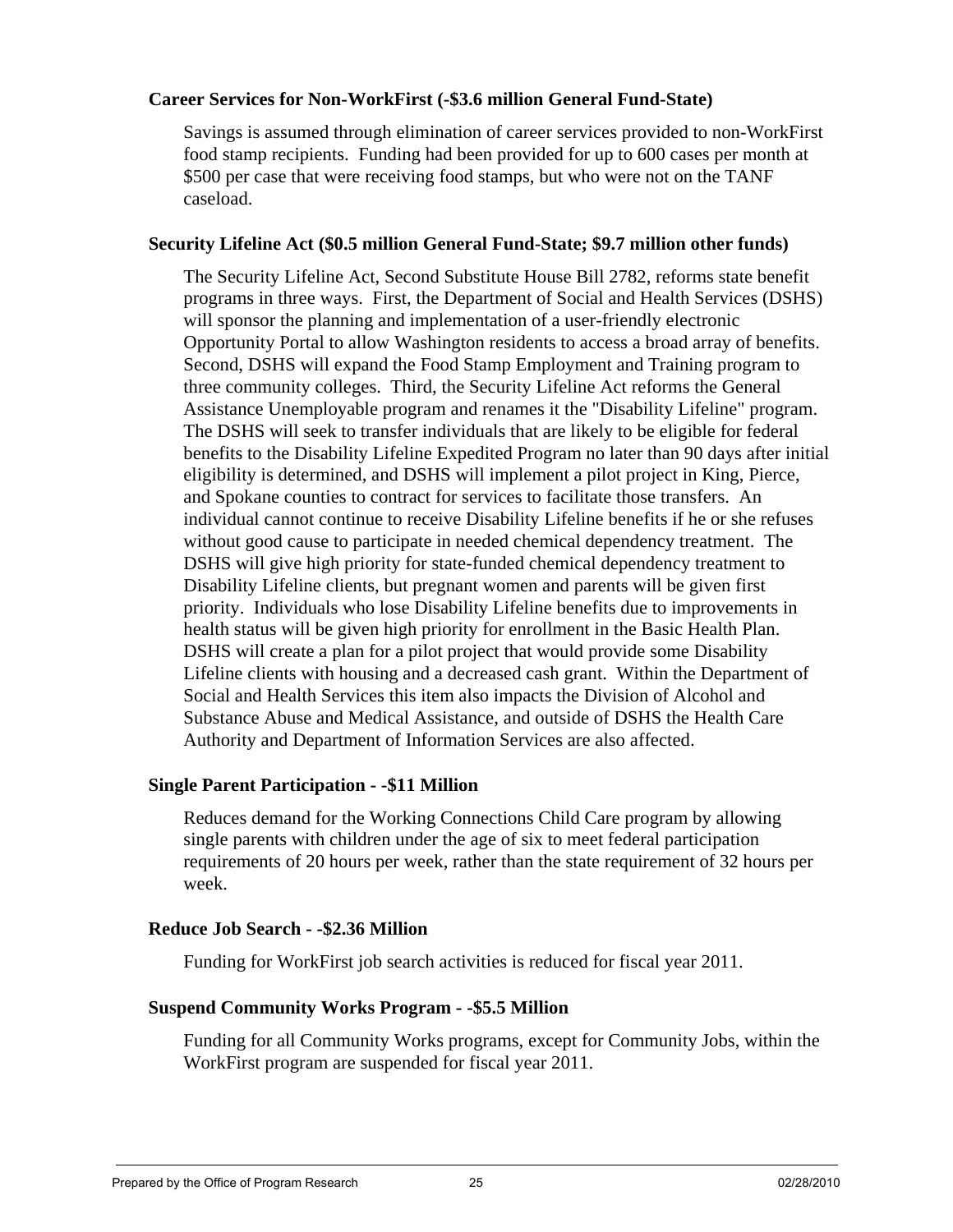# **JUVENILE REHABILITATION**

#### **JRA Administrative Staff Reduction (-\$3.7 million General Fund-State)**

Funding for JRA regional and headquarters staffing is reduced.

#### **Reinstate Closure Funding (\$12.0 million General Fund-State)**

The 2009-11 budget included a study to develop a plan to close 235 beds in juvenile institutions and a commensurate reduction in funding. The Legislature has not closed a Juvenile Rehabilitation Administration (JRA) institution; as a result, the funding that was reduced is reinstated.

#### **Naselle Capacity Reduction (-\$1.8 million General Fund-State)**

The Naselle Youth Camp is reduced to 50 beds, and will be used solely to house youth participating in the Department of Natural Resources (DNR) Forestry program.

#### **Reduce Institution Staffing (-\$4.9 million General Fund-State)**

The number of JRA administrative staff in the institutions is reduced.

#### **Juvenile Court Reduction (-\$2.5 million General Fund-State)**

County pass-through funding for the juvenile courts is reduced by 10 percent, effective April 1, 2010. The reduction is in non-evidence based, non-sex offender disposition alternative funding.

#### **Stimulus FMAP Extension (-\$0.08 million General Fund-State)**

The Federal Medical Assistance Percentage (FMAP) is the share of Medicaid costs that the federal government provides. The American Recovery and Reinvestment Act of 2009 increased FMAP by almost 13 percentage points for FY 2010 and the first six months of FY 2011. The Legislature anticipates that the FMAP increase from 50.00 percent to 62.94 percent will be extended for six additional months through June 2011, resulting in a reduction in state expenditures for services that receive Medicaid Title XIX and Title VI E federal match.

# **MEDICAL ASSISTANCE**

#### **Hospital Safety Net Assessment (-\$32.0 million General Fund-State; \$452.3 million other funds)**

General Fund-State funding for hospitals is reduced. Substitute House Bill 2956 (hospital safety net assessment) establishes an assessment on hospitals that is placed in a new fund called the Hospital Safety Net Assessment Fund, increases payment rates for hospitals, and restores Small Rural Disproportionate Share Hospital payments to 120 percent of their 2009 levels.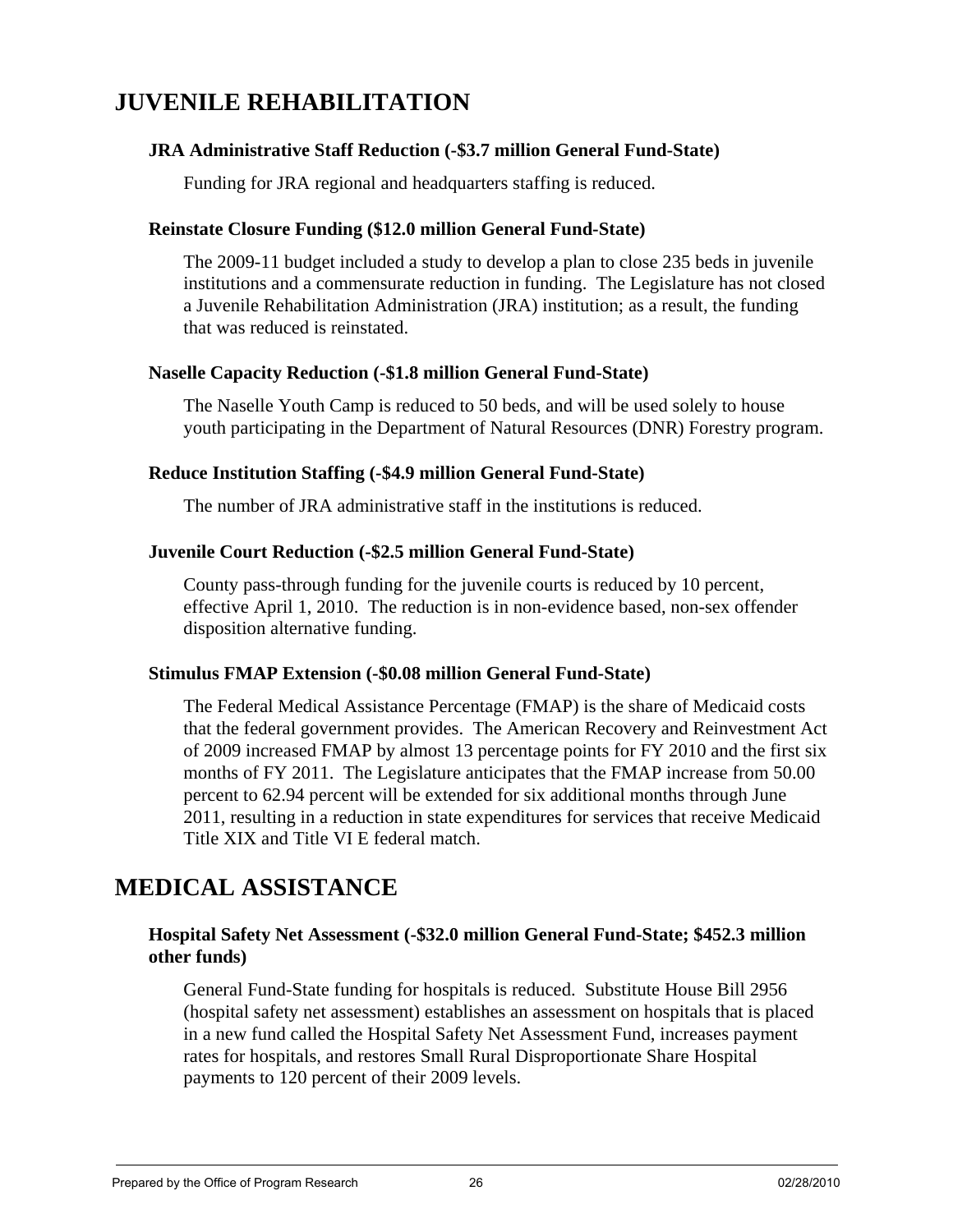#### **Disproportionate Share Hospital Payments (-\$12.6 million General Fund-State; \$11 million other funds)**

Indigent Assistance Disproportionate Share Hospital (DSH) payments are eliminated in FY 2011. These payments provide supplemental funding to hospitals based on their profitability and the level of charity care that they provide. Washington DSH payments were forecasted to go beyond the maximum level for federal matching funds under the Certified Public Expenditures program, and the state would have been required to fund the difference with state-only grants. Washington will no longer exceed the federal maximum as a result of the elimination of the Indigent Assistance DSH payments.

#### **Federally Qualified Health Center Alternative Payment Method (\$39.9 million General Fund-State; \$55.4 million other funds)**

Federally Qualified Health Centers (FQHCs) are paid for the full cost of providing services to Medicaid clients. FQHCs are paid per encounter instead of per service. An alternative payment methodology has been developed to determine FQHC costs per encounter. This new method was implemented July 1, 2009 and made retroactive to January 1, 2009.

#### **Disability Lifeline Medical Care Services (\$12.8 million General Fund-State; \$21.2 million other funds)**

The Disability Lifeline medical care services program was transitioned to managed care beginning in November, 2009, and funding is provided for Disability Lifeline caseload growth. During FY 2011, the Department of Social and Health Services (DSHS) will continue to provide Disproportionate Share Hospital payments to hospitals for providing outpatient services to Disability Lifeline clients. These payments will end in January, 2011, when the Legislature expects to begin receiving federal matching funds for the Disability Lifeline medical care services. The Legislature anticipates that federal health reform will allow DSHS to seek federal matching funds for individuals covered under the Disability Lifeline program starting in January, 2011.

#### **Medical Assistance Administration (\$10.8 million General Fund-State; \$10.8 million other funds)**

Administrative funding for the Medical Assistance program is increased to partially offset a \$2 million reduction taken in the biennial budget. Remaining administrative reductions will be achieved, to the greatest extent possible, by reducing those administrative costs that do not affect providers, direct client services, or direct service delivery or programs. Specifically, the Department of Social and Health Services will mitigate impacts related to cost recovery and cost avoidance, prior authorizations for dental services, claims backlogs, and hold times or unanswered calls from clients and providers.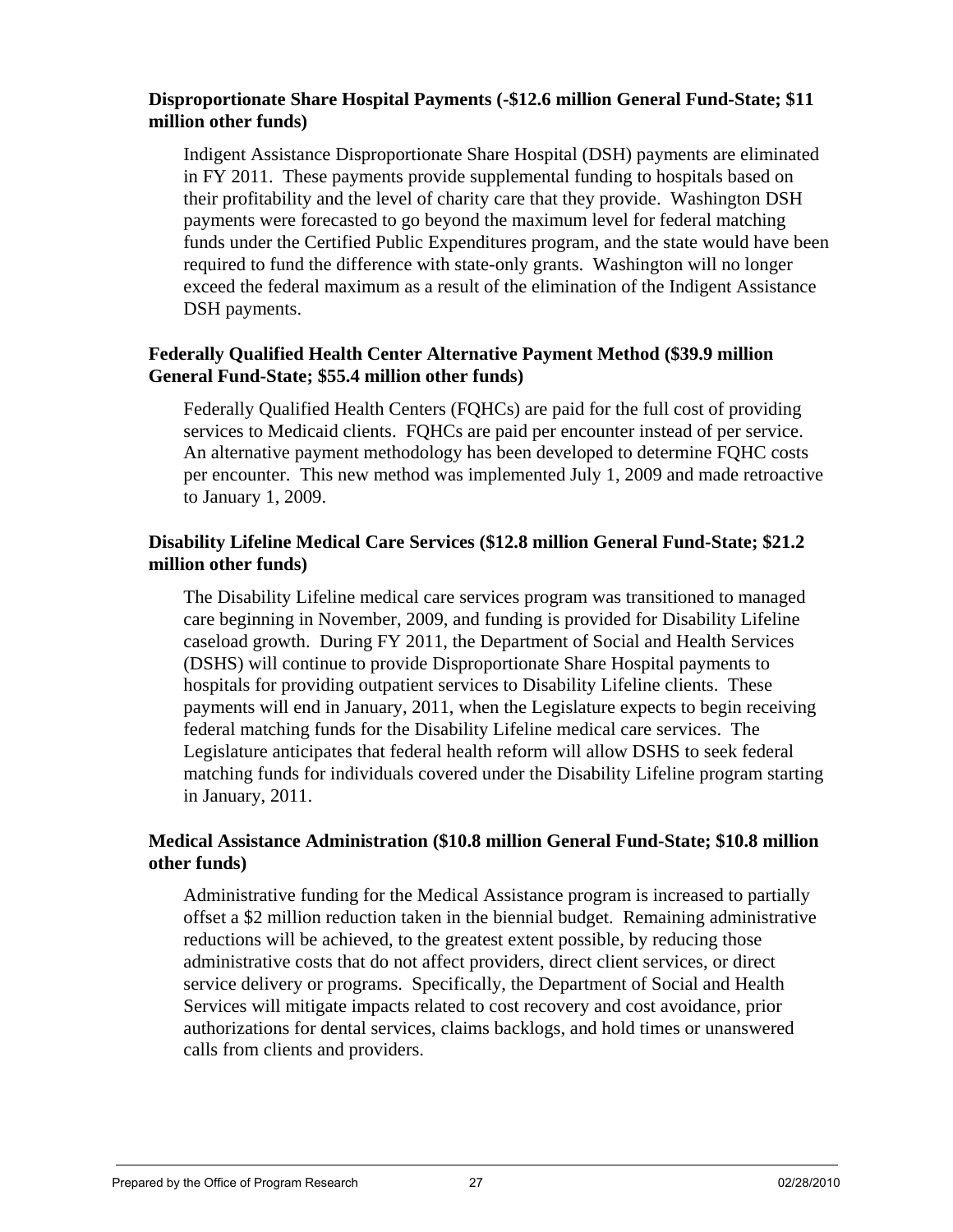#### **ProviderOne Implementation (\$19.4 million other funds)**

Additional federal expenditure authority and transfers of state and federal funding from State FY 2010 to State FY 2011 for ProviderOne implementation are provided. The additional authority will allow for an expanded test environment and supporting services for providers. It includes funding for a live ProviderOne help desk for a period of six months beginning January 1, 2010.

#### **Professional Services Supplemental Payment Programs (\$2.1 million other funds)**

The Department of Social and Health Services will implement the professional services supplemental payment program for Valley Medical Center and Olympic Medical Center professional providers. The program will increase rates to the Average Commercial Rate to maximize allowable payment levels under the Medicare Upper Payment Limit (UPL). The hospitals are responsible for providing the local match required to obtain federal matching funds for supplemental payments made under the Medicare UPL.

#### **CHIPRA Bonus Payment (-\$7.5 million General Fund-State; \$7.5 million other funds)**

The Centers for Medicare and Medicaid Services makes a one-time performance bonus payment for federal FY 2009 under the Children's Health Insurance Program Reauthorization Act of 2009 (CHIPRA) that is used to offset state spending.

#### **Medicare Part D Stimulus FMAP (-\$86.9 million General Fund-State)**

The federal government reversed its decision not to apply the increased federal medical assistance percentage (FMAP) in the American Recovery and Reinvestment Act of 2009 to the reimbursement paid by the state to the federal government for Medicare Part D coverage for prescription drugs.

#### **Stimulus FMAP Extension (-\$299.2 million General Fund-State; \$281.0 million other funds)**

The Federal Medical Assistance Percentage (FMAP) is the share of Medicaid costs that the federal government provides. The American Recovery and Reinvestment Act of 2009 increased FMAP by almost 13 percentage points for FY 2010 and the first six months of FY 2011. The Legislature anticipates that the FMAP increase from 50.00 percent to 62.94 percent will be extended for six additional months through June 2011, resulting in a reduction in state expenditures for services that receive Medicaid Title XIX and Title VI-E federal match.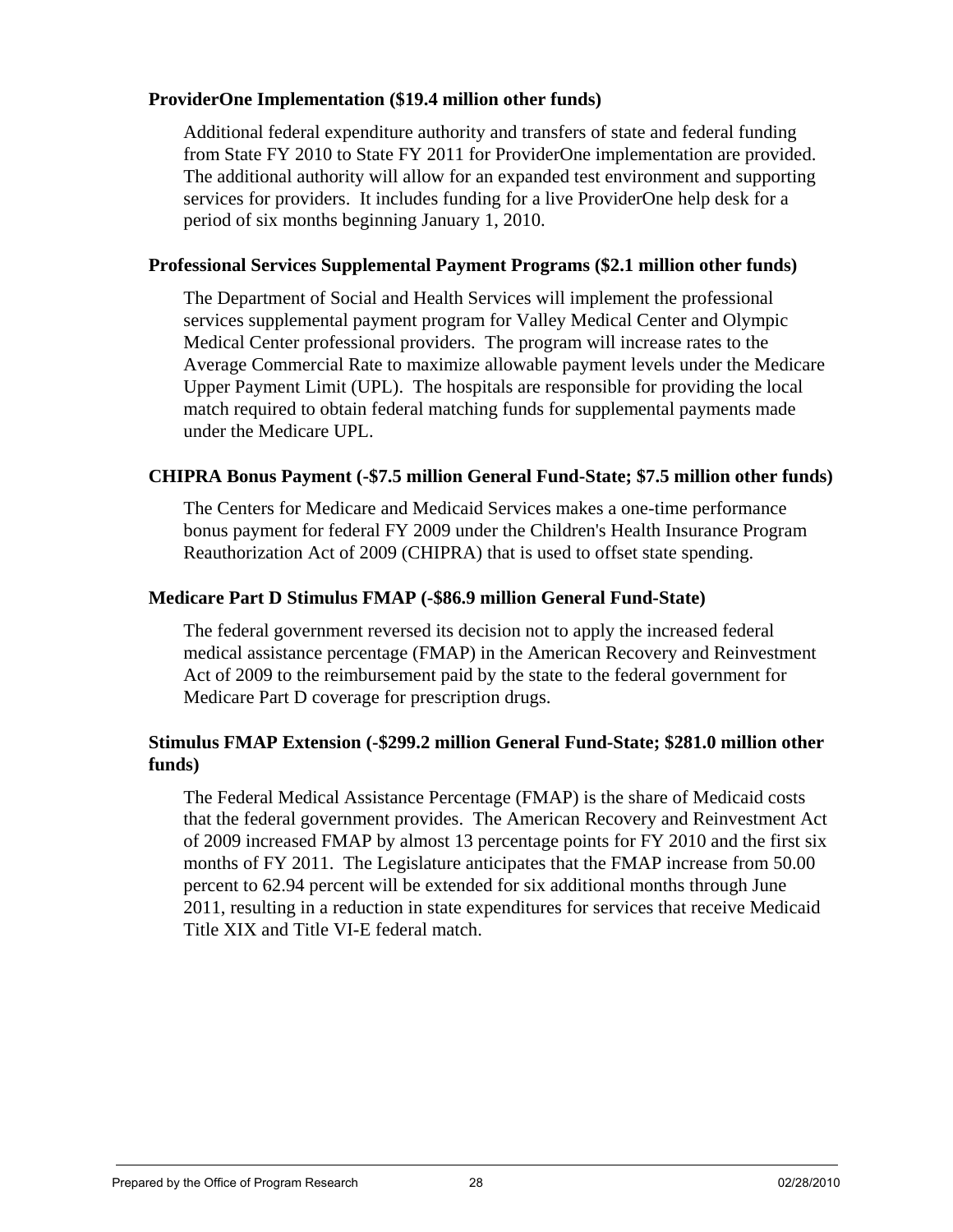# **VOCATIONAL REHABILITATION**

#### **State Match for Federal VR Grant (\$20.0 million other funds)**

Funds from the Telecommunications Devices for the Hearing and Speech Impaired Account will used to meet the state's maintenance of effort requirements to continue to receive full Department of Education vocational rehabilitation grants. This is expected to increase the Telecommunications Relay Service excise tax from \$0.11 to the statutory maximum of \$0.19.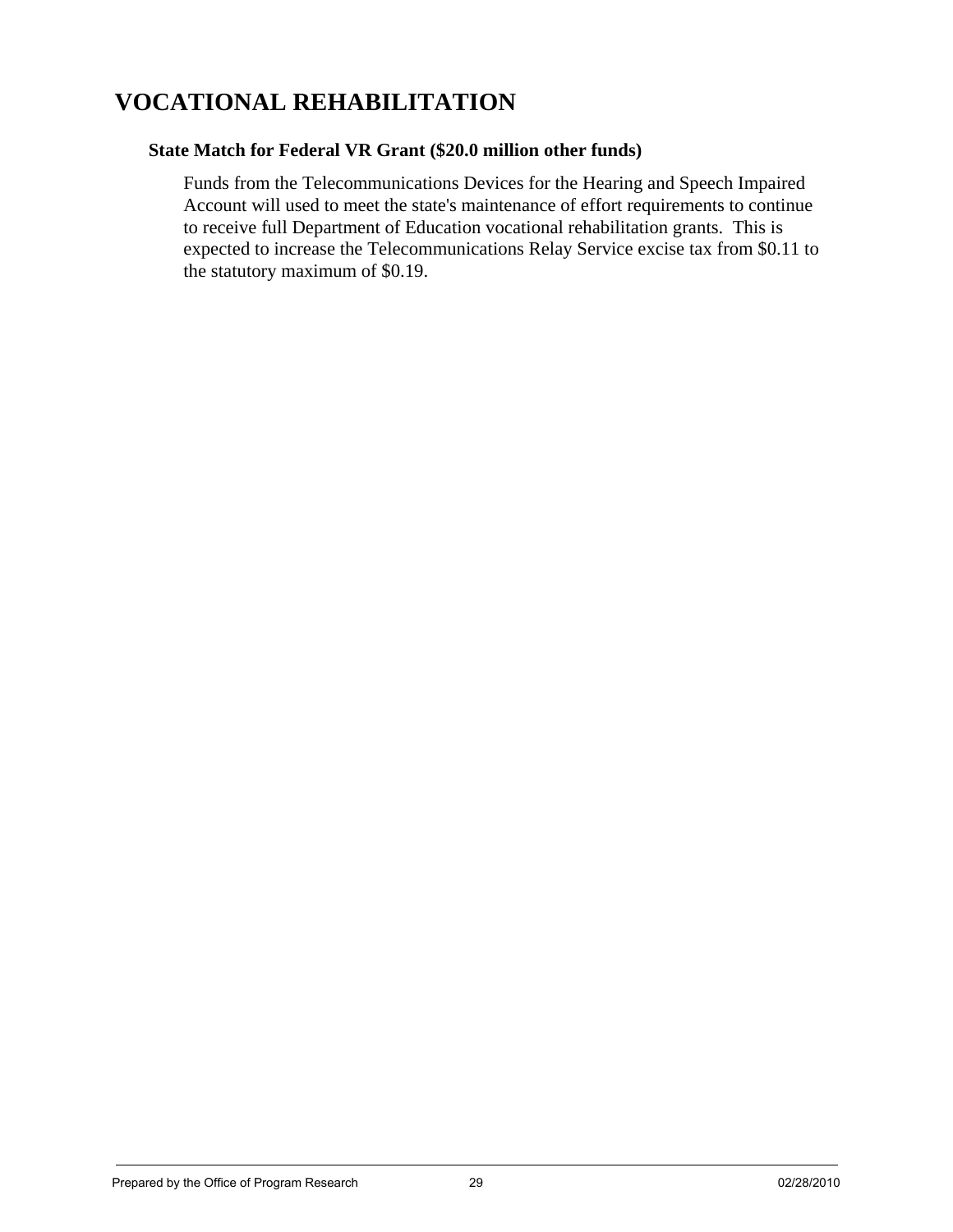# **OTHER HEALTH CARE**

# **DEPARTMENT OF HEALTH**

#### **Family Planning Grants (\$3.0 million General Fund-State)**

During the 2007-09 biennium, funding was provided to the Department of Health to support family planning clinics to increase capacity for non-DSHS eligible clients by adding more clients as well as adding coverage for sexually-transmitted disease testing. The 2009-11 operating budget decreases annual funding by 10 percent in FY 2010 and 70 percent in FY 2011. Funding is restored to FY 2010 levels as of July 1, 2010.

#### **Reduce AIDS Funding (-\$4.3 million General Fund-State)**

The Department supports people with HIV/AIDS through the HIV Client Services program, AIDS education program, and grants to regional AIDSNETs. Total state funding for these activities is reduced by 20 percent. The Department is directed to manage the remaining funding between the programs as necessary to support the greatest needs of the population, including suspending curriculum review activities, identifying sources of insurance for clients, redesigning the formulary, restricting eligibility, decreasing grants, and reducing regional costs for AIDSNET administration. In addition, funding for nutritional therapy services provided by the Lifelong AIDS Alliance is eliminated.

#### **Washington Vaccine Association (\$0.1 General Fund-State; \$52.2 million other funds)**

Funding is provided to implement Second Substitute House Bill 2551 which establishes the Washington Vaccine Association to facilitate the purchase of childhood vaccines among health carriers and third party administrators. Members of the Association pay assessments for the purchase of childhood vaccines that allow for Washington to maintain its status as a Universal Vaccine Purchase state.

# **HEALTH CARE AUTHORITY**

#### **Basic Health Program Bridge (-\$56.5 million General Fund-State; \$7.0 million other funds)**

The Basic Health Plan (BHP) is a health care program that provides approximately 70,000 low-income Washington residents with a state subsidy to assist with the cost of premiums. The program is provided sufficient funds to continue with 65,000 enrollees until January 1, 2011, when it is assumed that federal matching funds will be available for those residents at or below 133 percent of the Federal Poverty Level. In the event that federal matching funds are not available, the BHP will be discontinued as of April 1, 2011. Adjustments are made for increased premium contributions.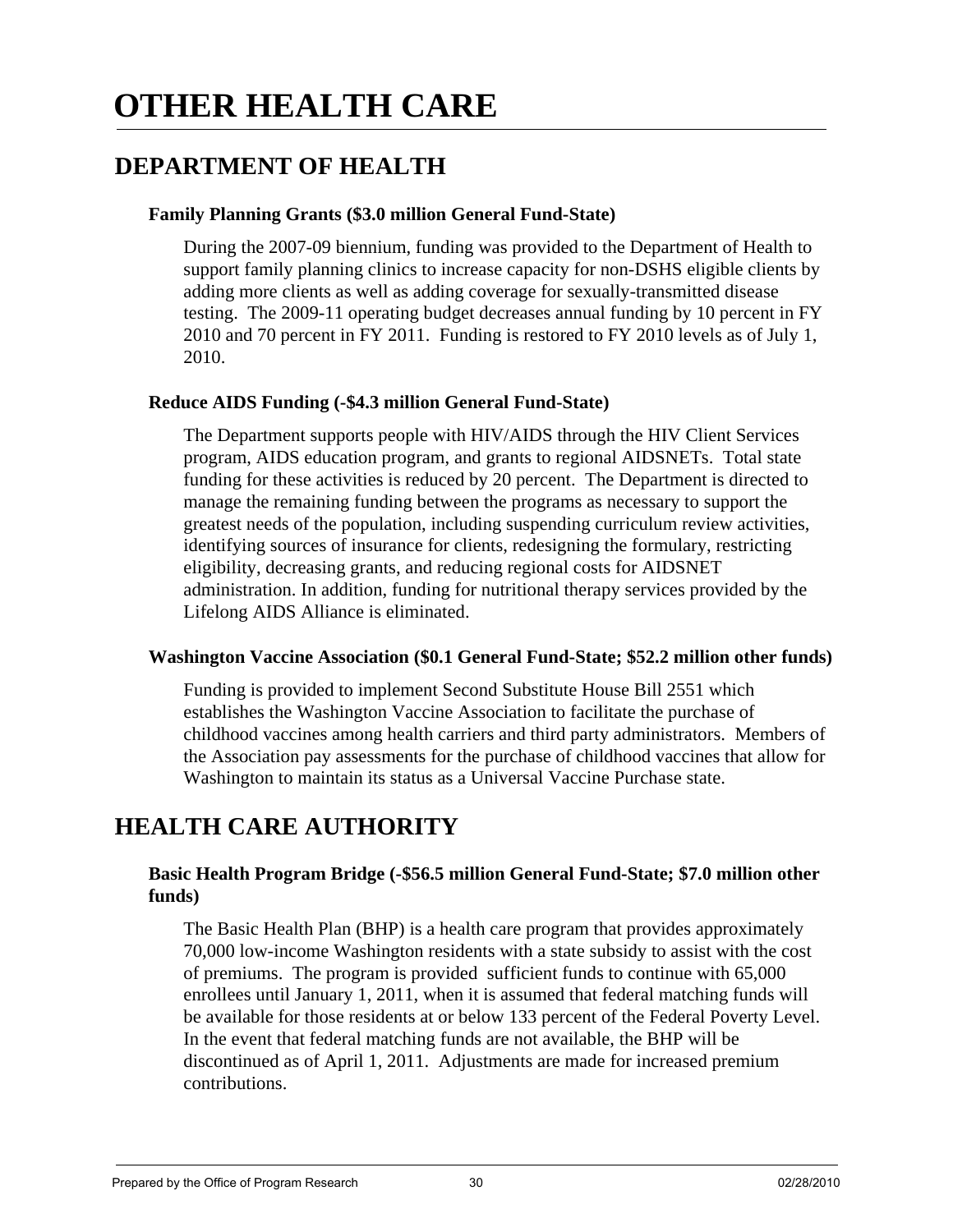#### **Primary Care Pilot Projects (\$5.9 million General Fund-State)**

The Health Care Authority will conduct three two-year pilot projects to each cover 1,000 enrollees in a health care services package that combines primary care services, limited specialty services, and a catastrophic health plan. The pilot projects will be conducted in Spokane, Thurston, and Whatcom counties. Enrollees cannot be enrolled in the Basic Health Plan, nor be eligible for either Medicaid or Medicare. The Health Care Authority must report to the Legislature by December 1, 2011 on the results of the pilot projects.

#### **Health Information Exchange (\$3.4 million other funds)**

Washington expects the award of a noncompetitive federal grant of \$11.3 million through the Health Information Technology for Economic and Clinical Health provisions of the American Recovery and Reinvestment Act (ARRA). An application has been submitted to the Office of the National Coordinator for development of a statewide health information technology plan. Additional federal expenditure authority is provided for the state's anticipated share of the federal grant.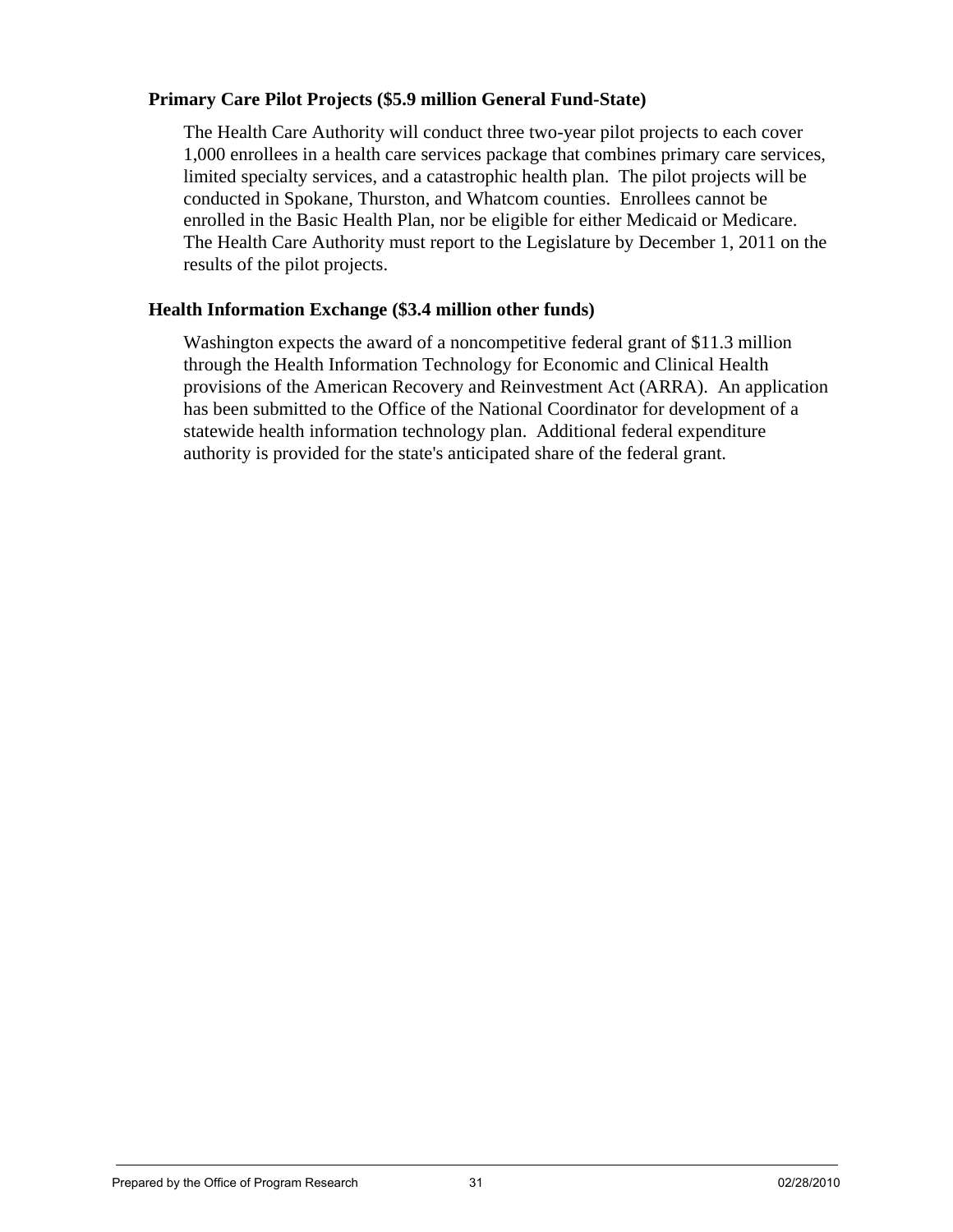# **PUBLIC SAFETY & THE JUDICIARY**

# **DEPARTMENT OF CORRECTIONS**

#### **Correctional Facility Realignment (-\$9.0 million General Fund-State)**

The final recommendations of the facilities closure study directed in the 2009-11 budget were used as a base for developing a facilities realignment implementation plan which generates savings through more efficient use of existing prison capacity. The 2009-11 budget for the Department of Corrections included a reduction of \$12 million for FY 2011 based on anticipated savings from implementation of a closure plan. Funding is reduced by a total of \$21.0 million (net savings of \$9.0 million) to reflect implementation of the facility realignment.

The elements of the realignment plan include the downsizing of McNeil Island Corrections Center and its conversion to a minimum security facility, closure of Ahtanum View Corrections Center, closure of Pine Lodge Corrections Center for Women, closure of a unit at the Larch Corrections Center, and the activation of units at Coyote Ridge Corrections Center and at Mission Creek Corrections Center for Women.

#### **Reduce Work Release Capacity (-\$4.2 million General Fund-State)**

Funding was previously provided to finance the acquisition and construction of additional work release capacity. This funding is reduced as additional work release capacity is not needed this biennium.

#### **Offender Deportation (-\$4.1 million General Fund-State; -\$0.7 million other funds)**

Savings are attributed to deporting non-citizen drug and property offenders. The proposal assumes that all qualifying non-citizen offenders are deported in FY 2011 and that qualifying newly-sentenced non-citizen offenders are deported as soon as they come to prison.

#### **Community Transition (-\$1.0 million General Fund-State)**

Funding is reduced to reflect efficiencies related to the appropriate transition of offenders from custody as close as possible to the offender's earned release date.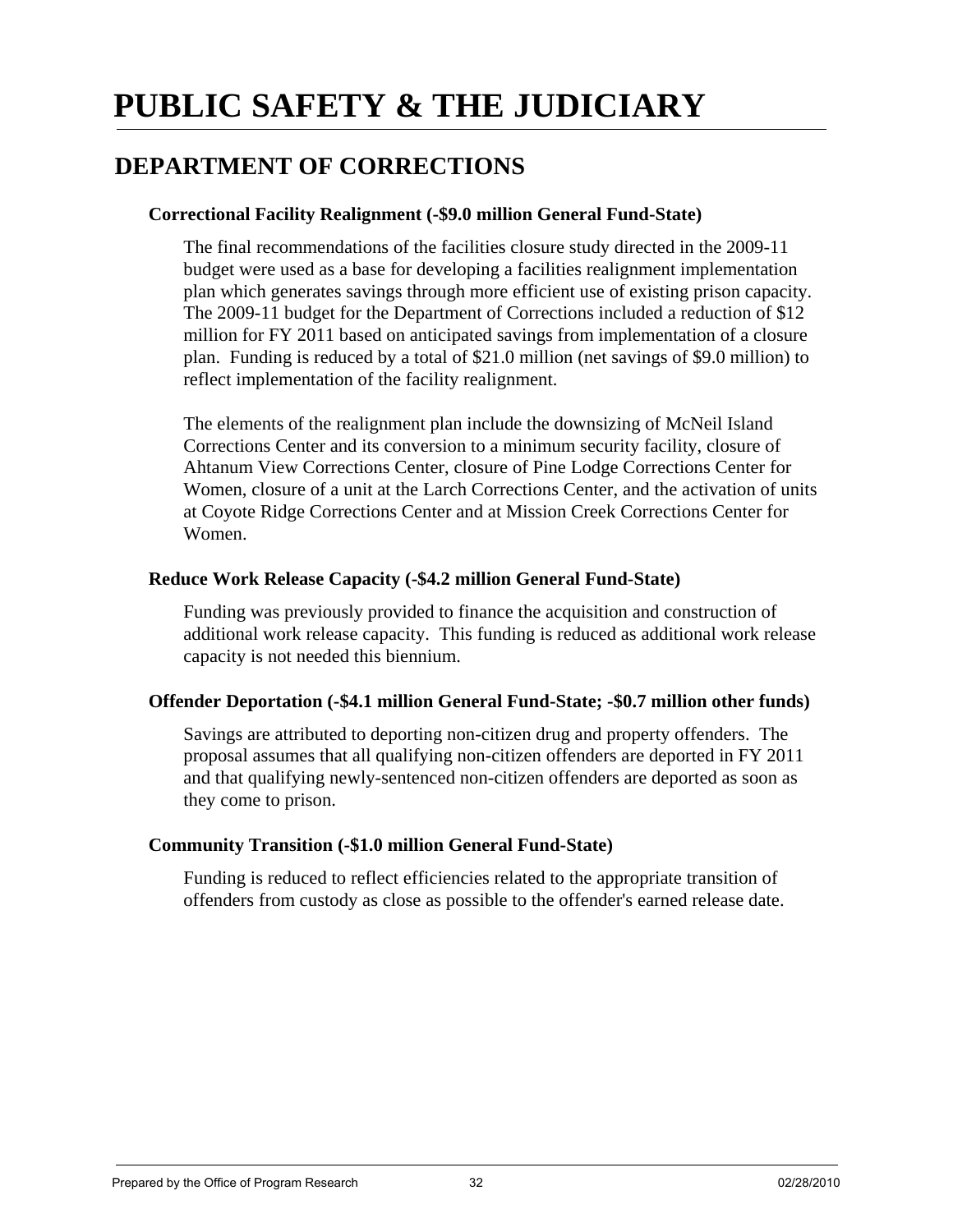#### **Parent Sentencing Alternative (-\$0.2 million General Fund-State)**

Funding is reduced to reflect the creation of alternatives to incarceration for nonviolent offenders with minor children, pursuant to Second Substitute House Bill 3045 (confinement alternatives). The savings from this change are a reduction in the average daily population of 82 offenders, allowing the DOC to close a prison unit at a women's facility. Funding for community supervision is increased because of supplemental services that will be provided to offenders in lieu of a prison sentence. Caseload funding is increased for Medical Assistance in the Department of Social and Health Services (DSHS), and funding is provided to Children's Administration in the DSHS for the costs of providing reports to courts on offenders being considered for the sentencing alternative.

# **STATE PATROL**

#### **Criminal Records Fund Shift (-\$2.8 million General Fund-State; \$2.8 million other funds)**

Funding is provided from the Fingerprint Identification Account rather than the General Fund-State for the Criminal History Section. The Criminal History Section is the state repository for fingerprint based criminal history information. \$2 million is for a one-time fund shift and \$800,000 is an ongoing fund shift.

#### **Eliminate Staff Positions (-\$3.8 million General Fund-State)**

Funding is reduced to reflect savings from eliminating 25 FTE positions across the various divisions within the State Patrol.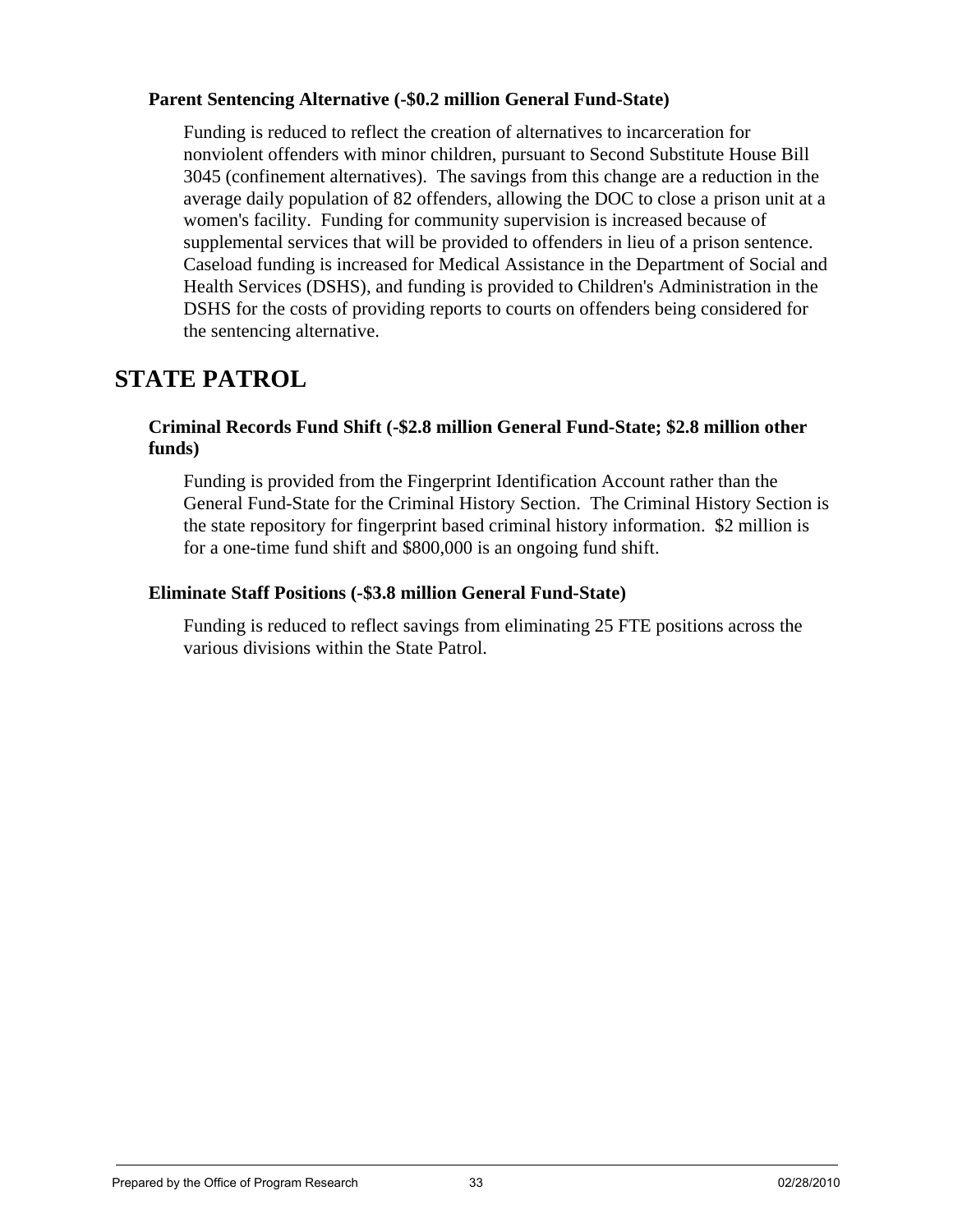# **OTHER HUMAN SERVICES**

# **DEPARTMENT OF LABOR & INDUSTRIES**

#### **Crime Victims Compensation Adjustments (-\$0.4 million General Fund-State)**

Savings is achieved by implementing eligibility and benefits changes. These changes will result in payment caps and other benefit reductions in the Crime Victims Compensation (CVC) Program. This item assumes a reduction of Permanent Partial Disability benefits to \$7,000, a requirement that claimants reported their crime within 90 days and that they apply for CVC benefits within one year of the date of the crime. Time loss benefits will be paid only to those individuals who were employed at the time of the crime. Convicted felons will no longer be eligible for CVC benefits. The overall benefit maximum will be reduced to \$50,000 and funeral expenses will be capped at \$5,000.

# **DEPARTMENT OF VETERANS AFFAIRS**

#### **Veteran Service Officers Contract (\$0.3 million other funds)**

Funding is provided for the Veterans Affairs to contract with six additional veteran service officers to be located at the DSHS Community Service Offices to assist veterans in obtaining federal veterans benefits.

#### **Stimulus FMAP Extension (-\$0.5 million General Fund-State; \$0.5 million other funds)**

The Federal Medical Assistance Percentage (FMAP) is the share of Medicaid costs that the federal government provides. The American Recovery and Reinvestment Act of 2009 increased FMAP by almost 13 percentage points for FY 2010 and the first six months of FY 2011. The Legislature anticipates that the FMAP increase from 50.00 percent to 62.94 percent will be extended for six additional months through June 2011, resulting in a reduction in state expenditures for services that receive Medicaid Title XIX and Title VI E federal match. (General Fund-State, General Fund-Federal)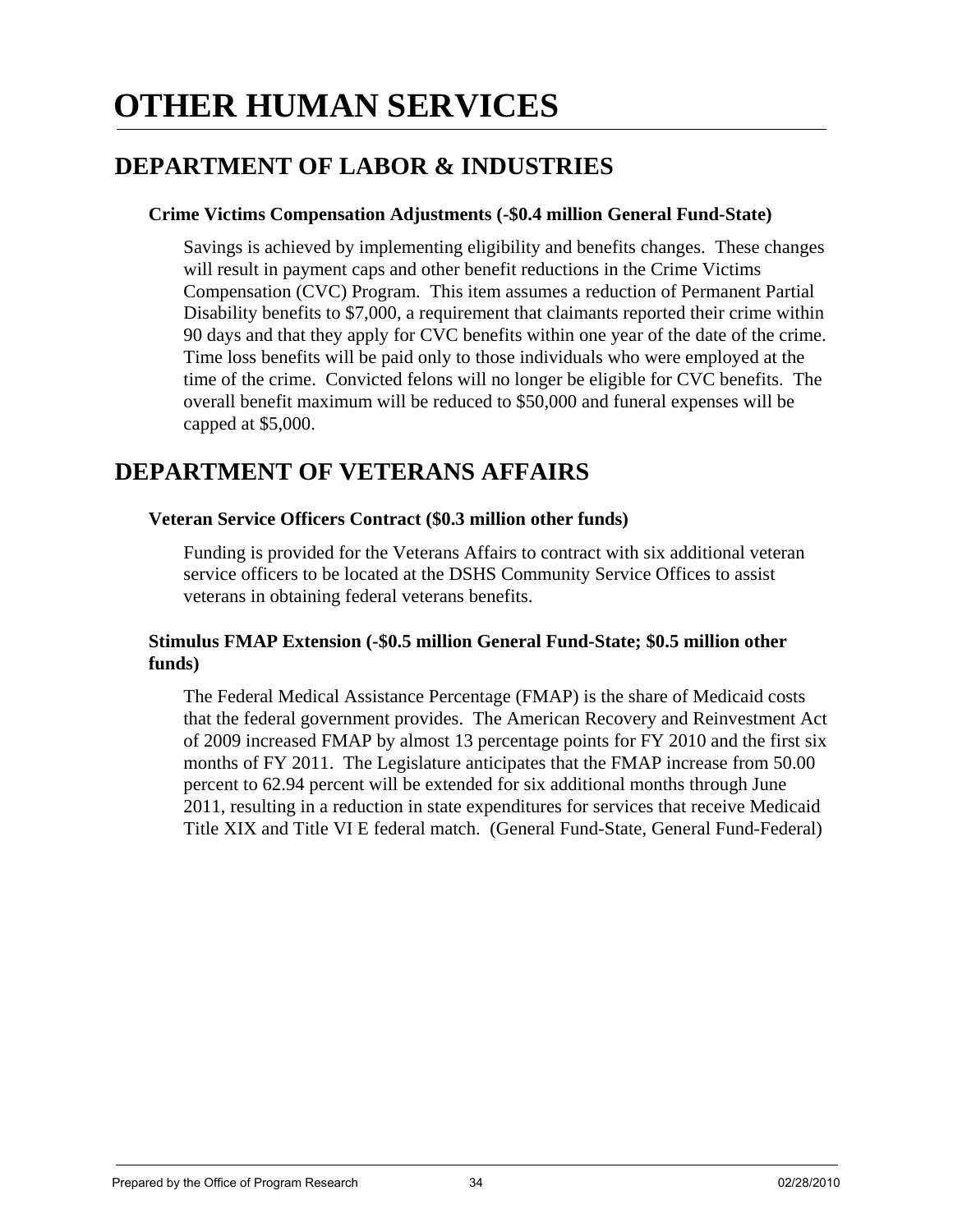# **NATURAL RESOURCES**

# **COLUMBIA RIVER GORGE COMMISSION**

#### **Eliminate Columbia River Gorge Commission (-\$0.3 million General Fund-State; - \$0.3 million other funds)**

Funding is reduced for the Columbia River Gorge Commission to reflect the repeal of the Columbia River Gorge Compact with the State of Oregon pursuant to Substitute House Bill 3132 (Columbia River gorge compact). The agency will cease to exist in FY 2011.

# **DEPARTMENT OF ECOLOGY**

#### **Reduce Watershed Planning (-\$5.3 million General Fund-State)**

Funding and FTE staff are reduced for the Shorelands Program's technical and financial assistance to local watershed management groups and associated administration. Remaining FY 2011 funding of \$300,000 for this activity is designated for pass-through incentive grants designed to merge watershed planning and watershed-based salmon recovery efforts into a single, integrated process by the beginning of FY 2012. These incentive grants will be distributed by the Recreation and Conservation Office. In addition, \$235,000 of remaining FY 2011 funding is retained for an existing implementation grant for Water Resource Inventory Area 32 (Walla Walla Watershed). Finally, \$100,000 of remaining FY 2011 funding is provided to continue ongoing efforts to develop and implement water agreements in the Nooksack Basin and the Bertrand Watershed.

#### **Reduce Litter Pickup (-\$2.0 million Waste Reduction, Recycling, and Litter Control Account-State)**

Funding and staff are reduced for litter pickup activities managed by the Department of Ecology, other state agencies, and local governments. Remaining litter pickup funding of \$1.0 million is dedicated to litter pickup along interstate highways, with a focus on maximizing the use of correctional crews.

#### **Reduce Toxic Cleanup Staffing (-\$3.5 million State Toxics Control Account-State)**

Funding is reduced for staff in the Toxic Cleanup Program responsible for overseeing environmental cleanups.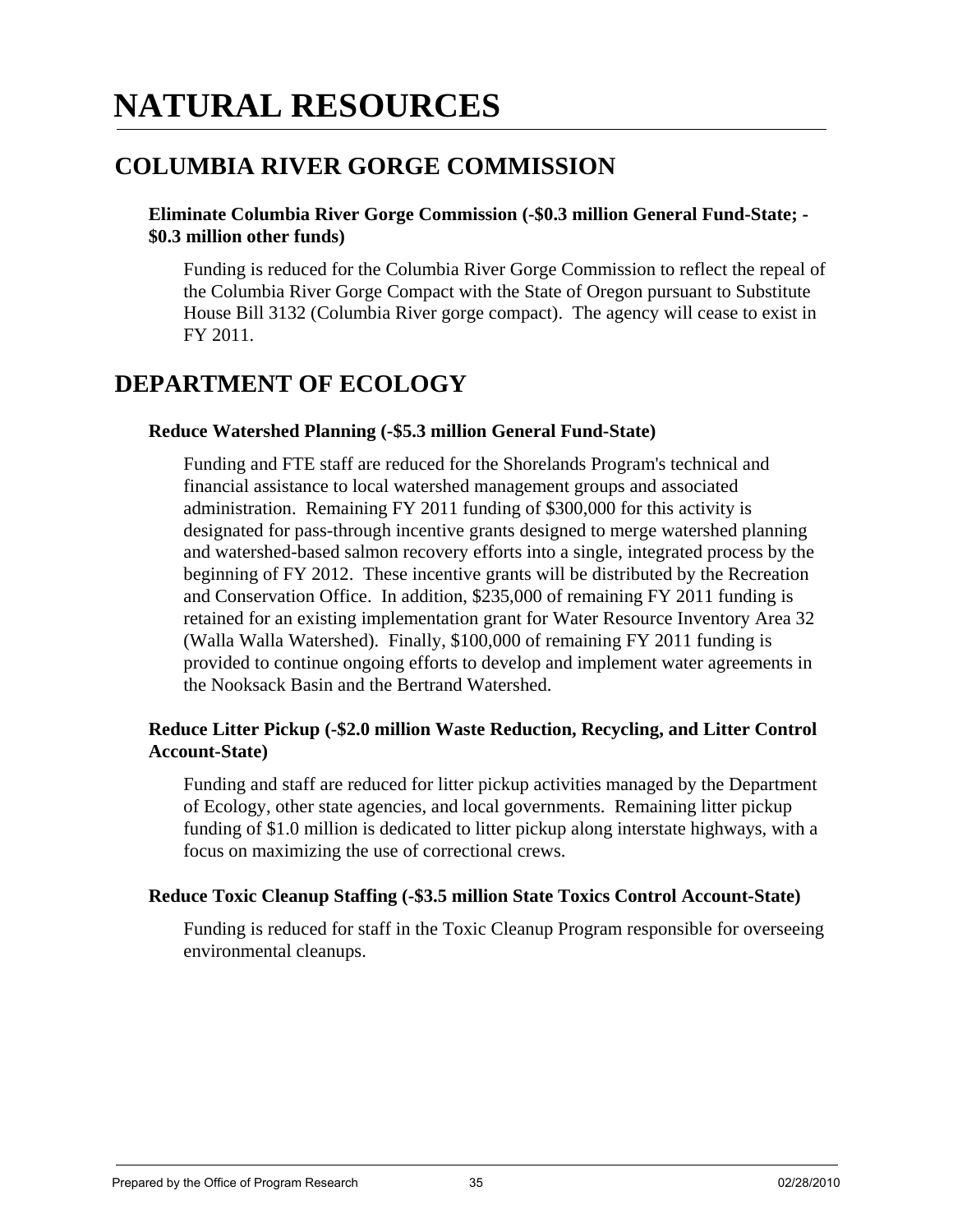#### **Water Right Permits (-\$0.7 million General Fund-State; \$2.5 million Water Rights Processing and Dam Safety Account-State)**

Funding is provided for Second Substitute House Bill 2591 (water rights permits). The bill adjusts fees relating to the processing of water right applications and change applications. The Department of Ecology (DOE) is required to adjust the water right application fees on a periodic basis to reflect the direct administrative costs incurred in the processing of water right applications and change applications and the safety inspection of hydraulic works and plans and specifications. The bill also creates a permit exempt well registry with a registration fee.

# **DEPARTMENT OF FISH & WILDLIFE**

#### **Charge Fees for Hydraulic Permit Approvals (-\$3.1 million General Fund-State; \$3.4 million Hydraulic Permit Fee Account-State)**

Pursuant to House Bill 3037 (hydraulic project permitting) General Fund-State funding for administering Hydraulic Permit Approvals is eliminated as of January 1, 2011. The program will fully recover its costs through a new fee by January 2011.

#### **Maintain Core Administrative Functions (\$2.0 million State Wildlife Account-State)**

The Department's indirect rate for administration and overhead from federal grants has been reduced, resulting in a net loss of approximately \$3.8 million for the 2009- 11 biennium. Funding is provided to partially restore the loss from the lower indirect rate.

#### **Increase Hunter Access on Private Land (\$0.7 million State Wildlife Account-State)**

Funding is provided for the Department to bring 200,000 additional acres of private land under contract for recreational access. The program is funded through special hunting permit application fees.

#### **Restore Aviation Funding (\$0.2 million General Fund-State)**

Funding is restored for the maintenance and operation of the Department's Partenavia aircraft. The Partenavia will continue to be used for survey missions and fish planting, and will assist the Department of Natural Resources with fire suppression coordination.

### **DEPARTMENT OF NATURAL RESOURCES**

#### **Emergency Fire Suppression (\$11.5 million General Fund-State)**

Funding is provided for costs associated with fire suppression activities during FY 2010 that were above the Department's existing fire suppression appropriation.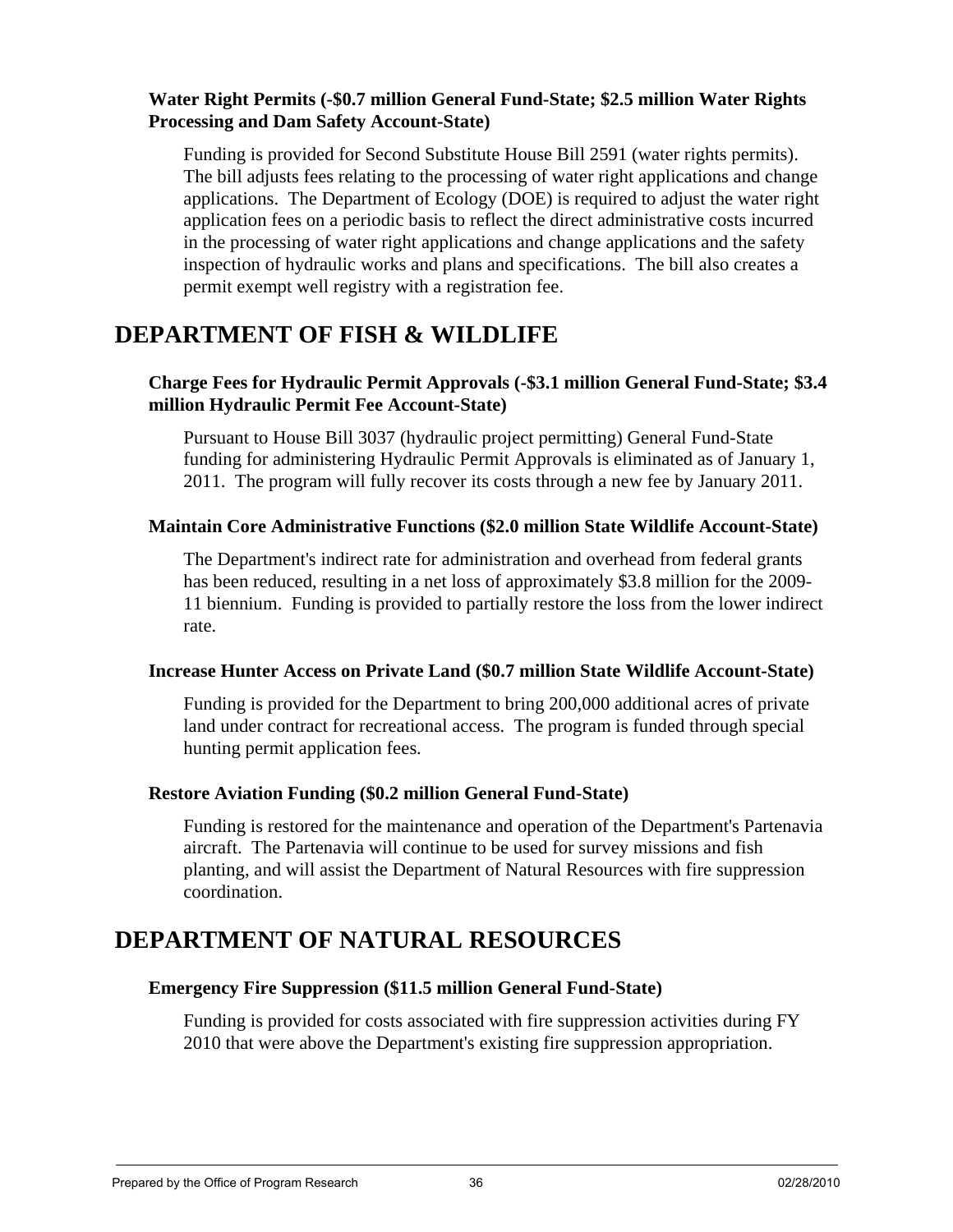#### **Shift Fire Protection Costs to Forest Fire Protection Assessment Account (-\$5.0 million General Fund-State; \$5.0 million Forest Fire Protection Assessment Account-Nonappropriated)**

Fire preparedness and prevention costs are shifted from the General Fund-State to the Forest Fire Protection Assessment Account.

#### **Maintain Adaptive Management Program (\$1.0 million Aquatic Lands Enhancement Account-State; \$0.5 million General Fund-Federal)**

Funding is provided to continue the Department's adaptive management activities. The Adaptive Management Program was created to provide science-based recommendations and technical information to assist the Forest Practices Board in determining if and when it is necessary or advisable to adjust rules and guidance for aquatic resources to achieve the resource goals and objectives of the Forests and Fish Report. FY 2011 funding for this program includes \$970,000 of redirected Forest and Fish Support Account funding.

#### **Recover Land Management Savings (-\$1.0 million General Fund-State; -\$0.7 Agricultural College Trust Management Account-State)**

Lower timber prices have led to fewer timber sales which has resulted in fewer costs associated with the preparation of sales. Funding is reduced to reflect lower management costs on Agricultural College Trust Lands. In addition to lowering the Department's expenditure authority in the Agricultural College Trust Management Account (ACTMA), the amount of General Fund-State funding provided for deposit into the ACTMA is also reduced.

#### **Reopen Off-Road Recreation Sites (\$0.2 million Off-Road Vehicle Account-State)**

Funding is provided from the Off Road Vehicle Account to support access to 13 recreational sites utilized by off road vehicle users.

#### **Puget Sound Cleanup & Recovery (\$0.6 million State Toxics Control Account-State)**

Funding is provided for projects that remove contaminants from Puget Sound. Projects include completing the remedial investigation of Whitmarsh Landfill, and repairing a sediment cap in Commencement Bay.

# **DEPARTMENT OF AGRICULTURE**

#### **Increased Federal Agricultural Support (\$6.7 million General Fund-Federal)**

Additional federal expenditure authority is provided to reflect recent federal awards for protecting food safety, supporting organic agriculture and specialty crops, detecting sudden oak death, and Spartina removal.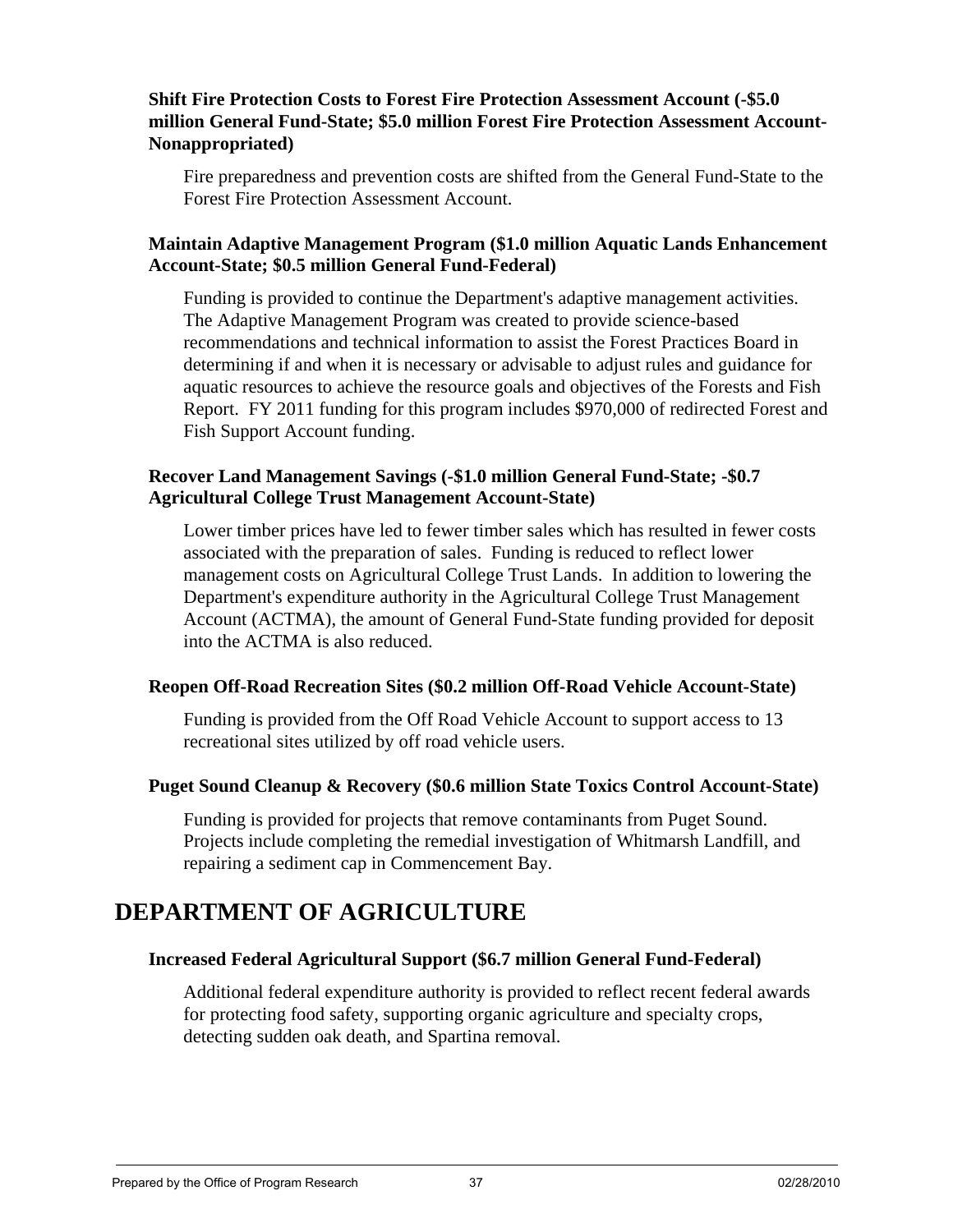#### **Suspend Funding for Agricultural Fairs (-\$1.2 million Fair Account-Nonappropriated)**

The transfer of \$2 million state general fund dollars to the Fair Fund for agricultural fairs is eliminated for FY 2011. Available fund balance in the Fair Fund will offset about half of the reduction. Funding for youth shows will not be reduced during the 2009-11 biennium.

# **PUGET SOUND PARTNERSHIP**

#### **Increased Federal Puget Sound Recovery (\$3.6 million General Fund-Federal)**

The sum of \$2.2 million in additional federal expenditure authority is provided to account for a National Estuary Program grant from the U.S. Environmental Protection Agency for Puget Sound restoration efforts. Funding will be passed through to local watershed projects and to conduct environmental monitoring, scientific modeling, and performance management. Additionally, \$1.4 million of anticipated federal funding will support the state's efforts in stormwater management, mitigation reform, and floodplain management.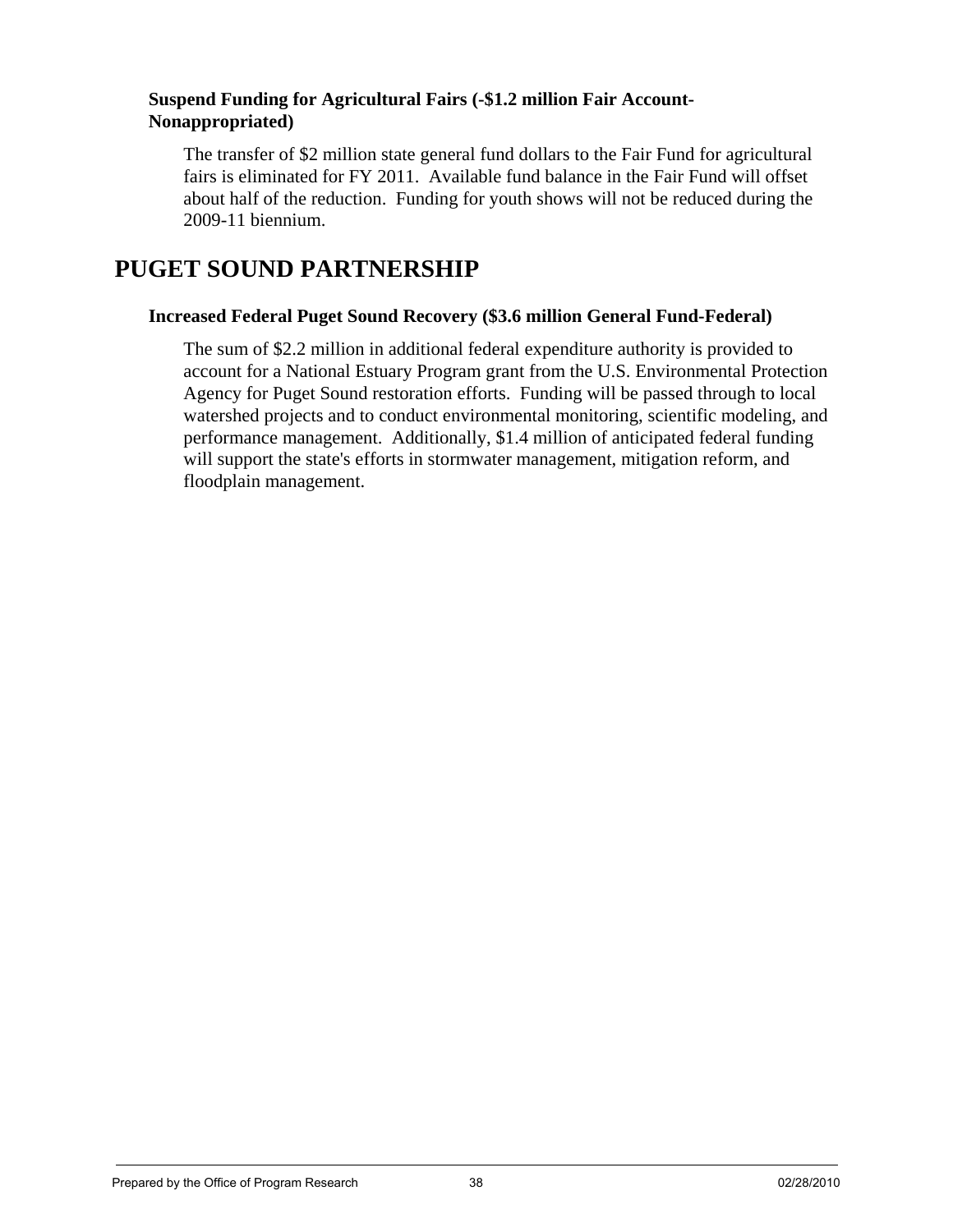# **GENERAL GOVERNMENT AND OTHER**

# **MILITARY DEPARTMENT**

#### **Public Safety Interoperability Grant (\$18.0 million General Fund-Federal)**

Expenditure authority is provided to continue projects originally funded with a Public Safety Interoperable Communications grant received in 2007 from the Department of Homeland Security. The grant is to be used to enhance statewide communications infrastructure and address initiatives identified in the Statewide Communications Interoperability Plan. The Military Department will continue to administer the funds for equipment, exercises, training, planning, and grant administration. Ninety-seven percent of these funds are passed through to local jurisdictions with the remaining three percent retained by the Military Department for grant administration and management.

#### **Next Generation 911 Transition (\$7.9 million other funds)**

Expenditure authority is provided from the E911 account to continue upgrades to the current 911 telephone system to accommodate Next Generation 911 (NG911). This upgrade provides a modern internet protocol system that will allow the 911 system to accept information from a wide variety of communication devices during emergencies.

# **STATE LOTTERY COMMISSION**

#### **Second Chance Drawings (\$7.1 million State Lottery Account)**

House Bill 2732 (internet registration for second chance drawings) directs the Lottery Commission to allow players to register non-winning tickets over the internet. The Lottery Commission will conduct second chance drawings from registered tickets and award winning ticketholders prizes.

# **LIQUOR CONTROL BOARD**

#### **Contract Liquor Stores (-\$110, 000 net savings)**

The Liquor Control Board (LCB) will close at least 20 low-performing state liquor stores and replace them with contract liquor stores. As a pilot project, the LCB will also close an additional 10 stores with medium or high performance and replace these with contract liquor stores. Based on the performance of the new contract stores, the LCB will study further contracting out state stores, and report its findings to the Legislature by the end of 2012.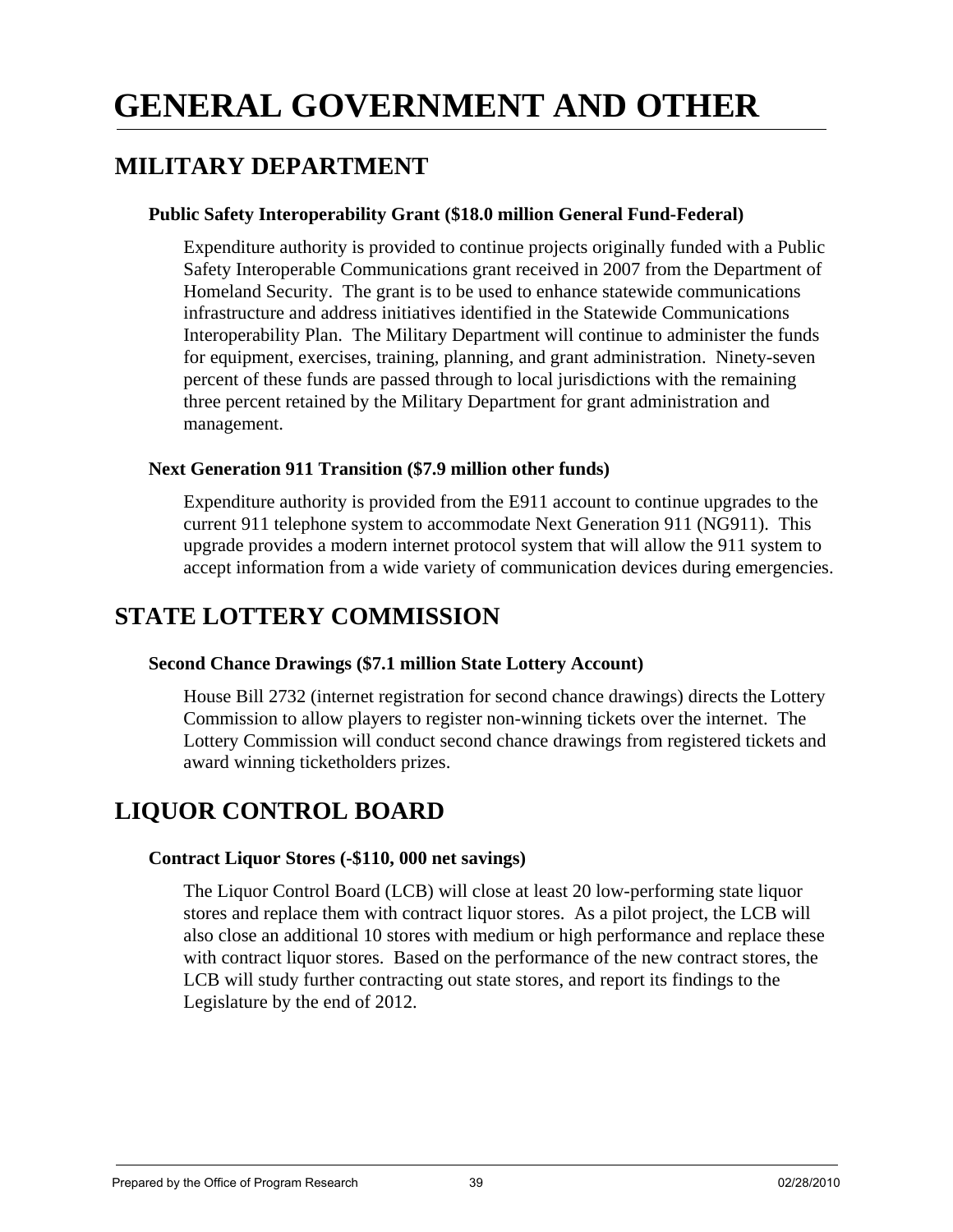# **ATTORNEY GENERAL**

#### **Legal Services to State Agencies (-\$5.6 million other funds)**

The Legal Services Revolving Appropriation is reduced by 5 percent. For the remainder of the 2009-11 biennium, the Attorney General's Office is to work with client agencies to reduce the overall cost and usage of legal services. (Legal Services Revolving Account-State)

# **DEPARTMENT OF COMMERCE**

#### **Rural Narcotics Enforcement FY11 (\$1.5 million General Fund-State)**

Funding is provided for the Rural Narcotics Task Force for FY 2011.

#### **Growth Management Grants (-\$3.8 million General Fund-State)**

Grants to local governments to develop growth management plans are eliminated for FY 2011.

#### **Reduce ITED Division by 20 percent (-\$3.2 million General Fund-State)**

Funding for the Department of Commerce's International Trade and Economic Development division is reduced by 20 percent for FY 2011, except for the Washington Technology Center

# **DEPARTMENT OF GENERAL ADMINISTRATION**

#### **Office Facility/Public Historic Bui (-\$3.2 million other funds)**

The Department will eliminate multiple staff positions across several lines of business, including gardeners, custodians, asset managers, maintenance staff, and budget and business managers. This will result in less gardening on campus grounds. Financial and physical oversight of facilities is reduced and long-range planning will be suspended. Non-vital repairs and improvements are delayed or eliminated. Purchase of equipment, goods and services are reduced, and 20 agency fleet vehicles are eliminated. Elevator maintenance contracts are eliminated and staff will be hired to assume these tasks at a savings. (General Administration Services Account-State, General Administration Services Account-Nonappropriated)

# **GROWTH MANAGEMENT HEARINGS BOARD**

#### **Board Restructuring Legislation (-\$91,000 General Fund-State)**

Substitute House Bill 2442 (growth management hearings boards) reduces the number of board members from nine to seven, and the three regional boards are merged into a single, statewide board from which regional panels will be drawn. Funding and staff are reduced to reflect the savings associated with implementing this legislation.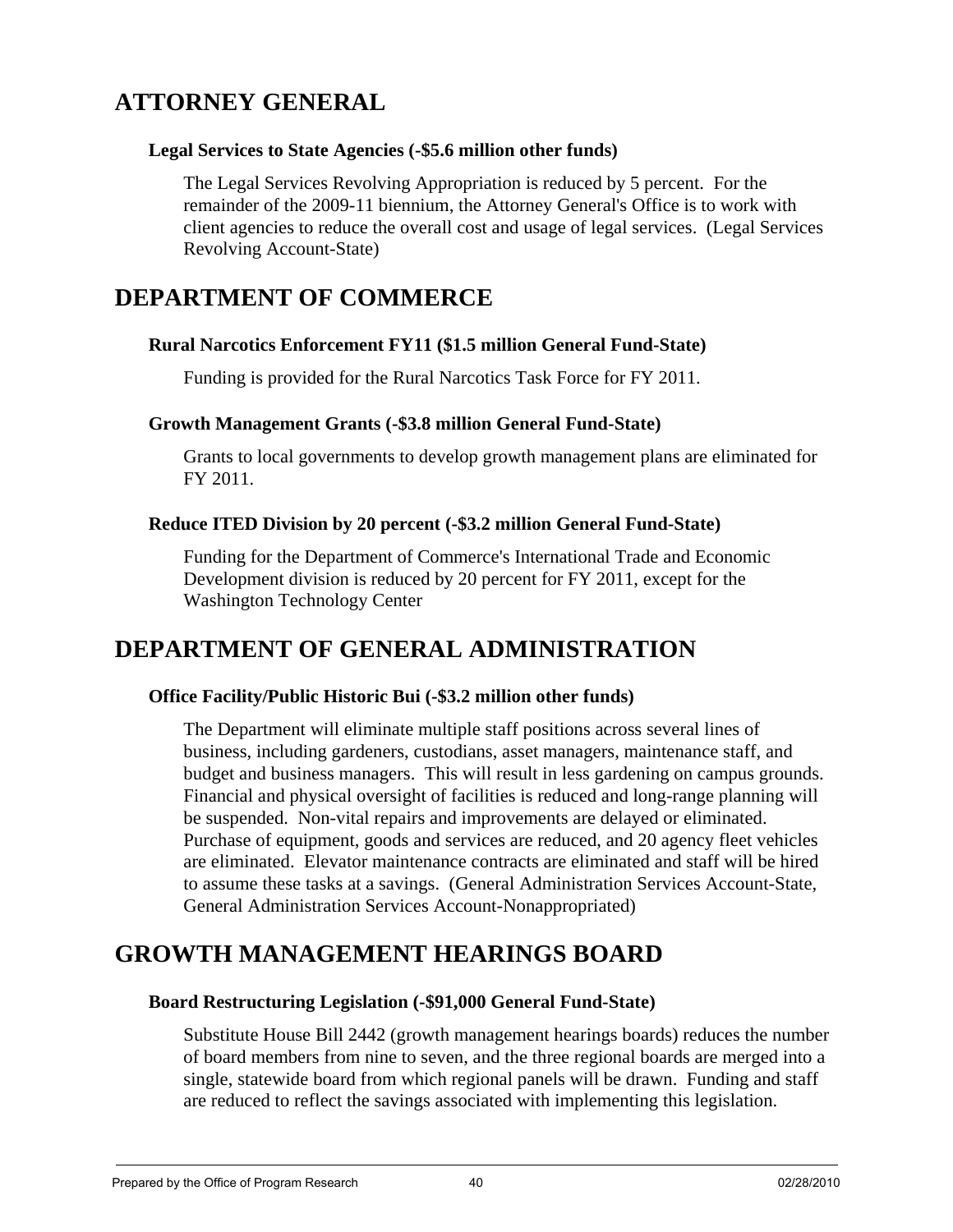#### **2010 Supplemental Budget Transfers (As Passed House W&M) (Dollars in Millions)**

|                                                            | 2009-11 |
|------------------------------------------------------------|---------|
| 2010 Supplemental: Capital Related                         |         |
| CEPR&I                                                     | (1.468) |
| <b>Public Works Assistance Account</b>                     | 24.000  |
| <b>Thurston County Capital Facilities Account</b>          | 2.688   |
| <b>Education Savings Account*</b>                          | 100.767 |
| <b>Energy Freedom Account</b>                              | 1.060   |
| <b>Water Quality Capital Residual Balance</b>              | 0.278   |
| University of Washington Building Account                  | 18.339  |
| Eastern Washington University Capital Projects Account     | 3.408   |
| Central Washington University Capital Projects Account     | 4.931   |
| The Evergreen State College Capital Projects Account       | 5.839   |
| Western Washington Capital Projects Account                | 2.307   |
| Community & Technical College Capital Construction Account | 3.135   |
| Subtotal                                                   | 165.284 |
| 2010 Supplemental: Non-Capital Related                     |         |
| Waste Reduction, Recycling, and Litter Control Account     | 2.000   |
| <b>Public Service Revolving Account</b>                    | 11.000  |
| <b>Fair Account</b>                                        | 2.000   |
| Savings Incentive Account*                                 | 10.117  |
| <b>Financial Services Regulation Account</b>               | 4.000   |
| <b>State Treasurer's Service Account</b>                   | 12.000  |
| <b>Performance Audits of Government Account</b>            | 15.000  |
| Department of Retirement Systems Expense Account           | 1.000   |
| Future Teachers Conditional Scholarship                    | 2.100   |
| <b>GET Ready for Math/Science</b>                          | 1.650   |
| <b>Streamline Sales Tax Mitigation Account</b>             | 10.000  |
| Subtotal                                                   | 70.867  |
| <b>Subtotal (Capital &amp; Operating, Excluding BSA)</b>   | 236.151 |
| 2010 Supplemental: BSA                                     |         |
| Use Budget Stabilization Account (Rainy Day)**             | 228.526 |
|                                                            |         |
| <b>Grand Total - Transfers To GFS</b>                      | 464.677 |
| <b>Transfers To Education Legacy Trust Account</b>         |         |
| <b>Shared Game Lottery Account</b>                         | 6.000   |
| <b>State Lottery Account</b>                               | 14.000  |
|                                                            | 20.000  |
|                                                            |         |

\* Revenue source is GFS lapses from SFY 09.

\*\* Made in separate legislation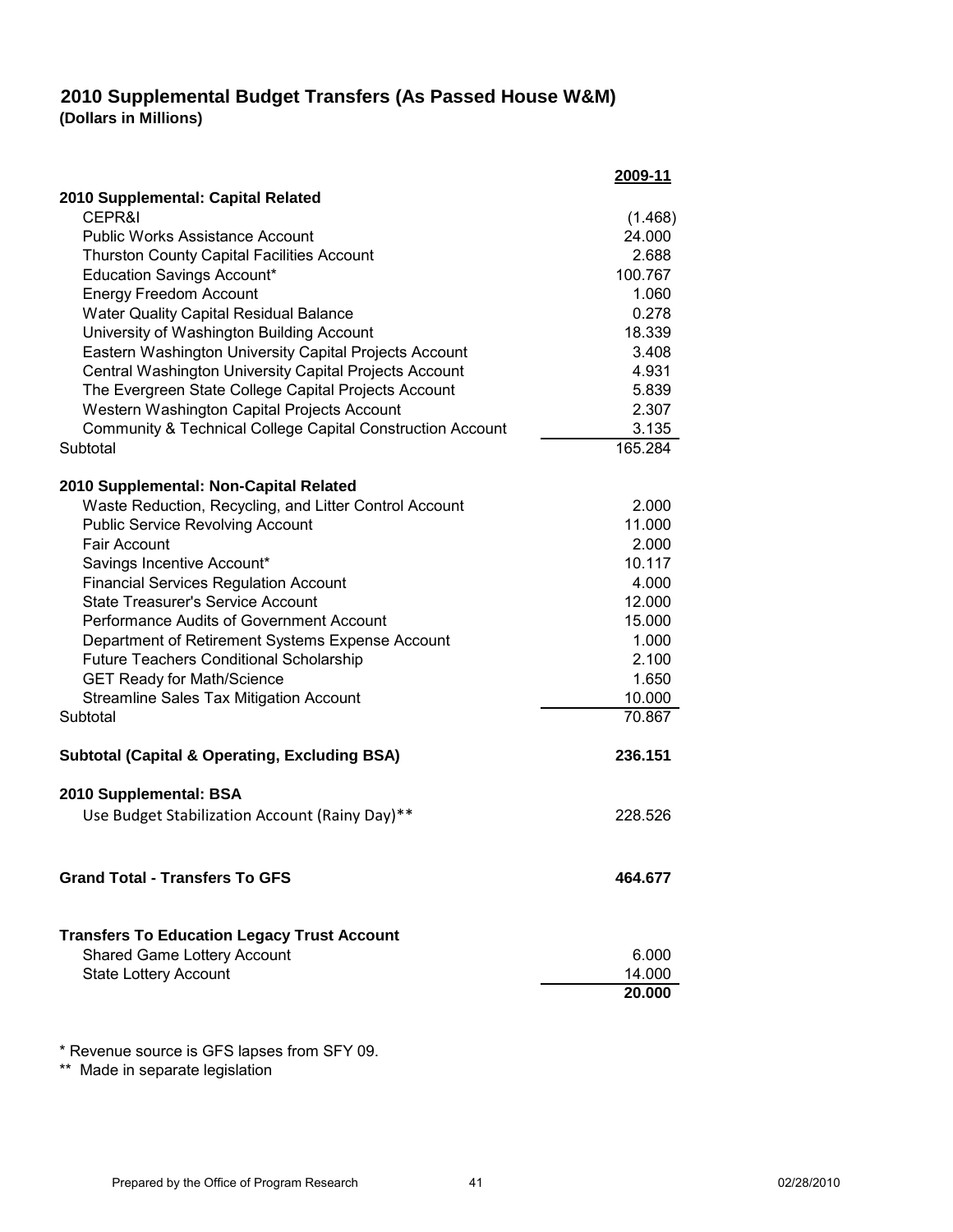#### **State Expenditure Limit (Fiscal Years 2010 and 2011)**

*(Dollars, in millions)*

|                                                                                               | FY 2010  | FY 2011  |
|-----------------------------------------------------------------------------------------------|----------|----------|
| Limit (Adopted by ELC 11/09) for FY10<br>FY 2011: Rebase To FY10 Appropriation (w/ 2010 Supp) | 15,836.1 | 15,670.1 |
| <b>Adjustments to The Expenditure Limit</b><br>2009 Adopted Adjustments                       |          | 1,080.7  |
| <b>Program Shifts From GFS &amp; Related Accounts</b>                                         |          |          |
| 2009-11 Biennial Budget                                                                       |          |          |
| <b>DSHS: Stimulus FMAP Extension</b>                                                          |          | (480.7)  |
| DSHS: Stimulus Medicare Part D                                                                | (56.0)   | 25.1     |
| DSHS: CHIPRA Bonus Payment                                                                    | (7.5)    | 7.5      |
| DSHS: Disability Lifeline Waiver                                                              |          | (14.4)   |
| DSHS: IP and OP Hospital Rates                                                                |          | (32.0)   |
| DSHS: TBI Waiver                                                                              |          | (2.0)    |
| DSHS: DSH Related                                                                             |          | (15.7)   |
| DSHS: Residential Licensing                                                                   |          | (5.2)    |
| DSHS: Educational Advocacy Coordinators                                                       | (0.1)    | (0.2)    |
| DAHP: GIS Fees                                                                                |          | (0.2)    |
| HECB: Fund Source Change                                                                      | (12.0)   |          |
| HCA: BHP Waiver                                                                               |          |          |
|                                                                                               |          | (56.5)   |
| CJTC: Reimbursement For Ammunition                                                            |          | (0.2)    |
| DOH: Newborn Clinic Support                                                                   |          | (0.4)    |
| DSB: Increased Federal Revenues                                                               | (0.0)    |          |
| PARKS: PRSA                                                                                   |          | (1.2)    |
| DOE: Increase Cost Reimbursement                                                              |          | (0.2)    |
| DOE: Water Rights Permits                                                                     |          | (0.7)    |
| DFW: Hydraulic Permits                                                                        |          | (3.1)    |
| DNR: FFPA                                                                                     | (3.0)    |          |
| AGR: STCA                                                                                     |          | (0.4)    |
| WSP: Criminal Records                                                                         | (0.4)    | (1.2)    |
| WSP: Fire Training                                                                            | (0.1)    |          |
| PERC: Higher Education Funding                                                                | (0.1)    |          |
| SEC ST: Corporations                                                                          |          | (1.9)    |
|                                                                                               |          |          |
| <b>Revised Limit Related Funds</b>                                                            | 15,756.9 | 16,167.3 |
| Expenditures: FY 2010 & 2011 (Budgeted/Projected)                                             | 15,042.8 | 15,480.1 |
|                                                                                               |          |          |

| <b>Remaining Capacity Under The Expenditure Limit</b> | 714.0 | 687.1 |
|-------------------------------------------------------|-------|-------|

Notes: Adjustments are for display purposes only and are not official until adopted by the State Expenditure Limit Committtee (ELC). The limit for FY 2011 is rebased to FY 2010 appropriations, including these proposed 2010 Supplemental changes.

The FY 2011 fiscal growth factor is 4.17% as adopted by the ELC in November 2009.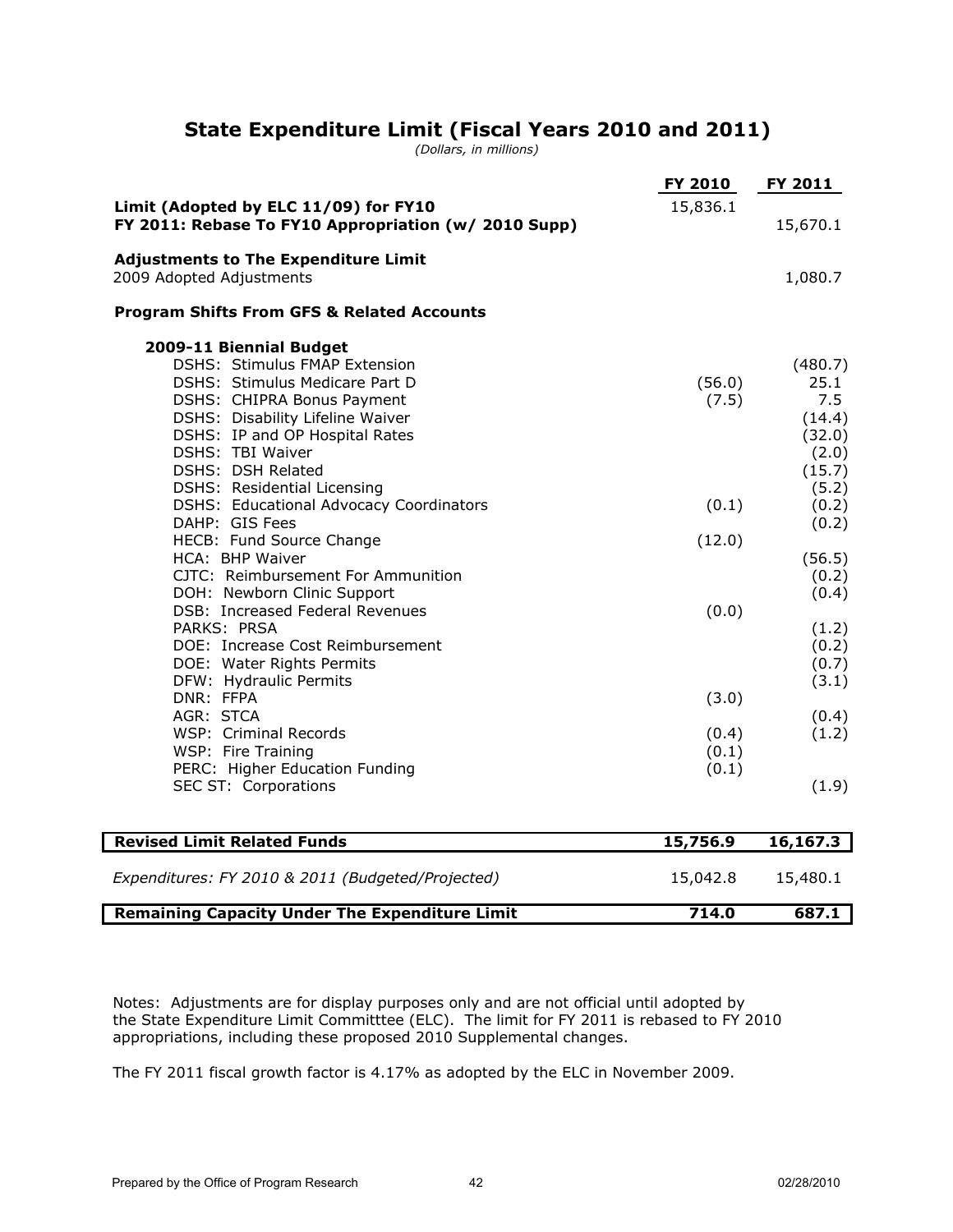|                        |                                                                                  | <b>Near GF-S</b> | <b>Total</b> |
|------------------------|----------------------------------------------------------------------------------|------------------|--------------|
|                        | <b>Agency Reorganizations and Transfers</b>                                      |                  |              |
|                        | <b>Child Abuse Program</b>                                                       |                  |              |
| From                   | <b>DSHS</b> - Administration and Supporting Services                             | $-214$           | $-645$       |
| <b>To</b>              | <b>Children and Family Services</b>                                              | 214              | 645          |
|                        | <b>DD Council and Endowment</b>                                                  |                  |              |
| From                   | Department of Commerce                                                           | $-57$            | $-2,149$     |
| <b>To</b>              | Department of Health                                                             | 57               | 2,149        |
|                        | <b>Drug Prosecution Assistance</b>                                               |                  |              |
| From                   | Department of Commerce                                                           | $-236$           | $-236$       |
| <b>To</b>              | WA State Criminal Justice Training Commission                                    | 236              | 236          |
|                        | <b>Electronic Health Record Project</b>                                          |                  |              |
| From                   | <b>Health Care Authorty</b>                                                      | $-137$           | $-137$       |
| <b>To</b>              | <b>DSHS Medical Assistance Payments</b>                                          | 137              | 137          |
|                        | <b>Facilities &amp; Svs Reorganization</b>                                       |                  |              |
| From                   | House of Representatives                                                         | $-1,590$         | $-1,590$     |
| From                   | Senate                                                                           | $-1,776$         | $-1,776$     |
| From                   | Joint Legislative Systems Committee                                              | $-42$            | $-42$        |
| From                   | <b>Statute Law Committee</b>                                                     | $-137$           | $-137$       |
| T <sub>0</sub>         | Department of General Administration                                             | 3,545            | 3,545        |
|                        | <b>Forensic Sciences Improvement</b>                                             |                  |              |
| From                   | Department of Commerce                                                           | $\boldsymbol{0}$ | $-288$       |
| <b>To</b>              | <b>Washington State Patrol</b>                                                   | $\boldsymbol{0}$ | 288          |
| <b>Home Visitation</b> |                                                                                  |                  |              |
| From                   | <b>DSHS</b> - Administration and Supporting Services                             | $-1,245$         | $-1,245$     |
| To                     | Department of Early Learning                                                     | 1,245            | 1,245        |
|                        | <b>Infant and Toddler Program Transfer</b>                                       |                  |              |
| From                   | <b>DSHS DD</b>                                                                   | $\boldsymbol{0}$ | $-16,795$    |
| To                     | Department of Early Learning                                                     | $\boldsymbol{0}$ | 16,795       |
|                        |                                                                                  |                  |              |
| <b>From</b>            | <b>ISRB</b> to Dept of Corrections<br><b>Indeterminate Sentence Review Board</b> | $-1,886$         | $-1,886$     |
| To                     | <b>DOC</b> - Administration & Support Services                                   | 1,886            | 1,886        |
|                        |                                                                                  |                  |              |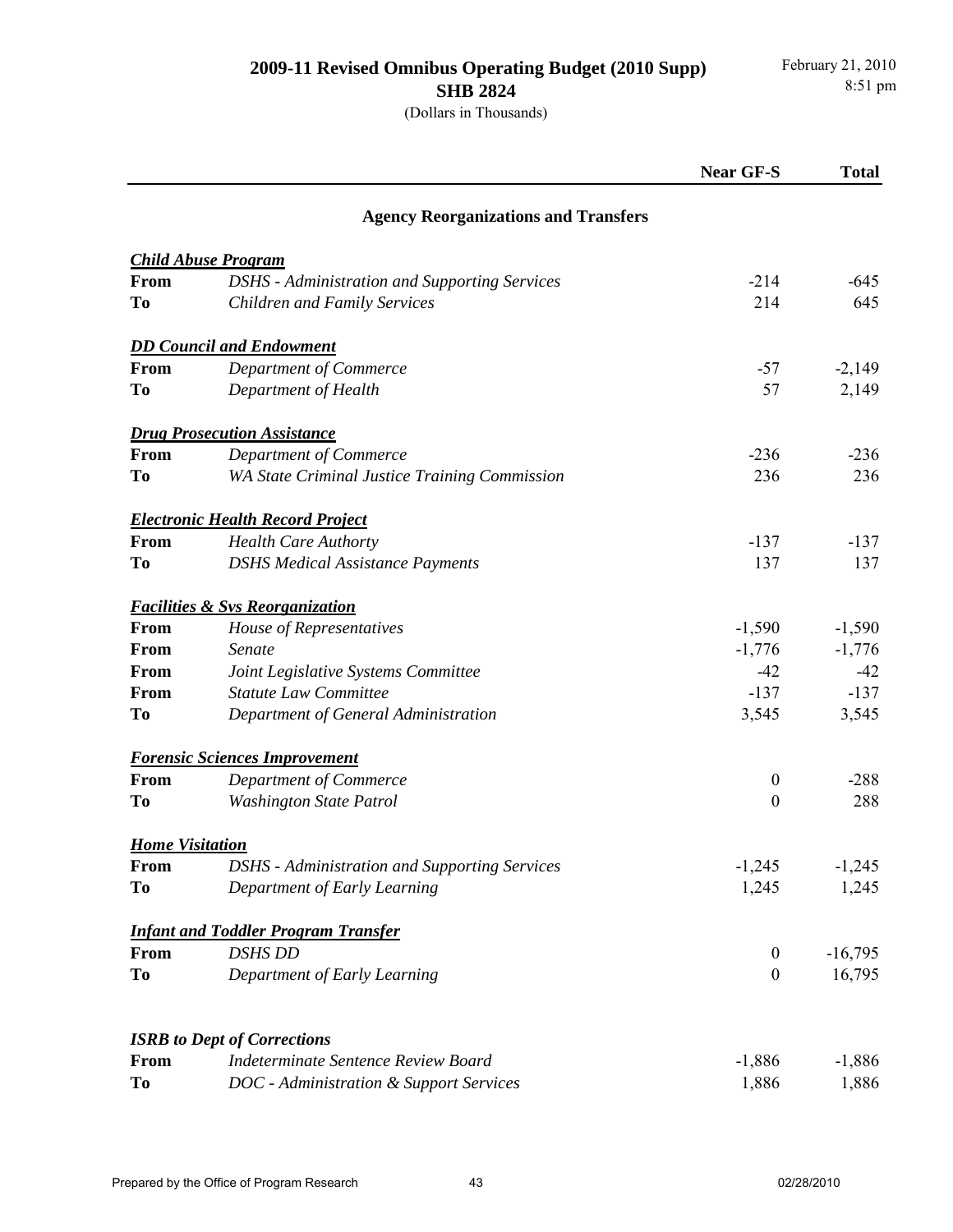#### **2009-11 Revised Omnibus Operating Budget (2010 Supp) SHB 2824**

|                       |                                                   | <b>Near GF-S</b> | <b>Total</b> |
|-----------------------|---------------------------------------------------|------------------|--------------|
|                       | <b>Juvenile Drug Courts</b>                       |                  |              |
| <b>From</b>           | Department of Commerce                            | $-566$           | $-566$       |
| <b>To</b>             | <b>DSHS</b> - Alcohol and Substance Abuse         | 566              | 566          |
|                       | <b>Main Street Transfer</b>                       |                  |              |
| From                  | Department of Commerce                            | $-121$           | $-121$       |
| <b>To</b>             | Department of Archaeology & Historic Preservation | 121              | 121          |
|                       | <b>Merge OMWBE to Dept. of Commerce</b>           |                  |              |
| From                  | Office of Minority & Women's Business Enterprises | $\boldsymbol{0}$ | 1,804        |
| <b>To</b>             | Department of Commerce                            | $\boldsymbol{0}$ | $-1,804$     |
|                       | <b>Municipal Research Council</b>                 |                  |              |
| From                  | Municipal Research Council                        | $\boldsymbol{0}$ | $-2,715$     |
| To                    | Department of Commerce                            | $\boldsymbol{0}$ | 2,715        |
|                       | <b>Pollution Liability Insurance Agency</b>       |                  |              |
| From                  | Washington Pollution Liability Insurance Program  | $\boldsymbol{0}$ | $-808$       |
| <b>To</b>             | Department of Ecology                             | $\boldsymbol{0}$ | 808          |
|                       | <b>Poison Center Funding Transfer</b>             |                  |              |
| <b>From</b>           | Department of Health                              | $-400$           | $-400$       |
| <b>To</b>             | <b>DSHS</b> - Medical Assistance Payments         | 400              | 1,145        |
|                       | <b>Post-Conviction DNA Analysis</b>               |                  |              |
| From                  | Department of Commerce                            | $\boldsymbol{0}$ | $-313$       |
| <b>To</b>             | <b>Washington State Patrol</b>                    | $\boldsymbol{0}$ | 313          |
| <b>Print Services</b> |                                                   |                  |              |
| From                  | <b>Public Printer</b>                             | $\boldsymbol{0}$ | $-3,944$     |
| <b>To</b>             | <b>Department of Information Services</b>         | $\boldsymbol{0}$ | 3,944        |
|                       | <b>Project Safe Neighborhoods</b>                 |                  |              |
| From                  | Department of Commerce                            | $\mathbf{0}$     | $-228$       |
| <b>To</b>             | WA State Criminal Justice Training Commission     | $\theta$         | 228          |
|                       | <b>Substance Abuse Treatment</b>                  |                  |              |
| From                  | Department of Commerce                            | $\boldsymbol{0}$ | $-133$       |
| To                    | <b>DSHS</b> - Alcohol and Substance Abuse         | $\boldsymbol{0}$ | 133          |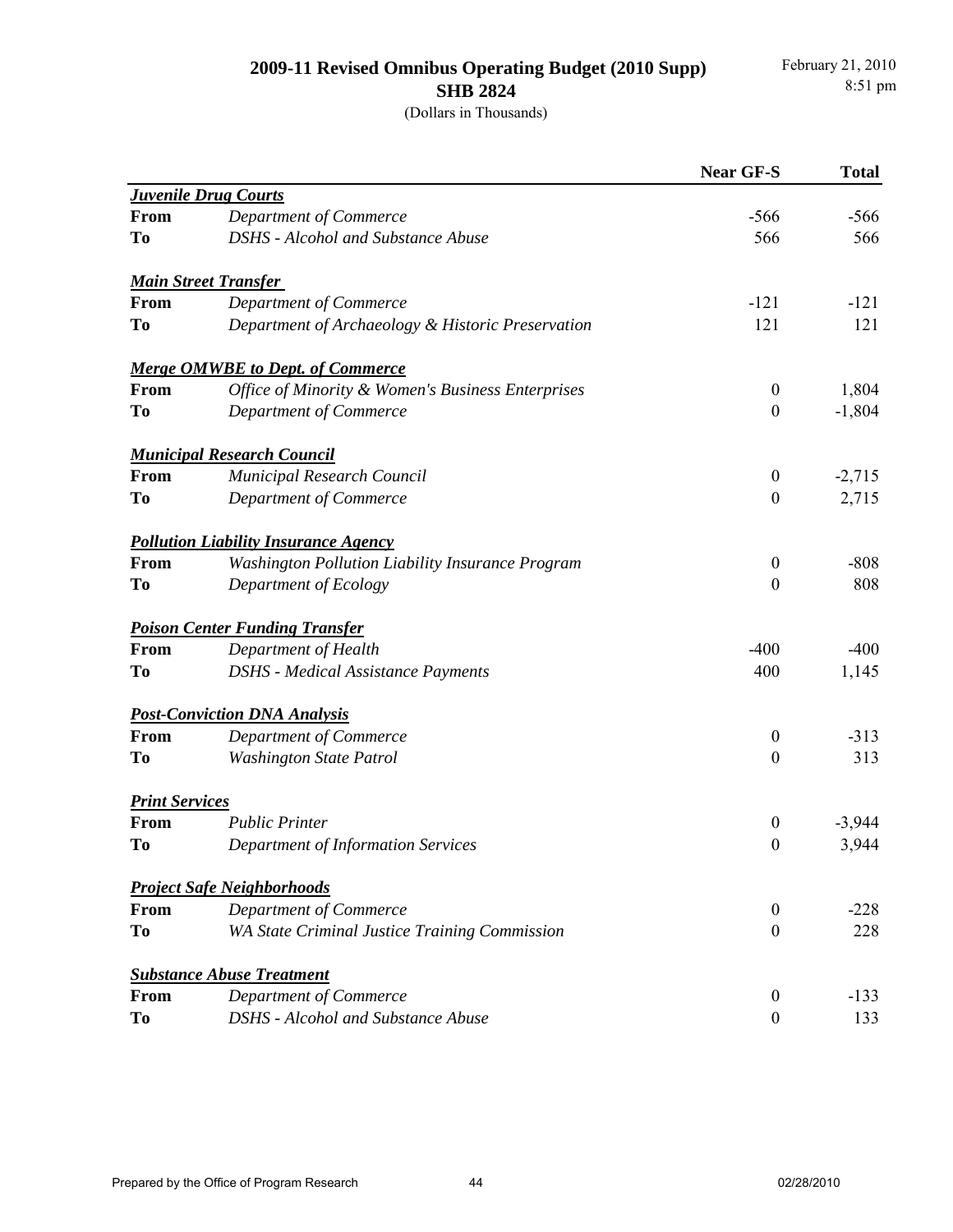#### **2009-11 Revised Omnibus Operating Budget (2010 Supp) SHB 2824**

(Dollars in Thousands)

|             |                                       | <b>Near GF-S</b> | Total    |
|-------------|---------------------------------------|------------------|----------|
|             | <b>Transfer Food Programs</b>         |                  |          |
| From        | Department of Commerce                | $-5,030$         | $-5,030$ |
| From        | Department of General Administration  | $-390$           | $-3,172$ |
| To          | Department of Agriculture             | 5,420            | 8,202    |
|             | <b>Transfer Labor Resource Center</b> |                  |          |
| <b>From</b> | The Evergreen State College           | $-150$           | $-150$   |
| To          | Community & Technical College System  | 150              | 150      |

**Note:** Figures represent amounts transferred; programs may also have been reduced.